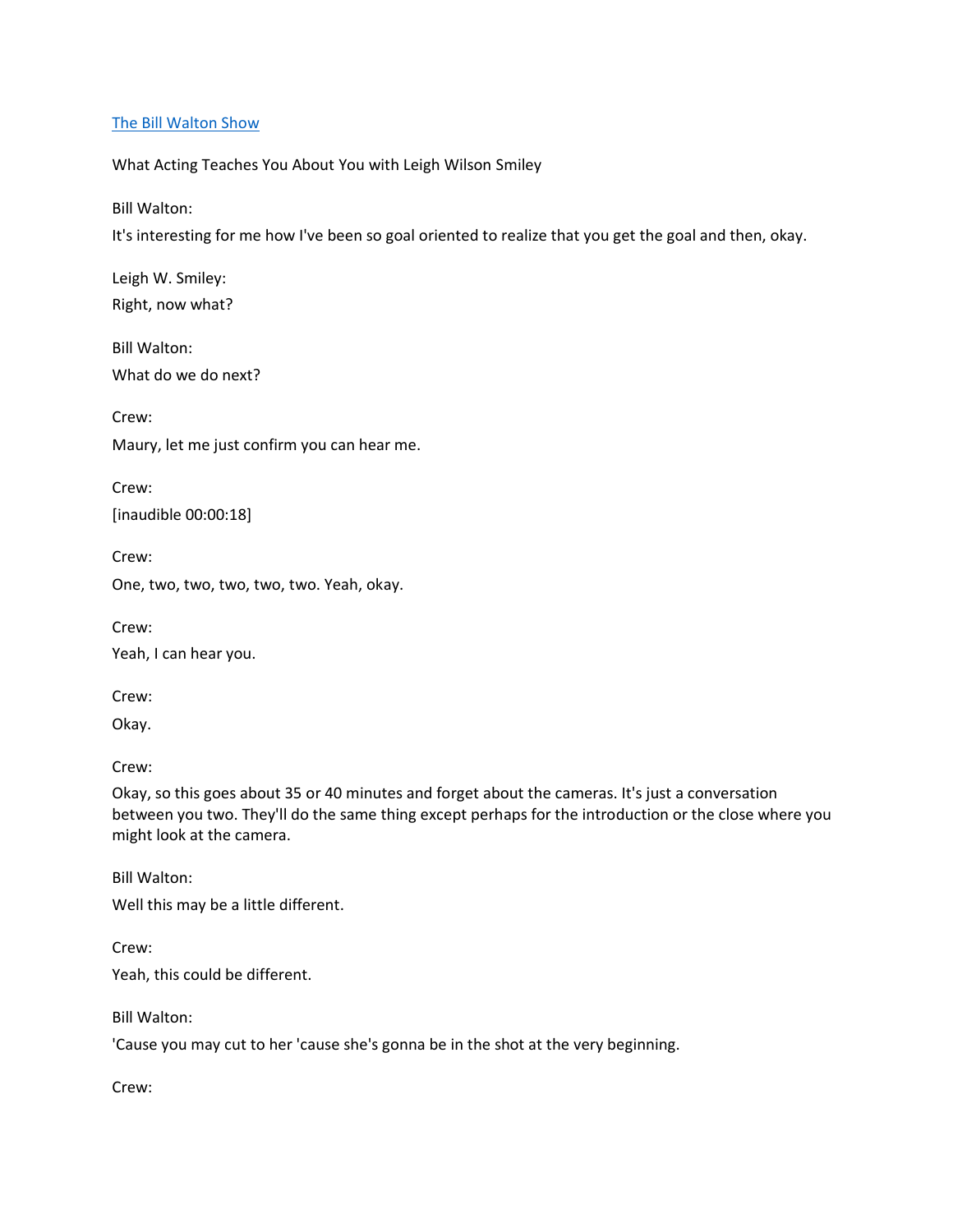Yeah.

Leigh W. Smiley: Mm-hmm (affirmative).

Bill Walton:

Then I'm gonna T-up to the camera, so this will be different.

Crew:

Right. Remember that in the nose room that way 'cause he'll be ... all right. The Bill Walton Show. That's our sync. Okay, and I probably don't have to tell you this, but have fun with it. It's informal.

Leigh W. Smiley: Okay, thank you.

Crew:

Good. All right. So, like I said ... so what we'll do here is out of blue, we'll just come out of the open, it'll be on you, you'll be looking at him.

Leigh W. Smiley: Mm-hmm (affirmative).

Crew: And just go into your thing, okay?

Leigh W. Smiley: Okay.

Bill Walton: Well, I'm gonna T it up a little differently.

Crew: Yeah, go ahead. What?

Bill Walton:

I'm gonna start it out saying, "Leigh, you're my guru in all things vocal in performance."

Crew:

I think you come right out in the open on her and she goes, "Bill, it's time to warm up."

Bill Walton:

That's better.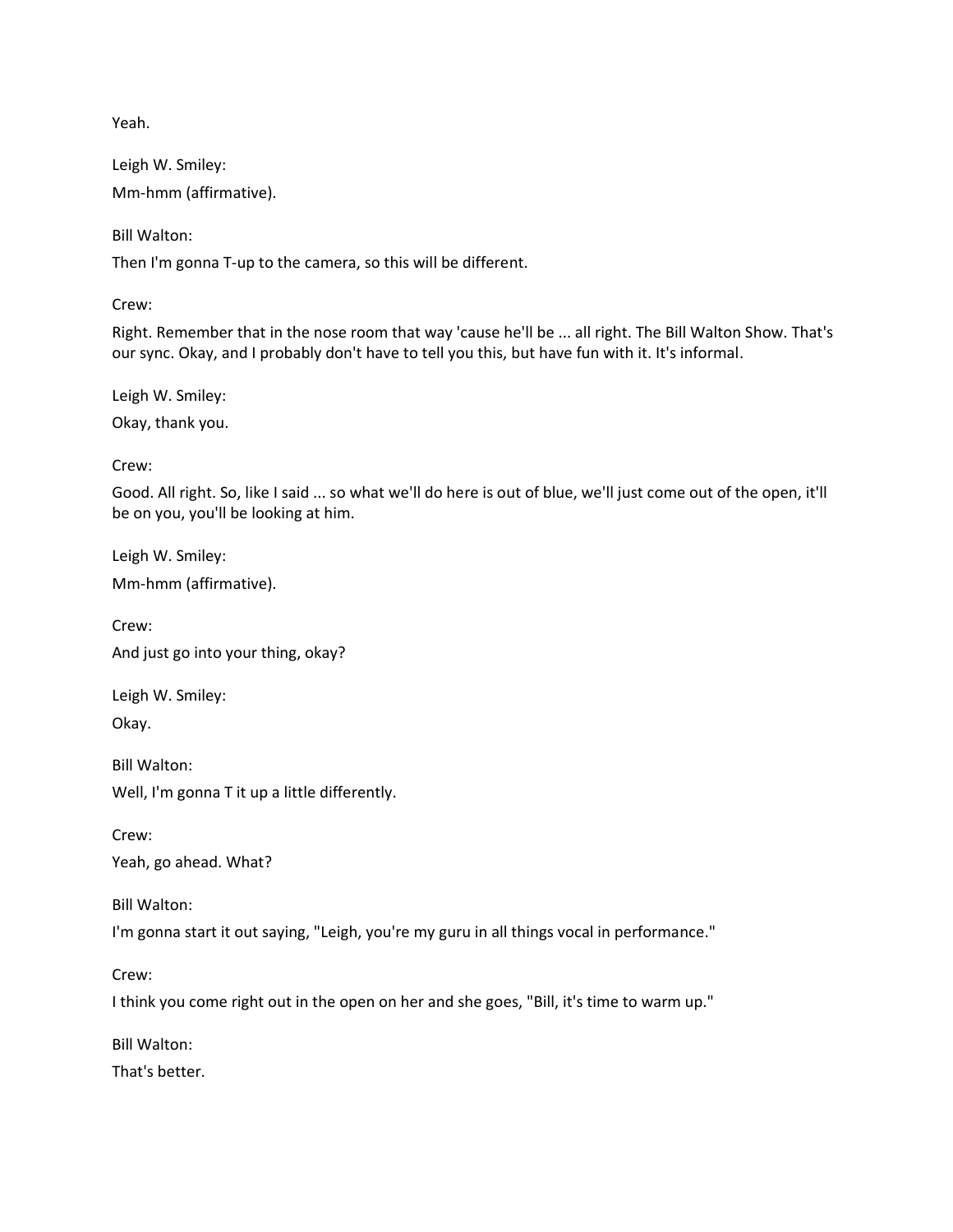Leigh W. Smiley: Okay.

Bill Walton:

Okay.

Leigh W. Smiley: All right.

Bill Walton:

Good.

Leigh W. Smiley: Great, okay.

Crew: Okay, I'll tell you when to begin.

Leigh W. Smiley: Right.

Crew:

And so you'll do your thing and when you feel the appropriate amount of time has passed, then you just transition.

Bill Walton: And you'll come back for-

Crew:

And then intro-

Bill Walton:

Both of us.

Crew:

Yeah.

Bill Walton:

Doing the warmup.

Crew:

Yeah, and then when you're done, then you transition and introduce her.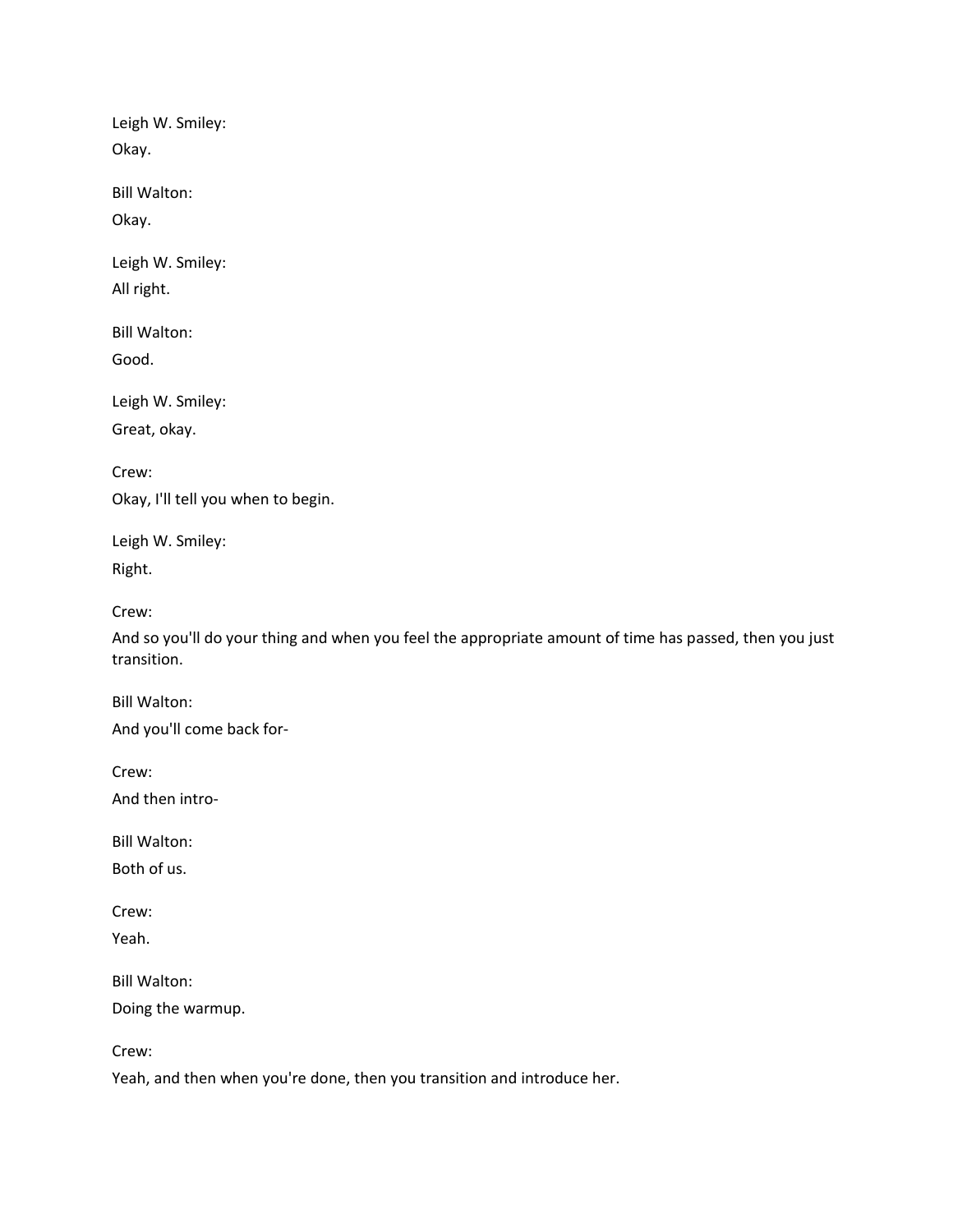Bill Walton:

Love it.

Crew:

Okay?

Bill Walton:

Love it.

Crew:

All right, okay, Leigh, you're looking at him and ready?

Leigh W. Smiley: Yep.

Crew: Nice, good energy and when you're ready.

Leigh W. Smiley:

Okay, Bill, so this is what I want you to do is take a deep, true blue, fully real sigh of relief. Just close your eyes, really take it. Ah.

Bill Walton:

Ah.

Leigh W. Smiley:

Good and notice what shifts in your body and now just lick your lips, take a little burble with your lips, "Bbbph."

Bill Walton:

"Bbbph."

Leigh W. Smiley: "Bbbph."

Bill Walton: "Bbbph."

Leigh W. Smiley: "Bbbph." And come into the chest, just, "Haa."

Bill Walton:

"Haa."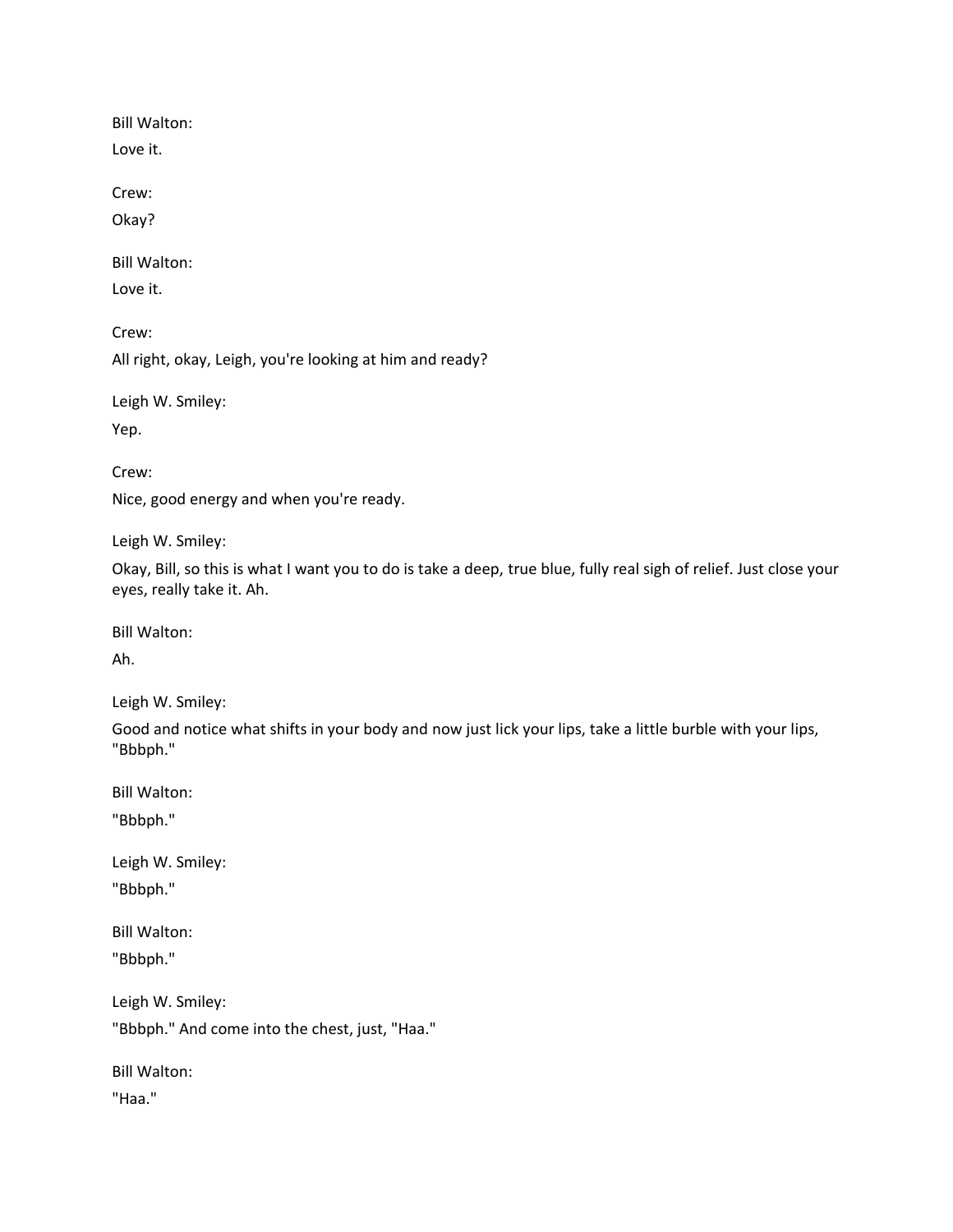Leigh W. Smiley: "Haa."

Bill Walton:

"Haa."

Leigh W. Smiley: Feel the warmth of that.

Bill Walton: "Haa."

Leigh W. Smiley: And there you go.

Bill Walton: "Haa." So am I ready?

Leigh W. Smiley: You're ready.

Bill Walton: I'm ready, thank you.

Leigh W. Smiley: You're ready.

Bill Walton:

I'm joined today by good friend Leigh Wilson Smiley. Leigh is the Director of the School of Theater Dance and Performance Studies at University of Maryland, College Park.

Bill Walton:

She's also a professional voice dialect, acting, and presentation coach. Leigh has worked with artistic teams at Center Stage, Everyman Theater, Round House Theater, Ford's Theater, Arena Stage, John F. Kennedy Center and Folger Shakespeare Theater.

Bill Walton:

She has coached NBC on-camera news spokespeople, Cirque du Soleil performers, lawyers, doctors, scientists, and numerous professionals in performance and presentation skills and I think as the opening may have revealed, she's also teaching me some things about voice and performance.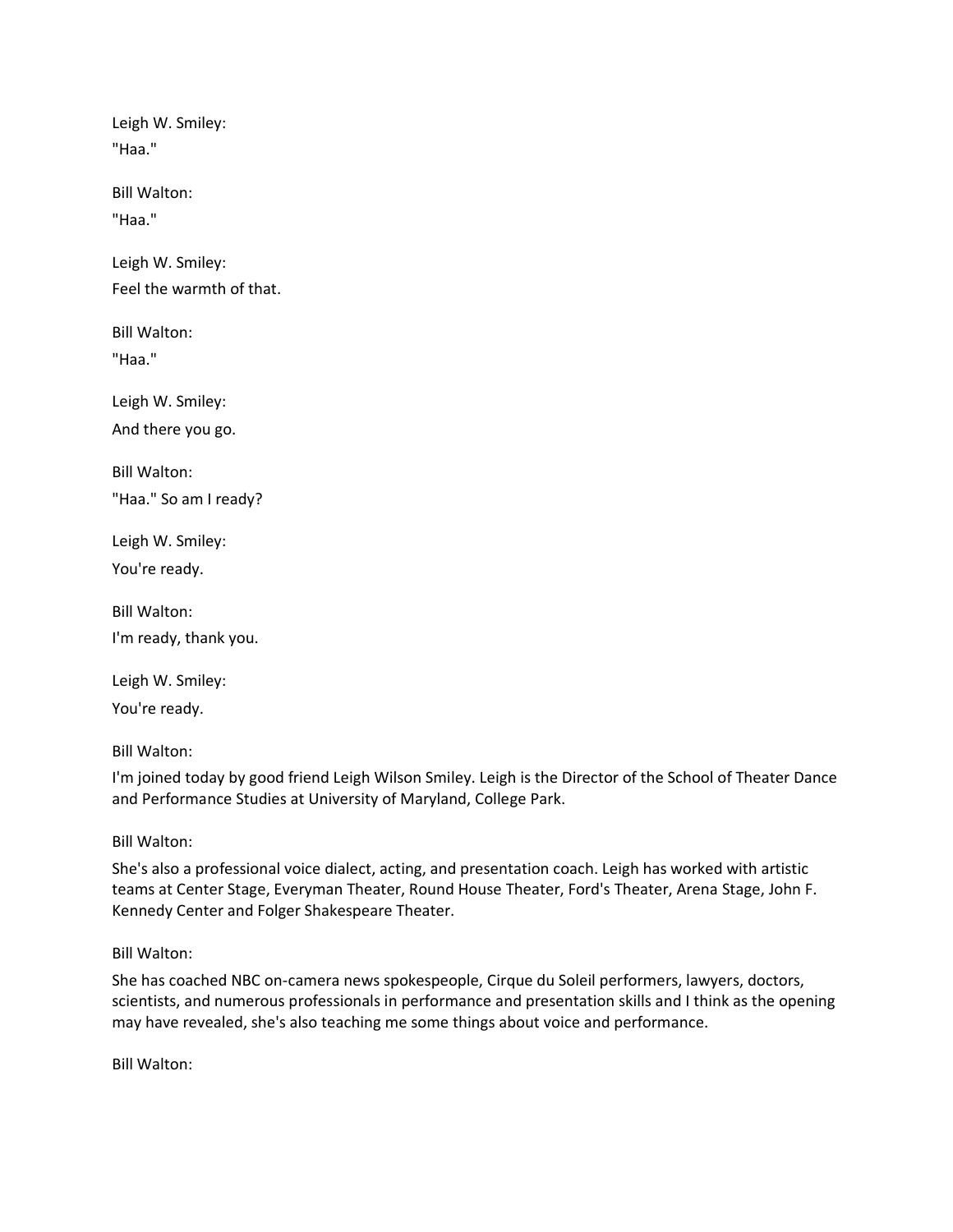Leigh is also helping me out with some voice lessons. Since I started this show, I thought I might learn how to talk finally. Leigh, thank you for being here and it's really an honor to have you here. I look at your list of achievements and they're stellar. How did you get into acting and performing? What brought you to this?

Leigh W. Smiley:

I was a professional horse rider in high school. I don't think I ever told you that.

Bill Walton: No, [inaudible 00:04:15]

Leigh W. Smiley:

I learned that I could act like a winner and then I got tired of the horses 'cause I grew up doing it for-

Bill Walton:

You could act like a winner because you were a winner?

Leigh W. Smiley:

Well, that was how I became a winner. Yes, I was but it was an act because I'm very silly most of the time, but I would act very serious and very professional.

Leigh W. Smiley:

So when I had the opportunity to start acting in high school I did. I loved it. I went to college. I studied it, moved to New York City, I studied it more. I auditioned, I worked in television onstage and eventually went to Philadelphia, which is a smaller city and gave me more opportunity to perform and once there I got a lot more experience and a lot more union cards, et cetera.

Leigh W. Smiley:

When I was in my early 30s, I went to an intensive up at Shakespeare & Company to really go into my work.

Bill Walton: That's up in Massachusetts?

Leigh W. Smiley: It's up in Lenox, Massachusetts.

Bill Walton:

Yeah.

Leigh W. Smiley:

It gives you month to really be indulgent about working and I discovered the voice work that I teach, which is called The Linklater Voice work.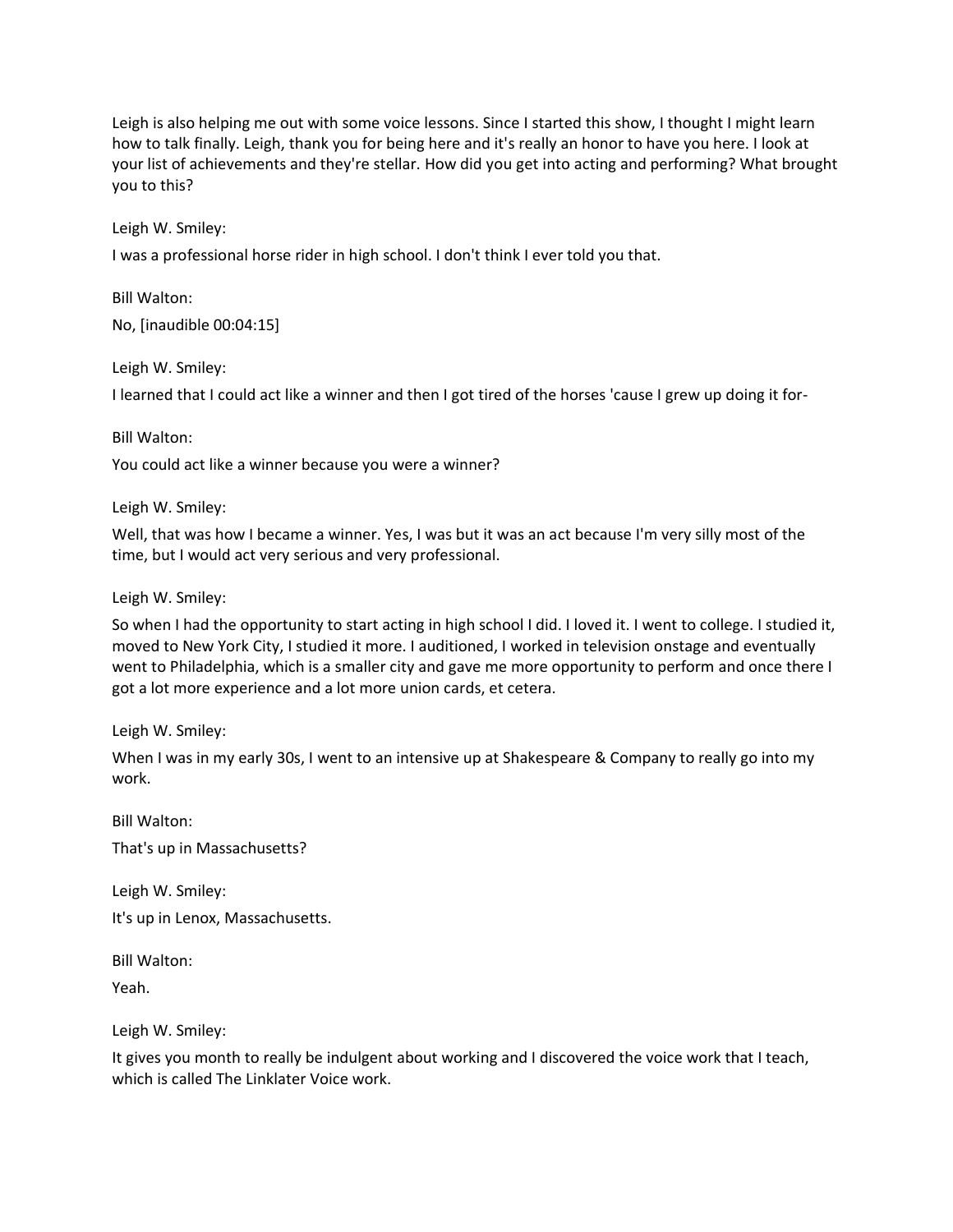Bill Walton:

Mm-hmm (affirmative).

Leigh W. Smiley:

It transformed my acting, but it transformed my direction in life also. I really wanted to teach it, so I spent the next five years learning to teach it with Kristin Linklater.

Bill Walton:

And Kristin Linklater brought sort of the whole body into the voice?

Leigh W. Smiley:

Yes, the whole body. It's the mind, the breath, the heart, the voice.

Bill Walton:

Yeah, I don't know if you remember the movie "Singin' and the Rain" with Gene Kelly.

Leigh W. Smiley: Of course I do, yeah.

Bill Walton:

When I first gave you a call to talk about voice coaches, I thought I'd be doing that, you know, "The rain in Spain stayed mainly on the plain."

Leigh W. Smiley:

The rain in Spain-

Bill Walton:

And then you come in, we start working and all of a sudden all I'm doing is breathing and burbling.

Leigh W. Smiley:

Mm-hmm (affirmative), yeah, you really have to get over any kind of self-consciousness when you're doing and being an actor.

Bill Walton:

One of things we want to talk about on this show is that in working with you I've come to appreciate what it takes as an actor or performer to build a character and how the links between building a character in your own character become very interesting because you discover a lot about yourself in that process.

Leigh W. Smiley: Mm-hmm (affirmative).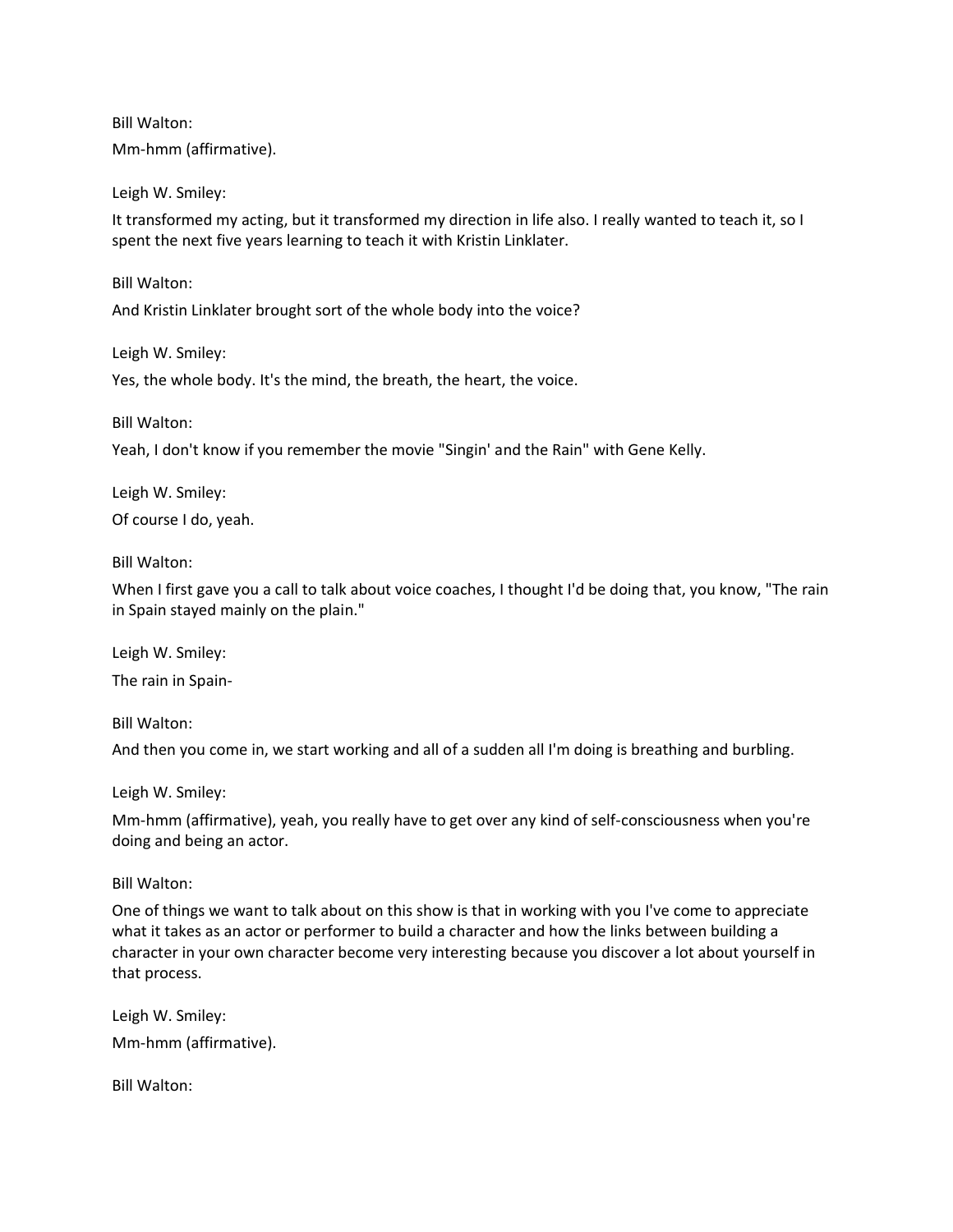I thought it'd be interesting for the people who watch this show to understand how an actor does go about building a role, building a performance and so whether you decide to become an actor or a performer or speaker, you can take a look at what people are doing on TV or film and say, "Gee, I understand a little bit more about how that works."

Leigh W. Smiley: Sure, mm-hmm (affirmative).

Bill Walton: Where would we begin?

# Leigh W. Smiley:

I think we would want to start with saying that the actor's instrument is the whole body. Some of the palette for creating art with that whole body is the actor's experience in life and the actor's imagination. So the first thing any actor, when he plays a character needs to know is what's my objective? What do I want? And we can't kind of want it, we have to want it with all of our being, so there's an urgency in that.

### Leigh W. Smiley:

When I was thinking about doing this show with you, Bill, I called it the burning desire because that's what we have to feel as an actor when we're approaching a character, a deep, deep, life or death need to get the objective.

# Leigh W. Smiley:

Then there's actions that are chosen. How am I going to get what I want? Then there's obstacles. How am I going to get around the obstacles, that's a strategy. So those of some of the steps the actor would take thinking through a role.

# Leigh W. Smiley:

There's also the what if? What if I ... What if something happened? What if I could fly? What if I were 12 years old, like Juliet? What if ... so those are really important questions for the actor. The other thing is wondering. I wonder if ... I wonder if ...

#### Leigh W. Smiley:

Then there's the given circumstances, right? So if we're doing "Singn' in the Rain" the time is the '40s or the '50s. Those are given circumstances. So all of that is there. That's some of how we approach it.

#### Leigh W. Smiley:

Now, if the actor's instrument is the body then we have to know this instrument really well, the way that any musician would know his or her violin, tuning the strings, all of that. Anything that's held in the body is going to be held in the voice and held in the imagination. So actor training is serious because you're working through all these parts of your instrument, so your mind, your emotions, your breath, your voice, your body.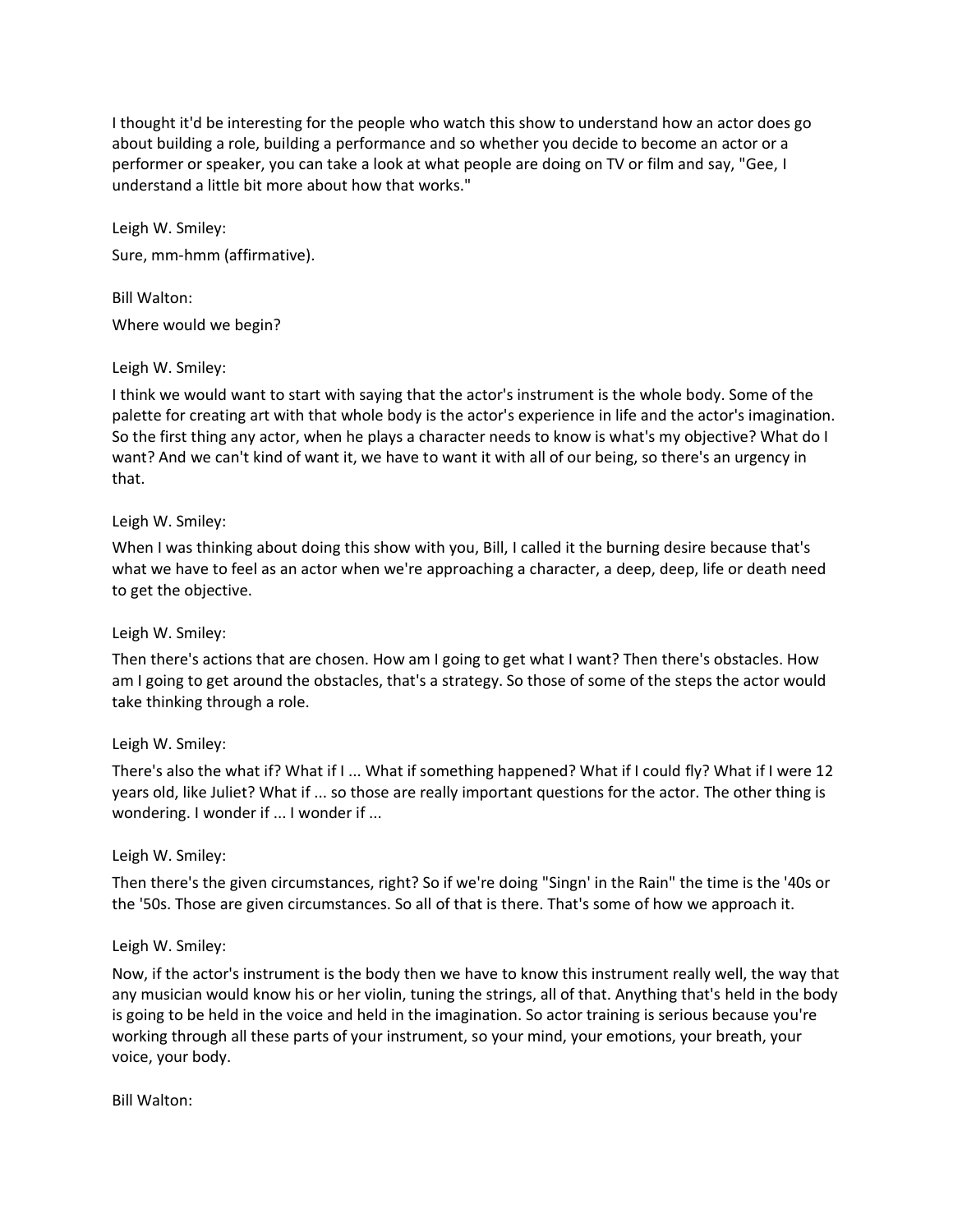Well, you've talked to me about the fact you see actors as emotional athletes?

Leigh W. Smiley:

Mm-hmm (affirmative), absolutely.

Bill Walton:

And so all of these things ... I come from old business and you don't exactly wear your emotions out there.

Leigh W. Smiley:

Right. So I use a palette of about five emotions and then there's many degrees to all of them. I use happy, sad, fearful, angry, and lustful, and that's something I got from my psychologist who studied actors and worked with actors at Yale and many other institutions, but we have to know our feeling.

Leigh W. Smiley:

So I just saw Michael Conn's "Hamlet" at-

Bill Walton: Michael Conn and Shakespeare in DC?

Leigh W. Smiley:

Yes.

Bill Walton:

Yeah.

Leigh W. Smiley:

So this was his final show. I wanted to honor him and honor the theater and see it and of course in "Hamlet," there's Hamlet who dies. Everybody dies almost, but I was watching the woman who plays Gertrude, Hamlet's mother and the expense of spirit, there's a sonnet that says, "The expense of spirit is a waste of shame."

Leigh W. Smiley:

The expense of the emotions for that actress playing Gertrude, who's lost her husband, married her brother-in-law, and now her son has gone crazy and killed her advisor. To really allow an audience to experience ... we go to theater because were storytelling animals. We watch movies because we're storytelling animals. So there's a certain satisfaction of a way we figure out our world by listening to story, that's why we read to children and that's why we become addicted to "Superman." on television.

Leigh W. Smiley:

So ... where was I going with this-

Bill Walton:

Well, Gertrude, she was Hamlet's mother.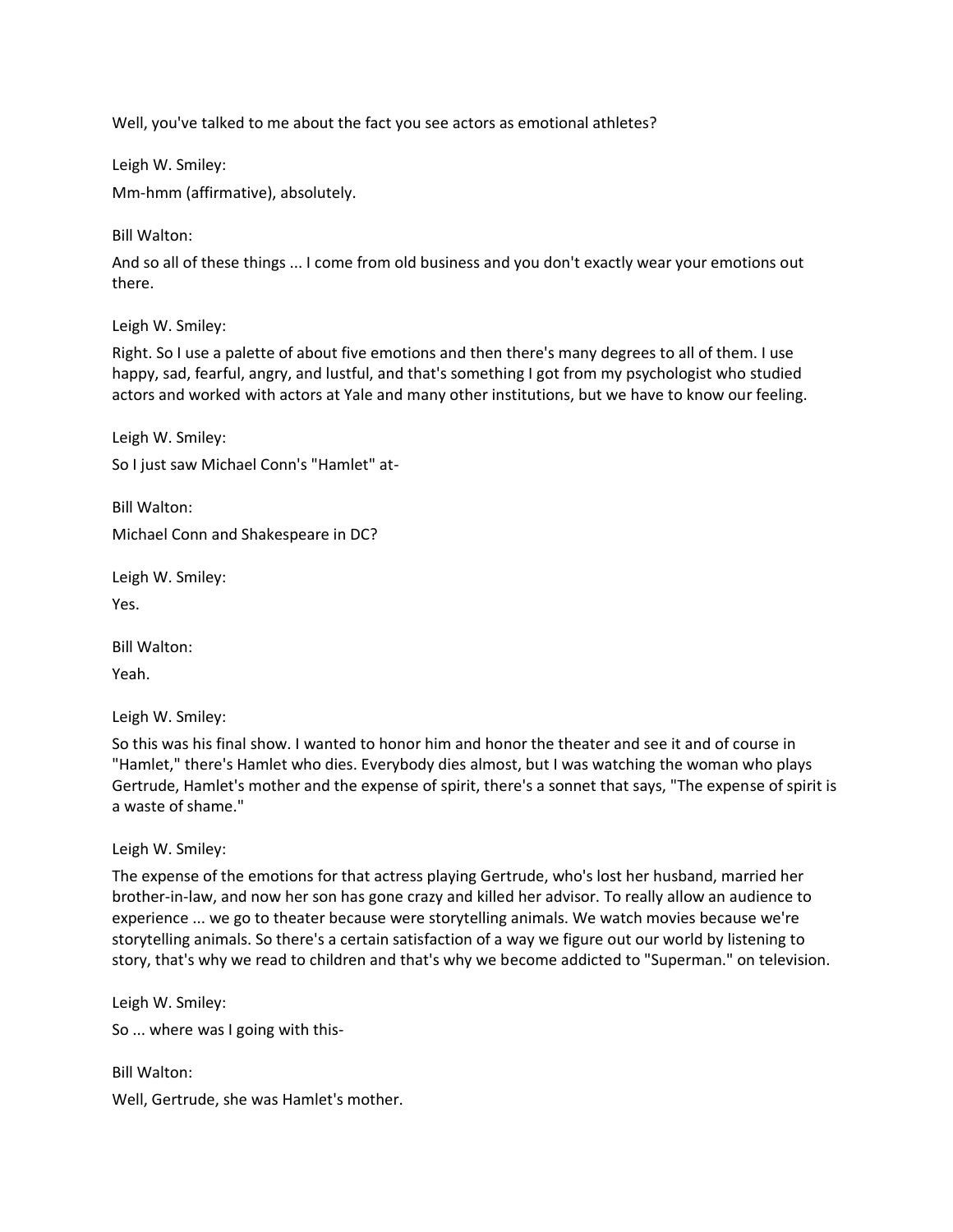Leigh W. Smiley: Mother, yes.

Bill Walton:

The thing that's striking about acting the stage, with film you do a few rehearsals, you do the take, you're done, you move onto something else, you never do it again.

Leigh W. Smiley:

Mm-hmm (affirmative).

Bill Walton:

A stage actor, maybe seven or eight times a week has gotta go repeat the same emotions, the same things-

Leigh W. Smiley:

Yes, it's called creating and recreating.

Bill Walton: Night after night after night after night-

Leigh W. Smiley:

Yes.

Bill Walton:

Which is how you talk to me about being able, as an actor, to access this emotions and part of the craft is being able to draw into, okay, where's my anger, where's the fear, where's the lust and do it night after night.

Leigh W. Smiley: Yes, and where is it in the body?

Bill Walton:

Yeah.

Leigh W. Smiley:

And how does my breath feel when I feel that? So we're not acting like we feel, we are feeling as actors. The director might say, "I don't want you to feel that way," or "I don't want you to cry at this point, but I want you to feel it inside," and that will give the audience a whole different emotion.

Leigh W. Smiley:

On film or in television you'll see the emotion, it's like energy coming off an actor's face, in their eyes, in the way their breathing, we pick it up. On stage, it's bigger, we just have to amplify it.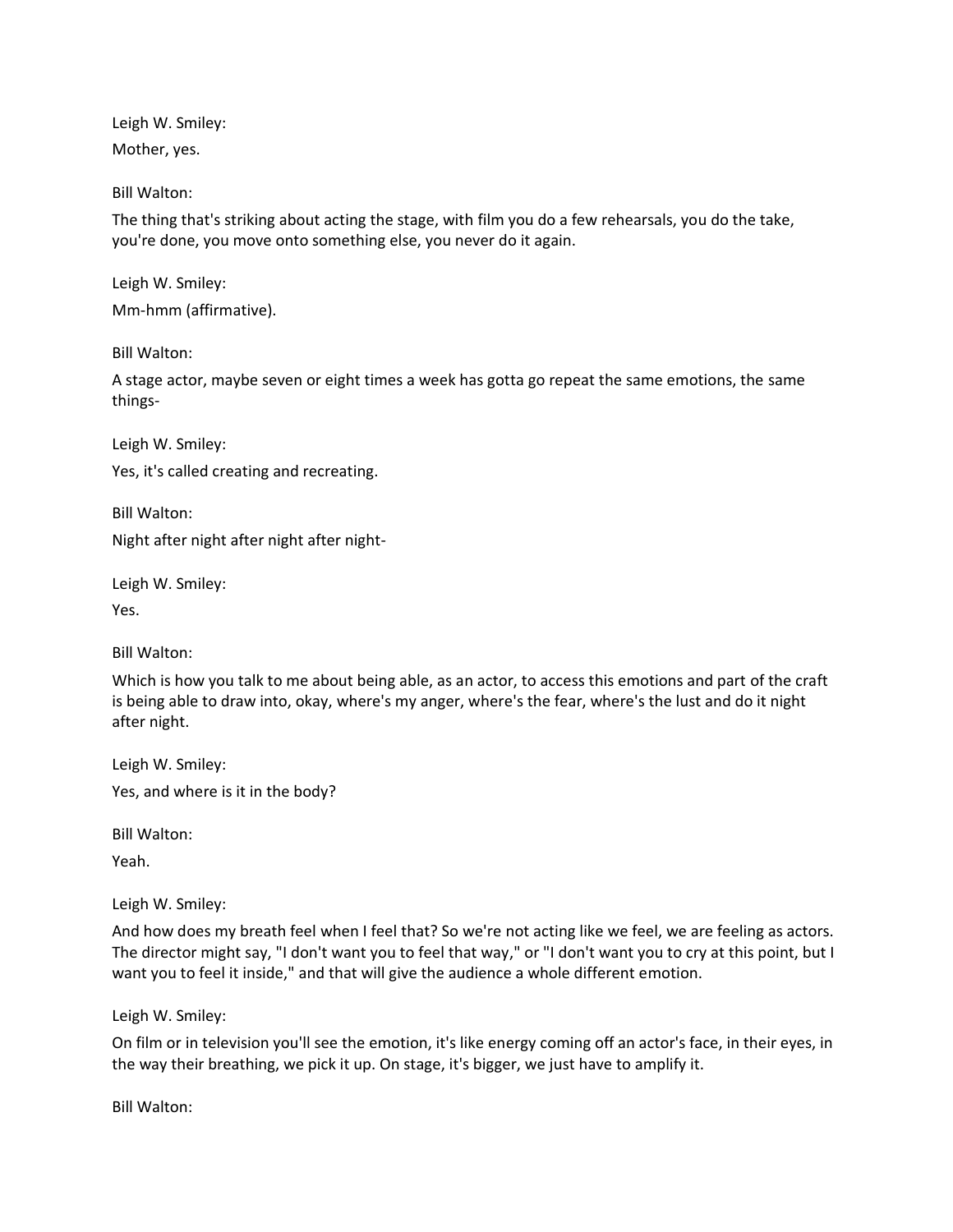Let's go through some of the things that you and I have been working on. You've been teaching me, with great patience, Shakespeare and how an actor approaches a role.

Leigh W. Smiley:

Mm-hmm (affirmative).

Bill Walton:

Maybe to jump right into this we oughta talk about an actor, a role, some lines, and make this concrete about how you'd approach a particularly thing.

Leigh W. Smiley:

Okay, great.

Bill Walton:

You've brought some things in here that are sort of-

Leigh W. Smiley: I did.

Bill Walton: Intimidating to me. This young man from Indiana.

Leigh W. Smiley: Bill, you should just let people know that you haven't seen this monologues yet.

Bill Walton: I've not seen these monologues.

Leigh W. Smiley: Okay, so what I'm gonna have you read is-

Bill Walton: This is a cold reading?

Leigh W. Smiley: Yes, it's a cold reading.

Bill Walton:

Yeah.

Leigh W. Smiley:

And this is a really important technique that actors have to have meaning often times they get ... it's changed a lot in the last 10 years, but they get a ... they get their script and they go up and audition, so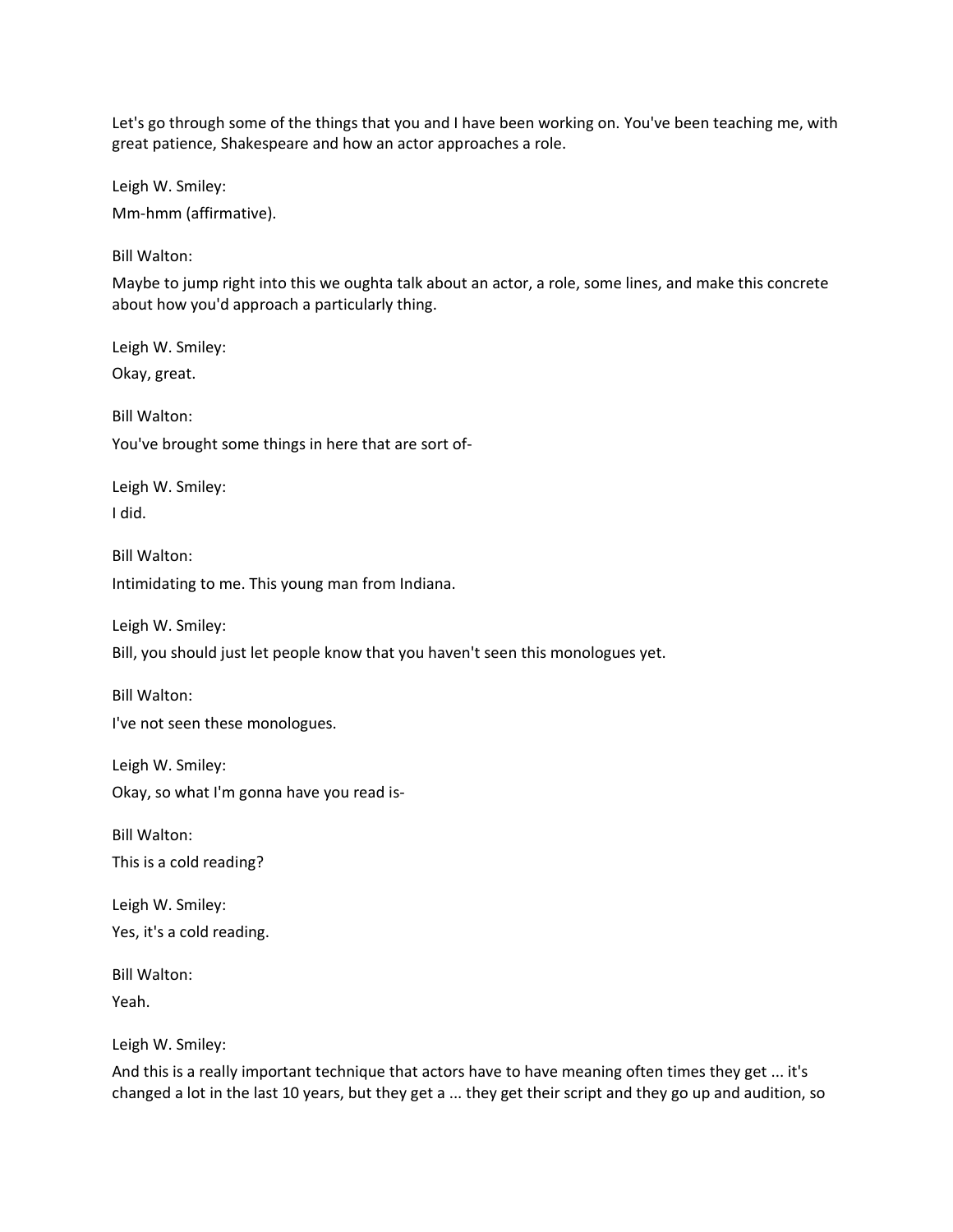they've got to make a lot of choices right away. What is your character wants. So right now we're gonna read "Macbeth." You're gonna read "Macbeth," which, if we were in the theater, I would say, "You can't say that out loud. We call him the Scottish king 'cause there-

Bill Walton:

It's bad luck.

Leigh W. Smiley: It's bad luck, yes.

Bill Walton: To say Macbeth is bad luck?

Leigh W. Smiley: In the theater, yes.

Bill Walton: Why is that?

Leigh W. Smiley: It's just an old myth.

Bill Walton:

Okay.

Leigh W. Smiley:

You've gotta read some of the old myths around it. What am I reading right now? Not Harold Bloom, but somebody else about it. Anyway-

Bill Walton: Okay, but you can say it on TV?

Leigh W. Smiley:

You can.

Bill Walton: You can't say it in the theaters. We're okay here.

Leigh W. Smiley:

Yeah, we're fine here, we're fine here. Okay.

Bill Walton:

Okay.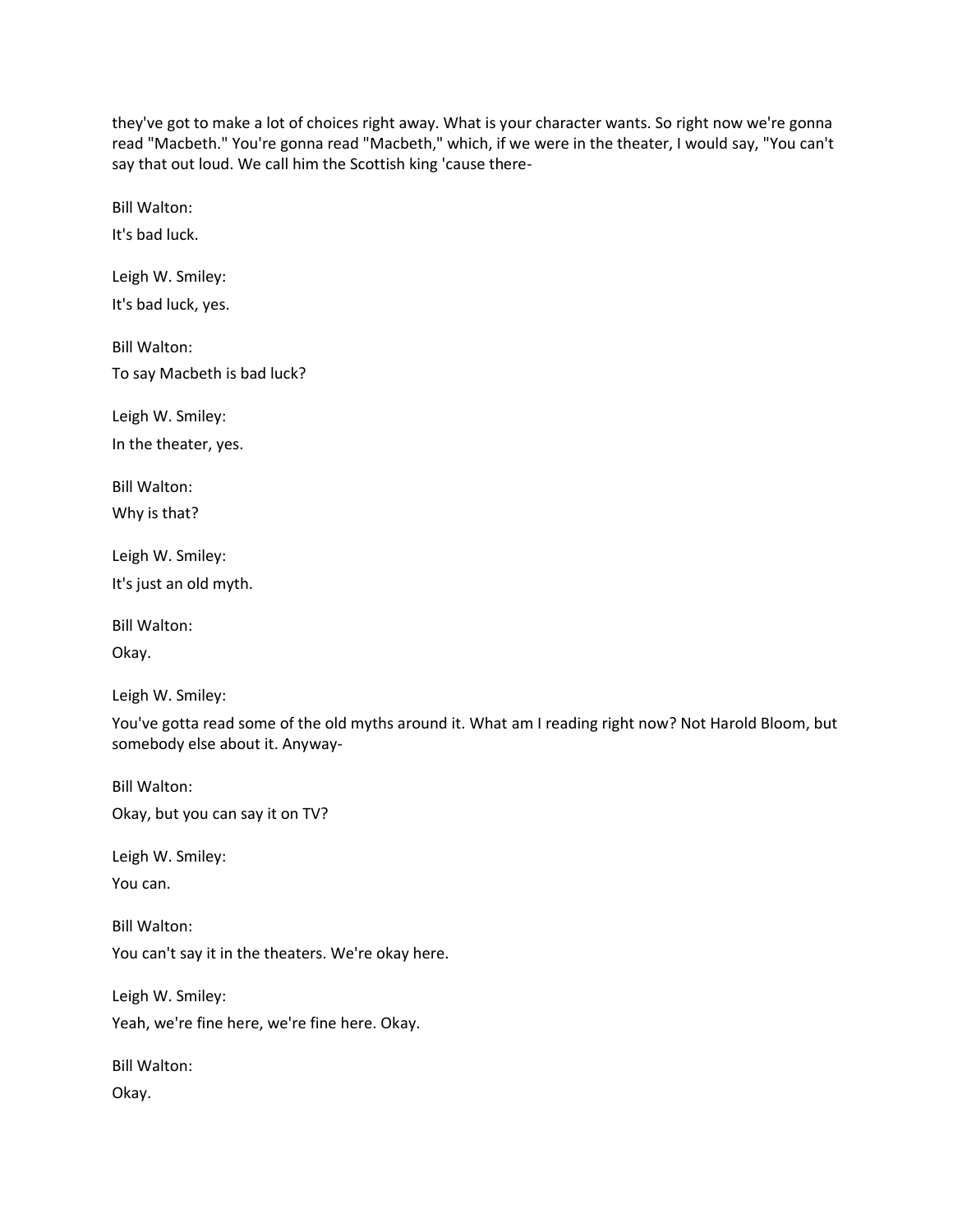So this is after Macbeth has gotten back from the war and his wife, Lady M has said-

Bill Walton:

Lady Macbeth.

Leigh W. Smiley: Yes, "Duncan, the king is coming-

Bill Walton:

Yeah.

Leigh W. Smiley:

And sweetheart you're going to kill him when he comes because it was predicted by the three witches that you are going to be the king. So you need-

Bill Walton: So this was in his honey-do jar?

Leigh W. Smiley: Yes, in his honey-do jar.

Bill Walton: After you mow the lawn, go kill Duncan.

Leigh W. Smiley: Yes, who happens to be a cousin, but oh well ... and is honoring your house.

Bill Walton:

So going through the list that we started out with-

Leigh W. Smiley: Yeah.

Bill Walton: Who am I?

Leigh W. Smiley: You are a warrior.

Bill Walton: Yeah.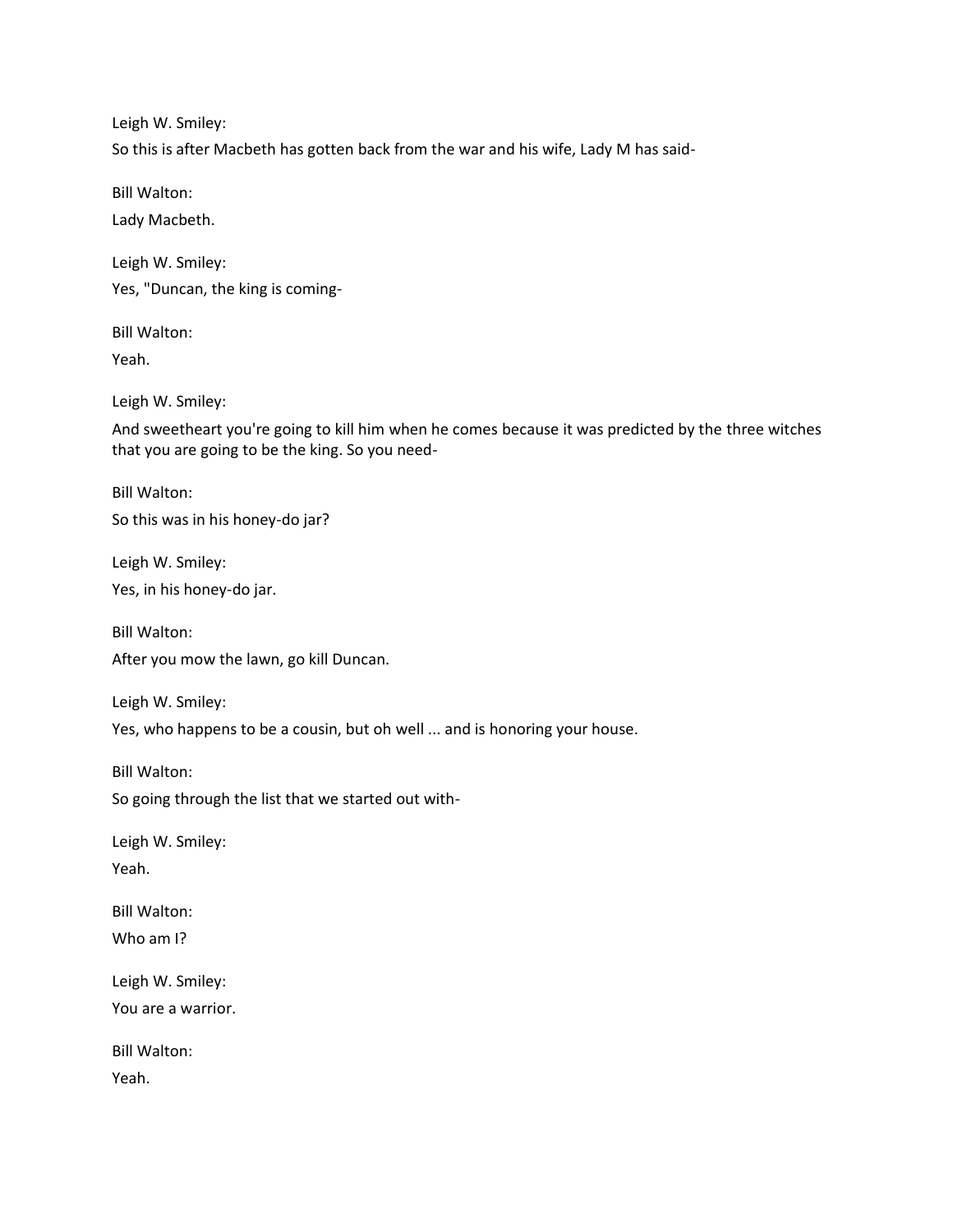It's been predicted that you're going to become what would be comparable to a Senator and then comparable to the President of the United States, so you can think of-

Bill Walton: And that's a good thing?

Leigh W. Smiley:

I don't know.

Bill Walton:

Okay.

Leigh W. Smiley:

It's something that you really want. You want it, you are ambitious.

Bill Walton:

Okay, I really want to be president?

Leigh W. Smiley: Yes.

Bill Walton:

That's my burning desire?

Leigh W. Smiley: Yes, that is your burning.

Bill Walton:

Okay.

Leigh W. Smiley: But you also want to be liked.

Bill Walton: Yeah.

Leigh W. Smiley:

You want to be liked. You have a big heart and you love your wife who wants it more than you.

Bill Walton: Yeah.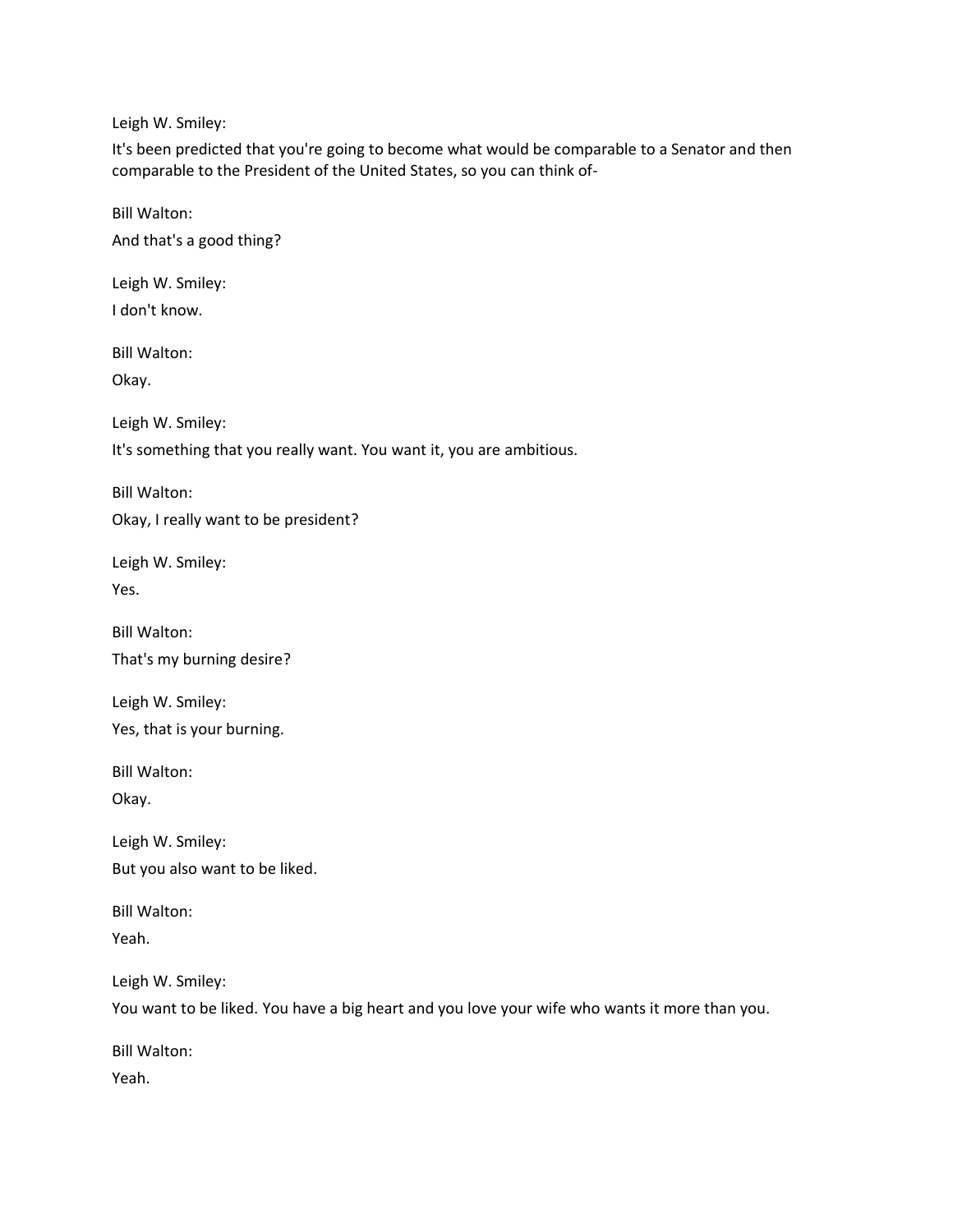Okay, so you are alone in the castle and you are talking to the audience, trying to figure out what to do.

Bill Walton:

So in Shakespeare monologue I've heard you're either talking to the audience like it's your best friend-

Leigh W. Smiley: Mm-hmm (affirmative).

Bill Walton: Or you're talking to God.

Leigh W. Smiley: Yes, yes.

Bill Walton: So, in this case, I'm talking to the audience?

Leigh W. Smiley:

Yes, you're going to figure something out with your best friend, the audience.

Bill Walton:

All right.

Leigh W. Smiley: All right?

Bill Walton: Okay.

Leigh W. Smiley:

Okay, so just start and I may stop you and just make some suggestions, okay?

Bill Walton: You've been known to do that.

Leigh W. Smiley: Yes, I have been known to do that.

Bill Walton: Okay, just to be clear, I have ... I've heard this before-

Leigh W. Smiley: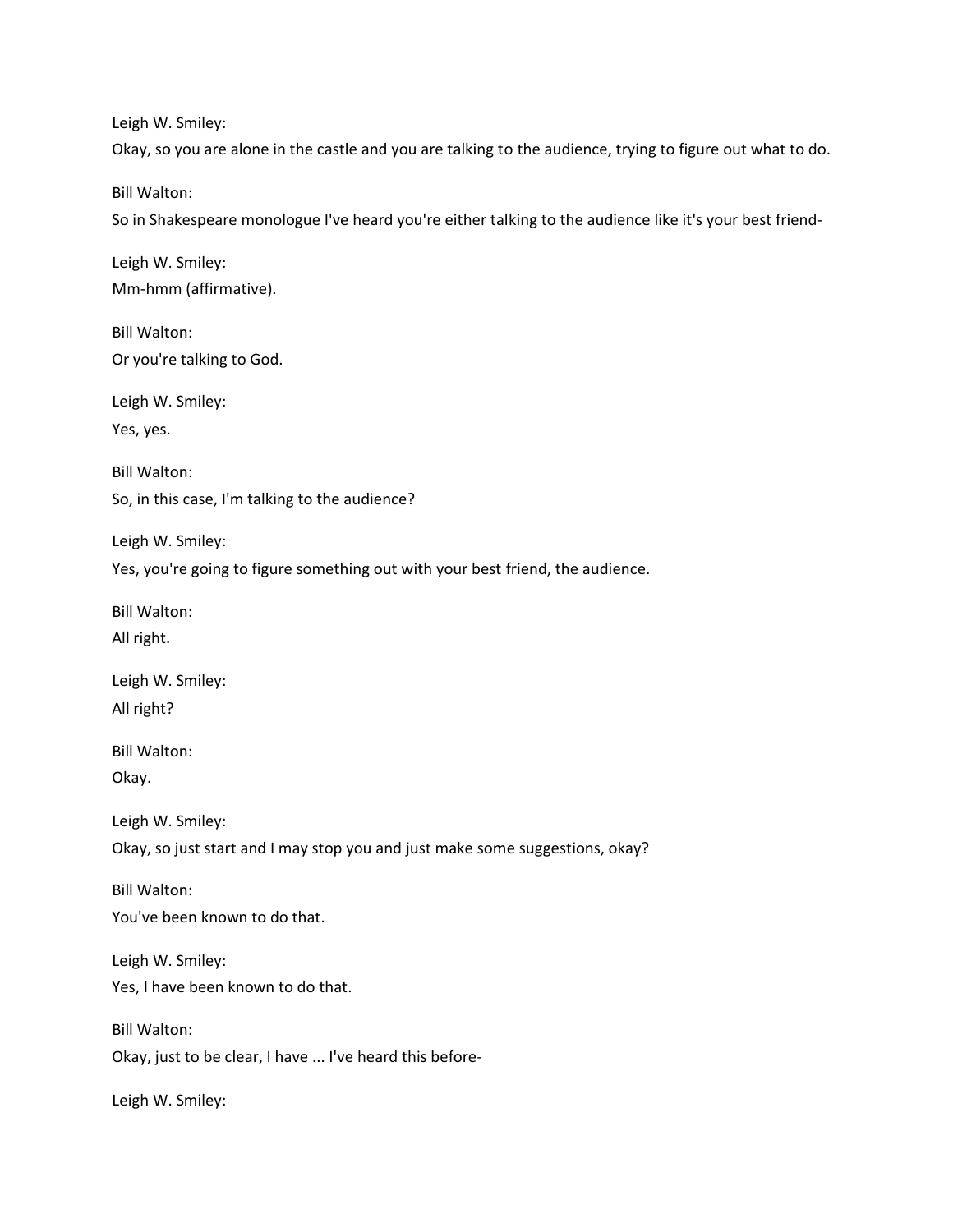He hasn't spoken this-

Bill Walton:

I haven't spoken it.

Leigh W. Smiley: Mm-hmm (affirmative).

Bill Walton: Okay. Okay.

Bill Walton: If it were done when 'tis done, then 'twere well

Bill Walton:

It were done quickly. If th'assassination

Bill Walton: Could trammel up the consequence, and catch

Bill Walton:

With his surcease success.

Leigh W. Smiley: Good. Stop, great. How'd that feel?

Bill Walton:

It felt pretty good. I'm trying to find the line. One of the interesting things about Shakespeare is that the sentences, the line up as poetry, not as one thing, so you're chasing the line, the words down the page a bit.

Leigh W. Smiley:

Yeah, a little bit. So I'm gonna give you some given circumstances for reading Shakespeare anyway.

Bill Walton:

My paraphrase is if I'm gonna kill him I'd better do it quickly.

Leigh W. Smiley:

Yeah.

Bill Walton:

Okay.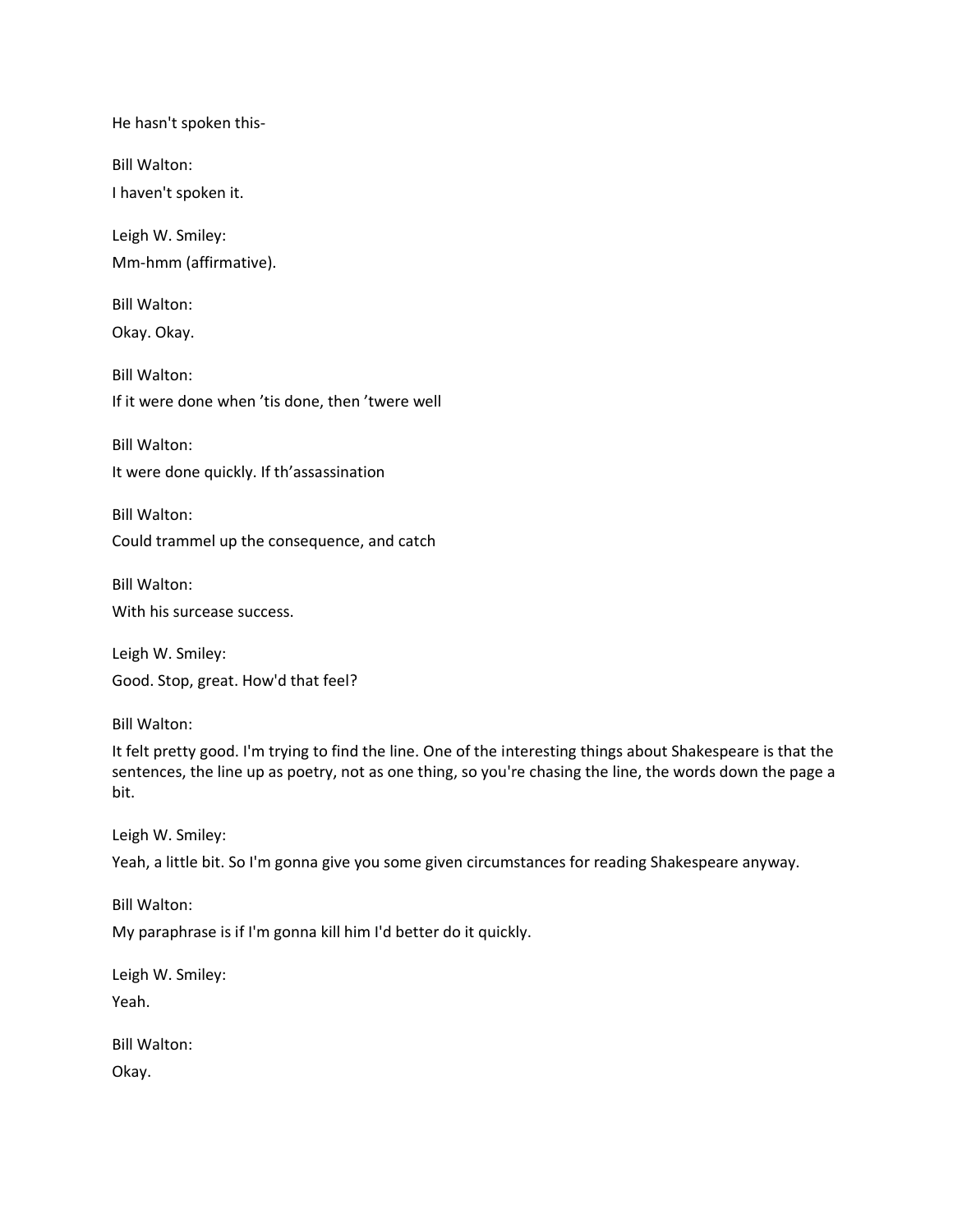Yeah, yeah, for the first sentence.

Bill Walton:

Okay.

Leigh W. Smiley:

And then the second ... but this what ... it's gonna come through. You know it.

Bill Walton:

Yeah.

Leigh W. Smiley: If is a huge word in Shakespeare, as is but.

Bill Walton:

Yeah.

Leigh W. Smiley:

All right? The other thing I want you to notice is that the word murder is never said in the first line. What is it called?

Bill Walton:

It.

Leigh W. Smiley: Yes.

Bill Walton:

It. If it were done when 'tis done.

Leigh W. Smiley: When it is, right? So it's-

Bill Walton: Then 'twere well it were done quickly.

Leigh W. Smiley:

'Twere. Yeah, so take that again and realize that you can't even put your mouth around what you're about to do.

Kenny Reff: And speak this to the audience, Bill, not the camera.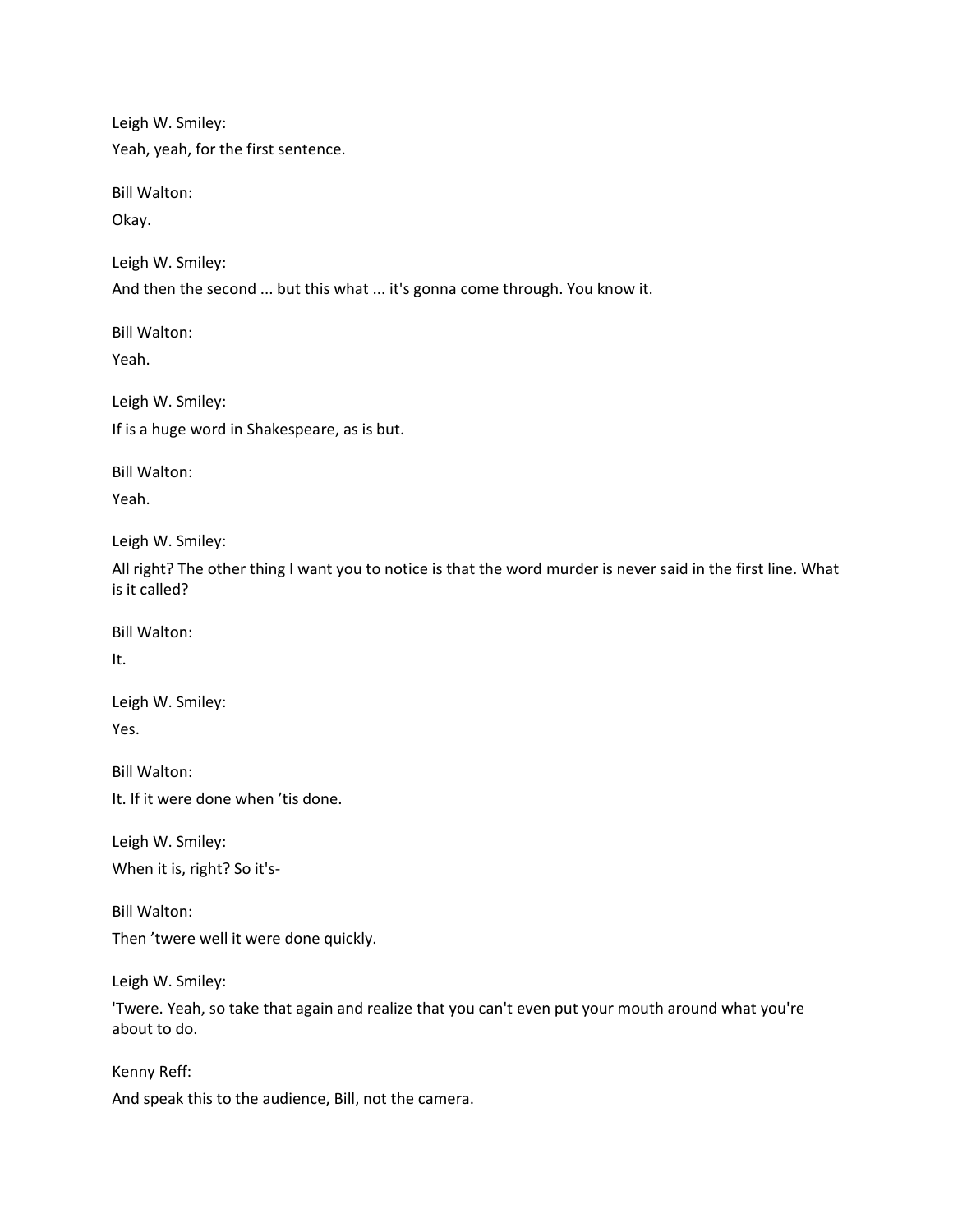Bill Walton: All right. Leigh W. Smiley: Yeah. Bill Walton: That disembodied ... is that Hamlet's ghost back here? No, this Manco's ghost. Leigh W. Smiley: No, not yet, not yet. Bill Walton: No this is Kenny the director. Leigh W. Smiley: Oh, Kenny the director, yeah. Yeah. Kenny Reff: Yes, speak to your audience. Bill Walton: Thank you Kenny. Speak to my ... okay, my audience is out here, okay. Leigh W. Smiley: Yeah, but just take a moment. Really, you can't wrap your mouth around it. Bill Walton: If it were done when 'tis done, then 'twere well Bill Walton: It were done quickly. If th'assassination Bill Walton: Could trammel up the consequence, and catch Bill Walton: With his surcease success: that but this blow Bill Walton: Might be the be-all and the end-all, here, Bill Walton: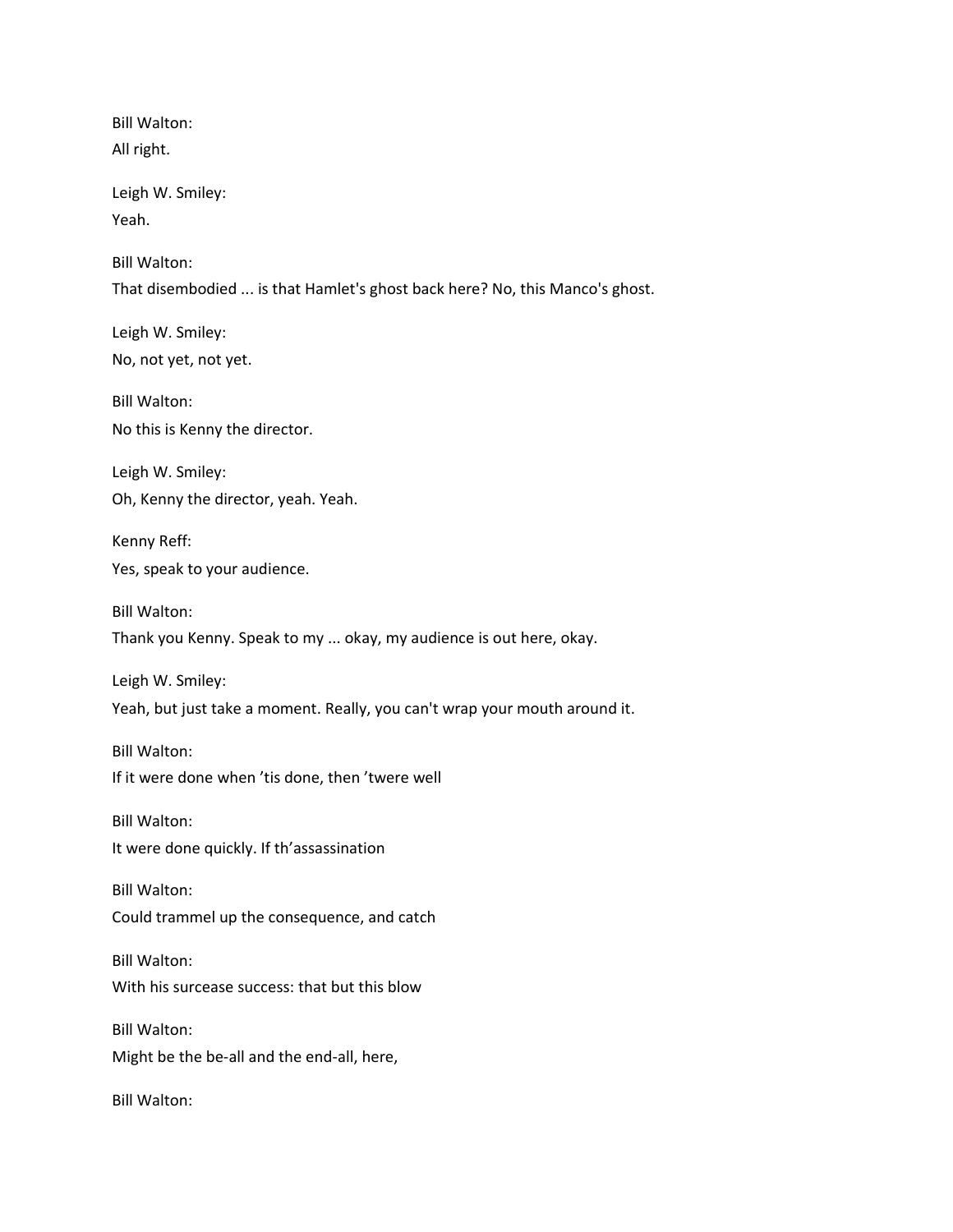But here upon this bank and shoal of time, Bill Walton: We'd jump the life to come. But in these cases Bill Walton: We still have judgement here, that we but teach Bill Walton: Bloody instructions which, being taught, return Bill Walton: To plague th'inventor. This even-handed justice Bill Walton: Commends th'ingredience of our poisoned chalice Bill Walton: To our own lips. Leigh W. Smiley: Hmm. Bill Walton: This even-handed justice commends. This even-handed justice Commends th'ingredience of our poisoned chalice to our own lips. Leigh W. Smiley: Yeah, discovery. Bill Walton: Okay. Leigh W. Smiley: You just discovered something. Bill Walton:

So you're talking about is the character doesn't know what he's gonna say next.

Leigh W. Smiley:

No, he doesn't, he doesn't.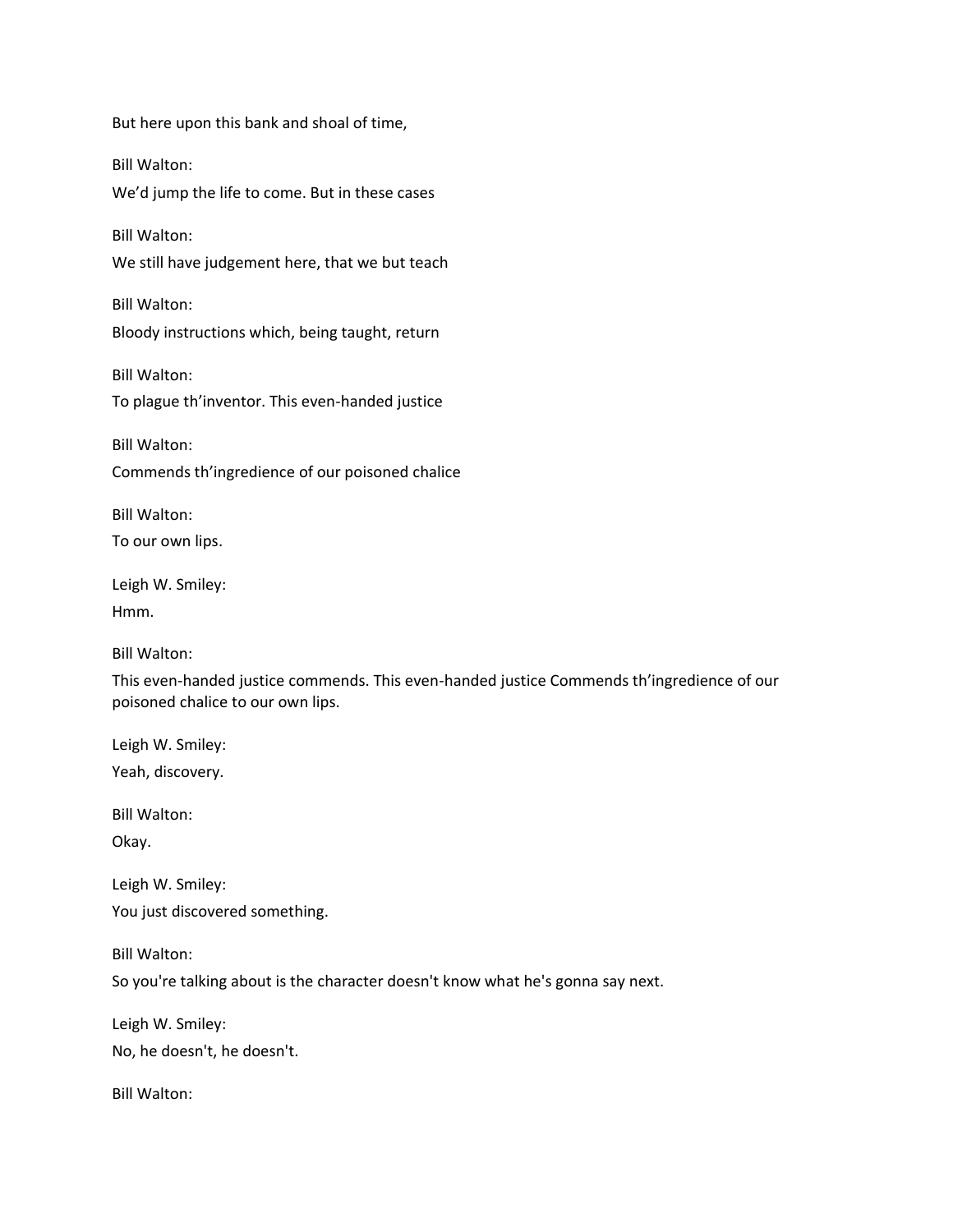So he's truly out there inventing this as he goes?

Leigh W. Smiley:

Yes, and that's what the actor does, he discovers every night. He doesn't know what he's gonna say next, he discovers.

Bill Walton:

So in the emotion world, there's fear here.

Leigh W. Smiley:

The important thing is not necessarily what you think the character feels, it's what you feel.

Bill Walton:

What I feel.

Leigh W. Smiley: Right?

Bill Walton:

Yeah.

Leigh W. Smiley:

I mean you could take the whole thing laughing, but I guarantee you if you started it laughing you would change. I mean you could just start it. I've seen, "To be or not to be" done hysterically laughing, by the end it's in tears.

Bill Walton:

Really?

Leigh W. Smiley:

Yeah. The words will lead you. They just did, Bill. I got it, "The poisoned chalice to your own lips." You just talked yourself into drinking poison and then what happens next in this monologue is something changes. Go on from where you stopped. Sorry.

Bill Walton: He's here in double trust.

Leigh W. Smiley:

Yeah, you can't even say his name.

Bill Walton:

He's here in double trust: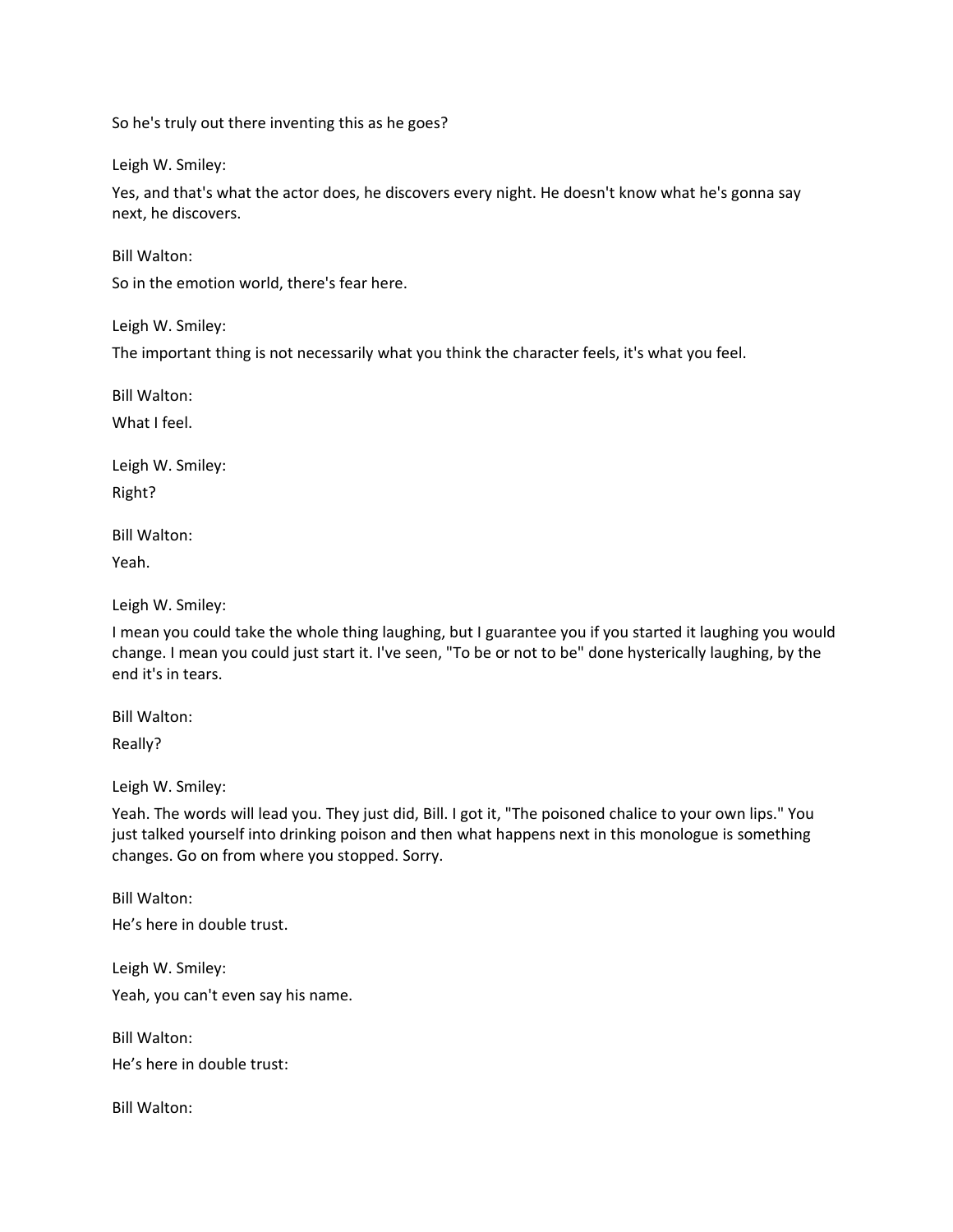First, as I am his kinsman and his subject, Bill Walton: Strong both against the deed; then, as his host, Bill Walton: Who should against his murderer shut the door, Bill Walton: Not bear the knife myself. Besides, this Duncan Bill Walton: Hath borne his faculties so meek, hath been Bill Walton: So clear-Leigh W. Smiley: So you just say his name for the first time. Bill Walton: This Duncan? Leigh W. Smiley: Yeah. Bill Walton: Yeah. Leigh W. Smiley: It's interesting the structure that Shakespeare has given you. Bill Walton: Yeah. Leigh W. Smiley: I mean these are all the clues that an actor ... Once you say his name something shifts too. Bill Walton: Okay, so you want me to explore that? Leigh W. Smiley: Keep going that, yeah.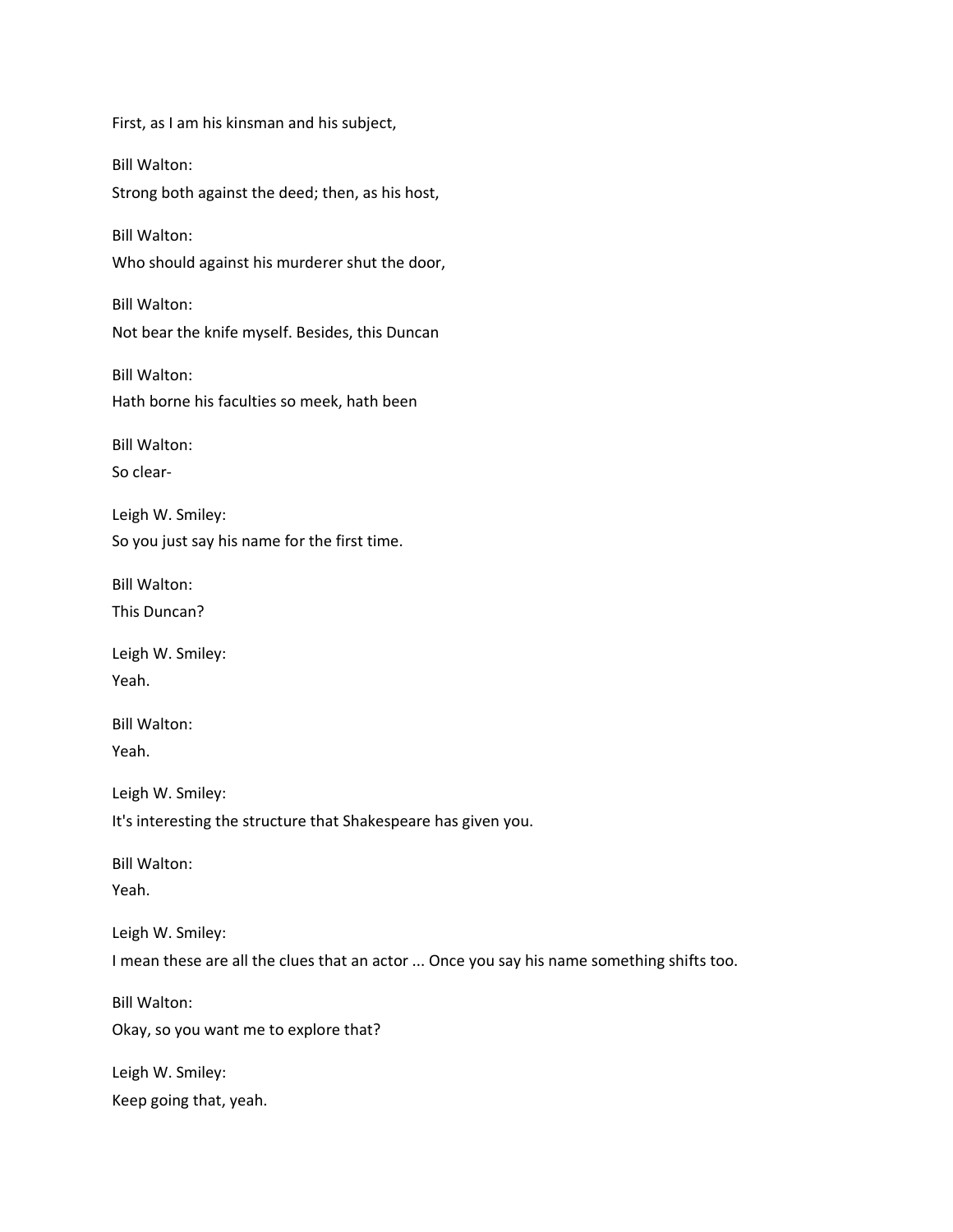Bill Walton: All right. So I hope you all like this.

Leigh W. Smiley: It's fabulous. You're doing ...

Bill Walton: This is really, you're just saying-

Leigh W. Smiley: Bill is a natural actor. It's really lovely.

Bill Walton: Yeah, this is good. Okay.

Bill Walton: Besides, this Duncan

Bill Walton: Hath borne his faculties so meek, hath been

Bill Walton: So clear in his great office, that his virtues

Bill Walton: Will plead like angels, trumpet-tongued against

Bill Walton: The deep damnation of his taking-off,

Bill Walton: And pity, like a naked new-born babe,

Bill Walton: Striding the blast, or heaven's cherubin, horsed

Bill Walton: Upon the sightless couriers of the air,

Bill Walton: Shall blow the horrid deed in every eye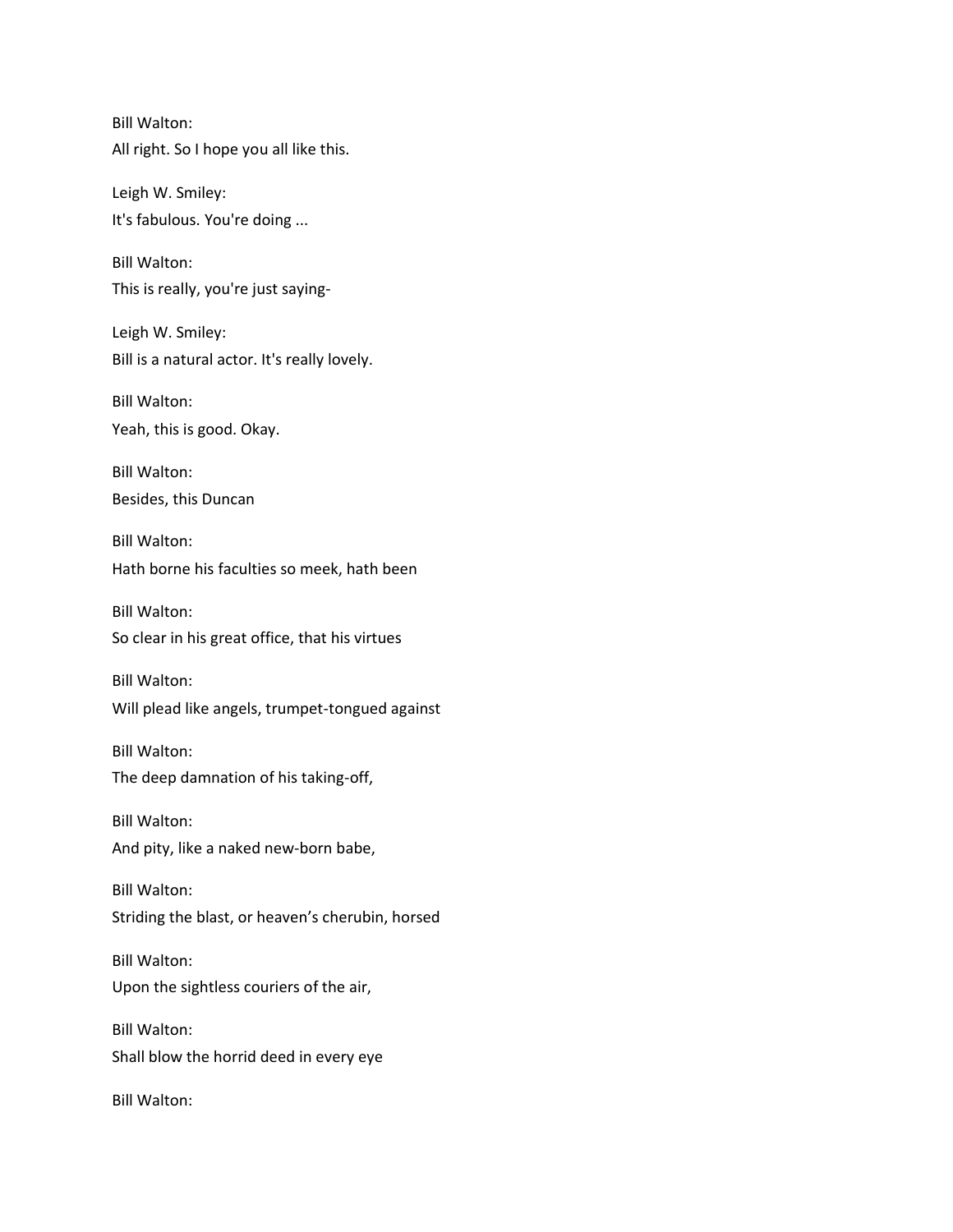That tears shall drown the wind. Leigh W. Smiley: That's one of the most beautiful lines. Keep going. Bill Walton: Upon the sightless couriers of the air, Bill Walton: Shall blow the horrid deed in every eye Bill Walton: That tears shall drown the wind. Leigh W. Smiley: Yes. Bill Walton: I have no spur Bill Walton: To prick the sides of my intent, but only Bill Walton: Vaulting ambition which o'erleaps itself Bill Walton: And falls on th'other. Leigh W. Smiley: Great, and then Lady Macbeth comes in and says, and you say, Bill Walton: How now, what news? Leigh W. Smiley: And he has almost supped. Why have you left the chamber? Bill Walton: He asked for me. Leigh W. Smiley: No, you not he has.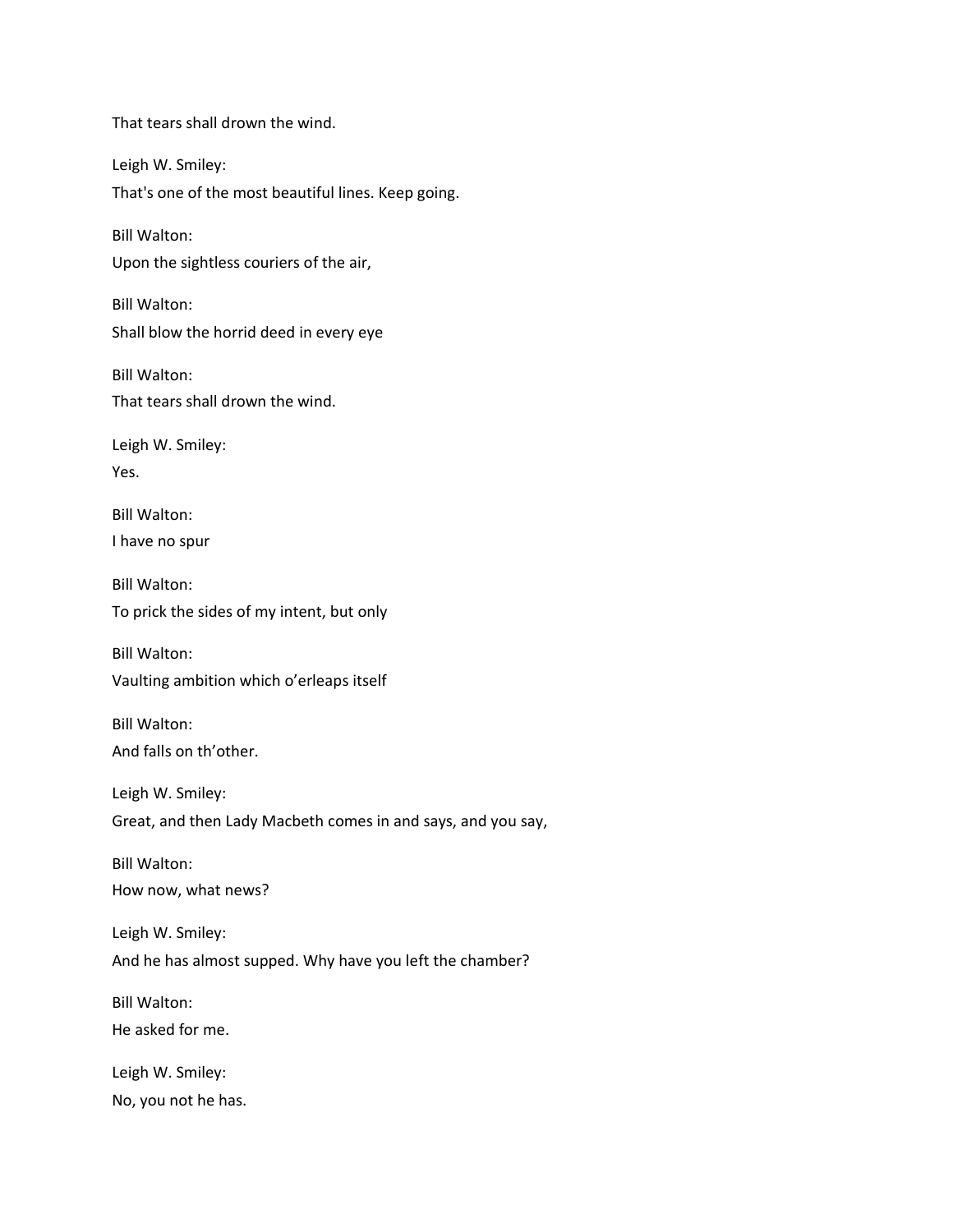Bill Walton:

We will proceed no further in this business. He hath honored me of late and I have bought golden opinions from all sorts of people, which will be worn now, in their newest cloths, not cast aside so soon.

Leigh W. Smiley: Great, okay, so we'll stop there.

Bill Walton:

Okay.

Leigh W. Smiley: You see how you talked yourself out of killing him?

Bill Walton:

Right.

Leigh W. Smiley: If it were done when 'tis done, then 'twere well

Leigh W. Smiley: It were done quickly.

Leigh W. Smiley:

I'm about to go in and do it and then you talk yourself out of it.

Bill Walton: And when I say Duncan-

Leigh W. Smiley: Yeah.

Bill Walton: That's the turning point.

Leigh W. Smiley: Well, there's a number of turning points in this.

Bill Walton:

Yeah.

Leigh W. Smiley:

But you slowly talk yourself out of it and it comes instead of it, becomes something about cherubims howling in the wind, you know the tears.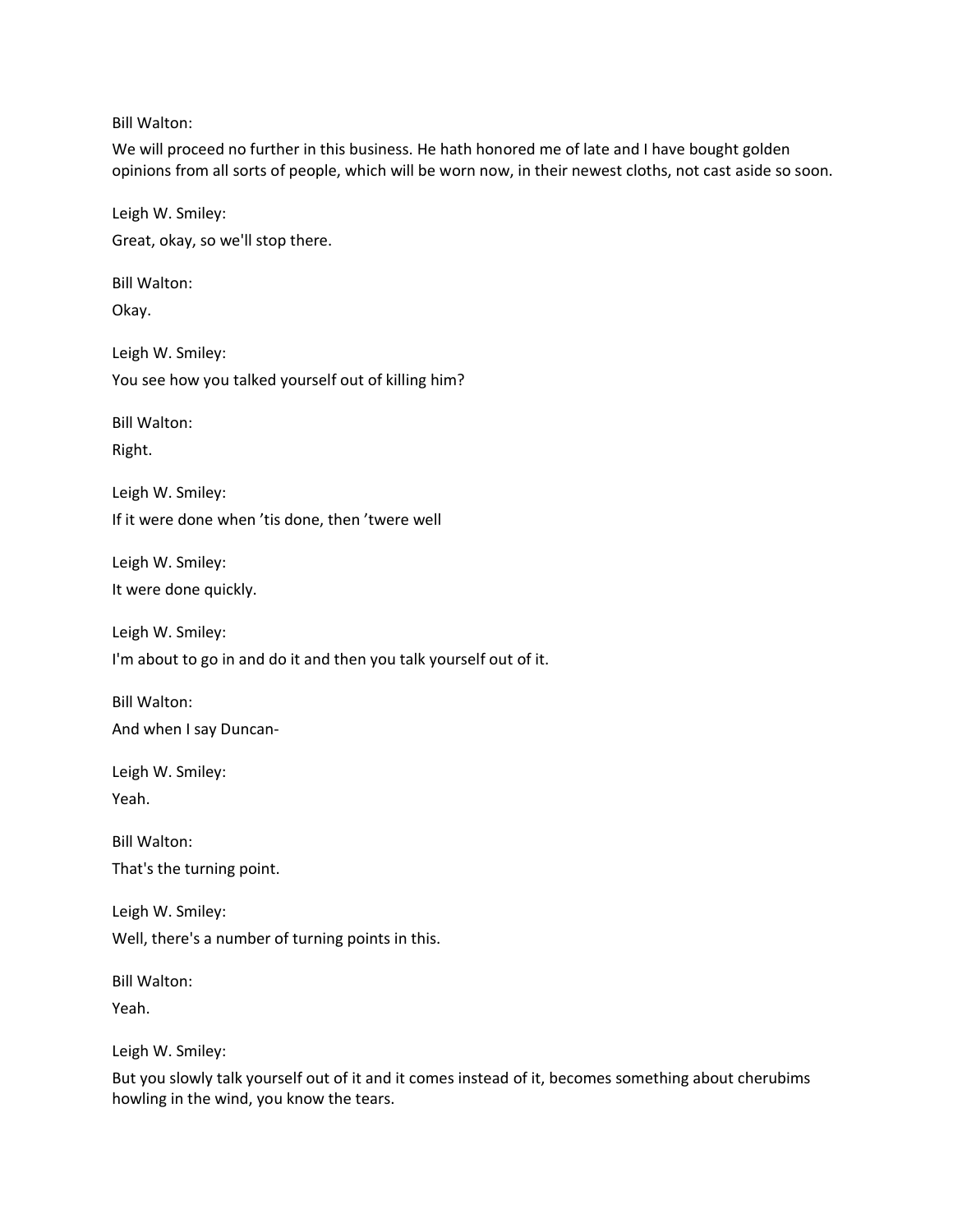Bill Walton: Mm-hmm (affirmative).

Leigh W. Smiley: The pity.

Bill Walton: Yeah, may I turn the tables.

Leigh W. Smiley: Yes.

Bill Walton: May I have you play MacBeth?

Leigh W. Smiley: Yes, but don't expect anything, okay?

Bill Walton: Wow.

Leigh W. Smiley: I wouldn't want to disappoint. Okay. Do you want me to-

Bill Walton: I want you to play what I just played.

Leigh W. Smiley: Okay.

Bill Walton: I'm interested in that and you can what you did earlier, one of our set, you played it as a Southern bell?

Leigh W. Smiley: No, I don't want to play it as Southern. [inaudible 00:24:28]

Bill Walton: Play it straight.

Leigh W. Smiley: Twere well

Leigh W. Smiley: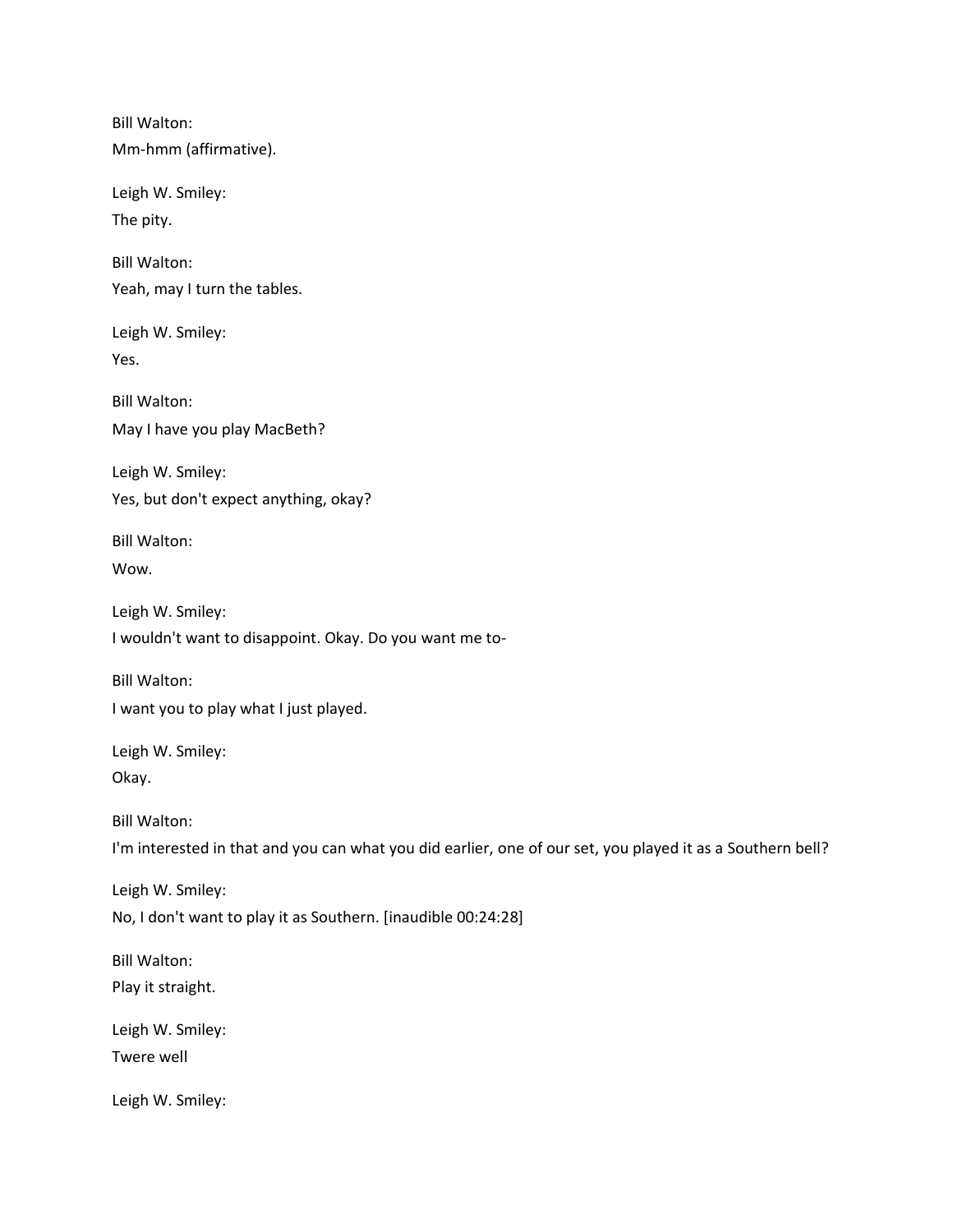It were done quickly.

Kenny Reff:

Come on [crosstalk 00:24:32]

Bill Walton:

You can egg her on, Kenny. Egg her on, come on. No, 'cause then I want to talk about the words and how this is handled, which is ...

Leigh W. Smiley: Yeah.

Leigh W. Smiley: If it were done when 'tis done, then 'twere well

Leigh W. Smiley: It were done quickly. If th'assassination

Leigh W. Smiley:

Could trammel up the consequence, and catch

Leigh W. Smiley: With his surcease success: that but this blow

Leigh W. Smiley: Might be the be-all and the end-all, here,

Leigh W. Smiley: But here upon this bank and shoal of time,

Leigh W. Smiley: We'd jump the life to come. But in these cases

Leigh W. Smiley: We still have judgement here, that we but teach

Leigh W. Smiley: Bloody instructions which, being taught, return

Leigh W. Smiley: To plague th'inventor. This even-handed justice

Leigh W. Smiley: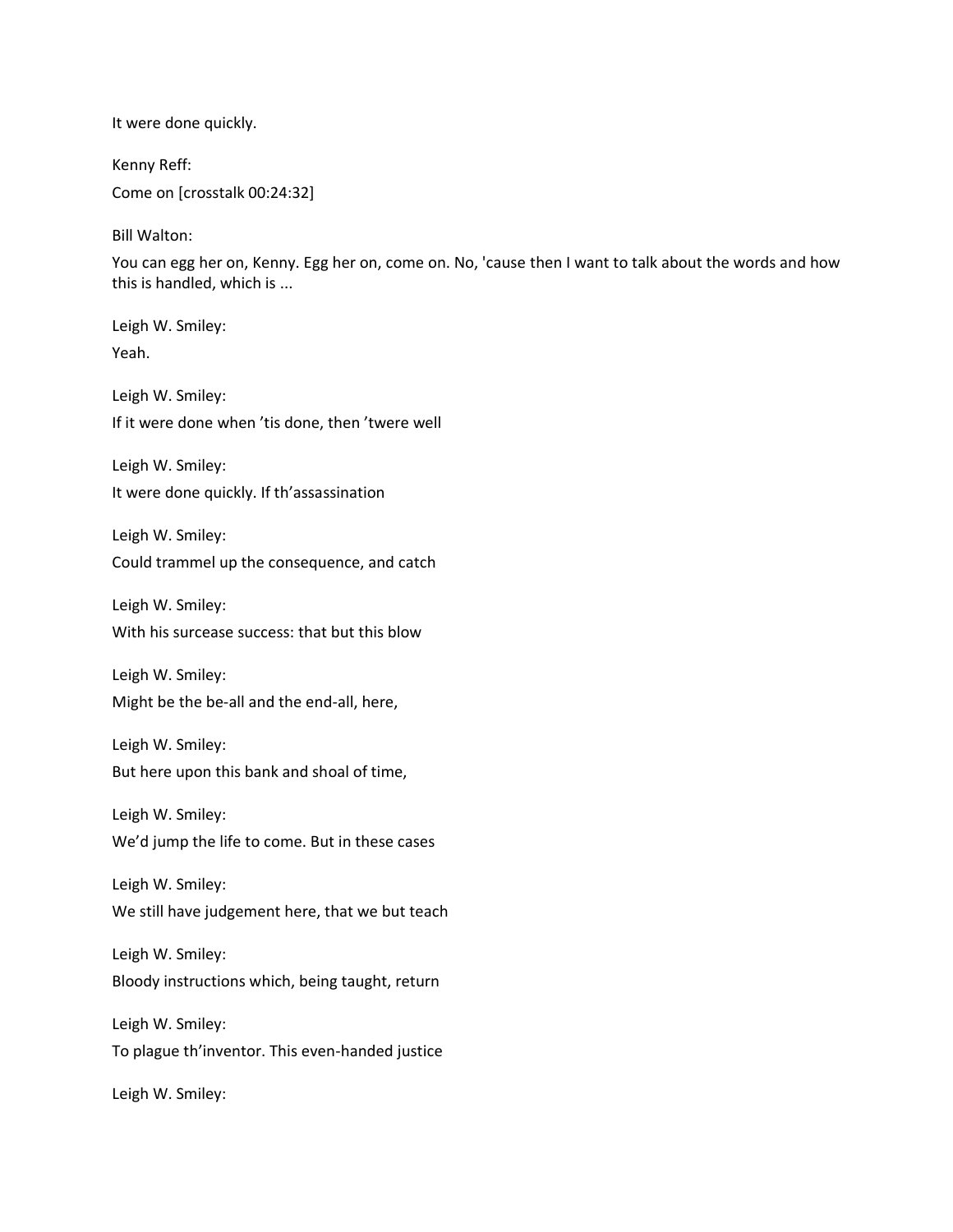Commends th'ingredience of our poisoned chalice Leigh W. Smiley: To our own lips. He's here in double trust: Leigh W. Smiley: First, as I am his kinsman and his subject, Leigh W. Smiley: Both strong against the deed; then, as his host, Leigh W. Smiley: Who should against his murderer shut the door, Leigh W. Smiley: Not bear the knife myself. Besides, this Duncan Leigh W. Smiley: Hath borne his faculties so meek, hath been Leigh W. Smiley: So clear in his great office, that his virtues Leigh W. Smiley: Will plead like angels, trumpet-tongued against Leigh W. Smiley: The deep damnation of his taking-off, Leigh W. Smiley: And pity, like a naked new-born babe, Leigh W. Smiley: Striding the blast, or heaven's cherubin, horsed Leigh W. Smiley: Upon the sightless couriers of the air, Leigh W. Smiley: Shall blow the horrid deed in every eye Leigh W. Smiley: That tears shall drown the wind. I have no spur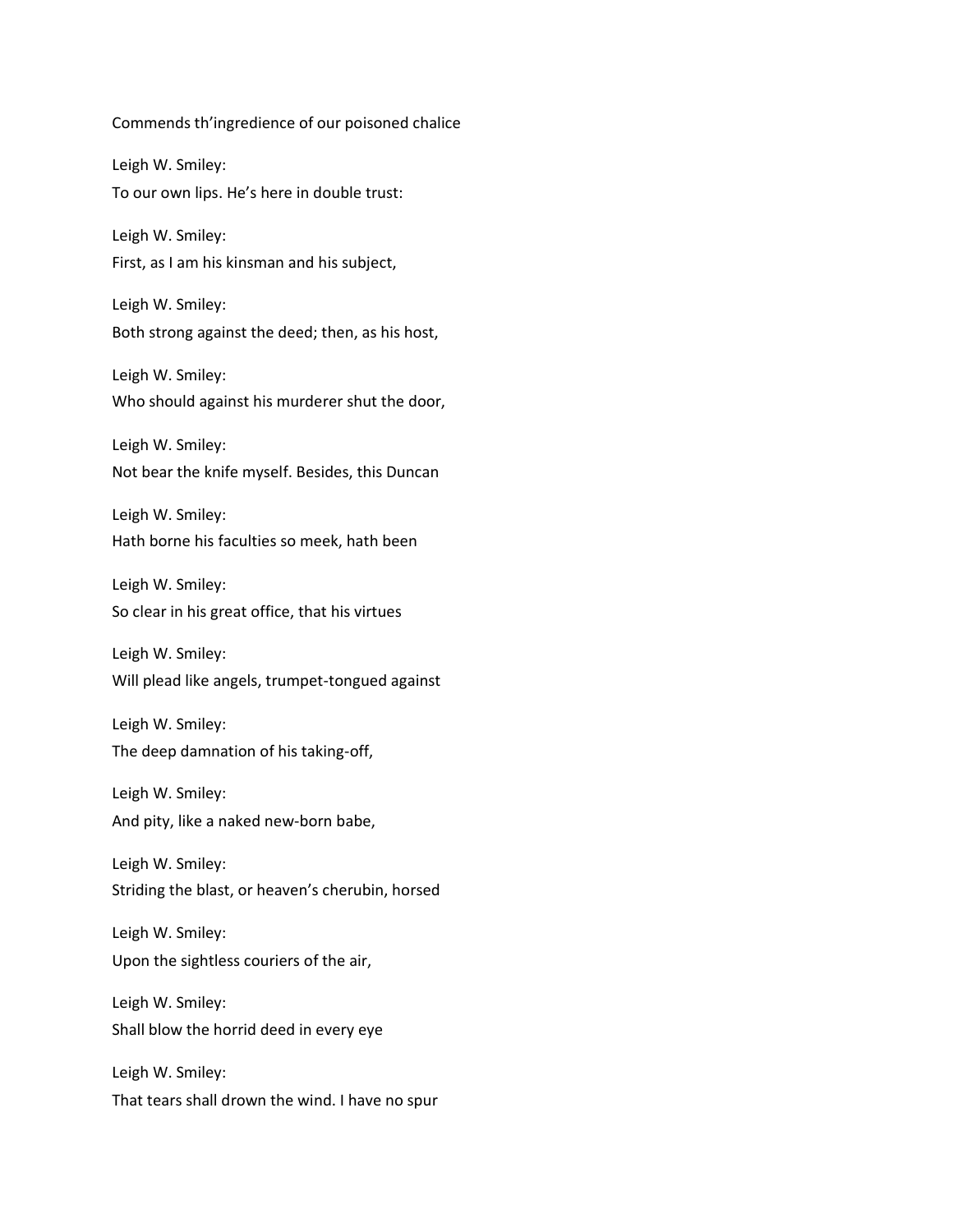Leigh W. Smiley: To prick the sides of my intent, but only

Leigh W. Smiley: Vaulting ambition which o'erleaps itself

Bill Walton:

Wow.

Leigh W. Smiley:

Thank you. Thank you. That is the word. That is the word and that's an instrument that has been trained, right?

Bill Walton: I think you got the part.

Leigh W. Smiley: Oh no.

Bill Walton: You don't want to play Beth?

Leigh W. Smiley:

But, Bill, your first read of this was stunning. Just through ... I mean the words and the rhythm within the words, you were telling the story so beautifully.

Bill Walton:

Mm-hmm (affirmative). Well I think I've got some help. His name is William Shakespeare.

Leigh W. Smiley:

And for me, mine would be too much ... Yeah, brilliant yes, brilliant.

Leigh W. Smiley:

So that's one and then he gets into the argument. I want you to look at another one if you're ready for it.

Bill Walton: Sure, why not.

Leigh W. Smiley: This Angelo from "Measure for Measure."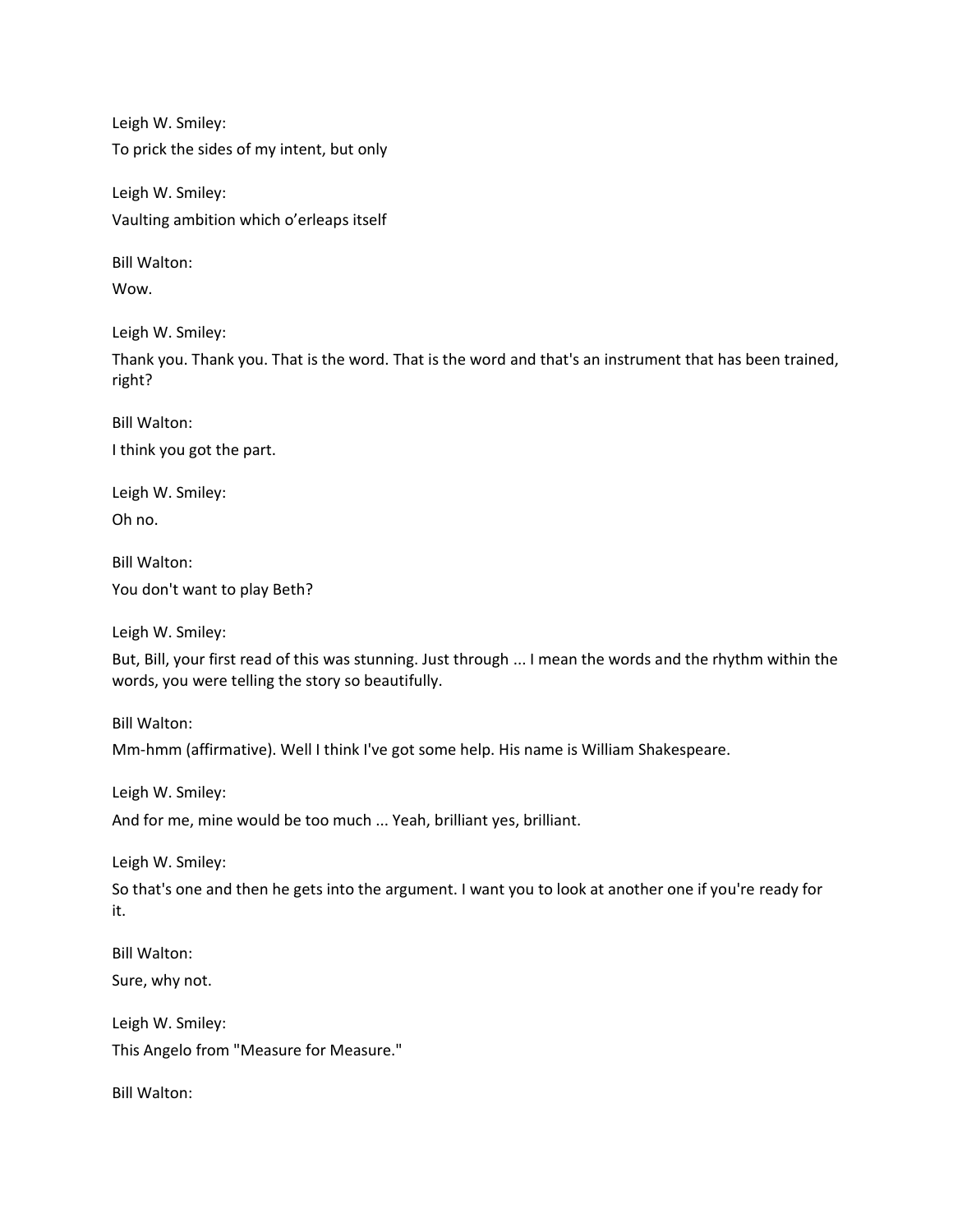I'm deep into this.

Leigh W. Smiley: Good, and you've never looked at this. Have you-

Bill Walton:

No, I didn't know the play. I never read the play.

Leigh W. Smiley:

Okay, so it's one of the problem plays. Angelo has taken over for the Duke.

Bill Walton:

Yeah.

Leigh W. Smiley:

And what he's doing, he's kind of putting Draconian law on the city and he's decided that this nun in training, Isabel, her brother has got to be put to death because he got a girl pregnant out of wedlock.

Leigh W. Smiley:

So Isabel has gone to Angelo, who's the interim ruler and said, "Please don't. Please. He made a mistake, I understand. Please, please have mercy." So she's just left and Angelo says this to the audience:

Bill Walton: So she's come to him, pleading to be-

Leigh W. Smiley: For her brother to-

Bill Walton: Pleading for her-

Leigh W. Smiley: Brother's life.

Bill Walton: Brother to be spared.

Leigh W. Smiley:

Yes.

Bill Walton: And what's his relationship with the brother?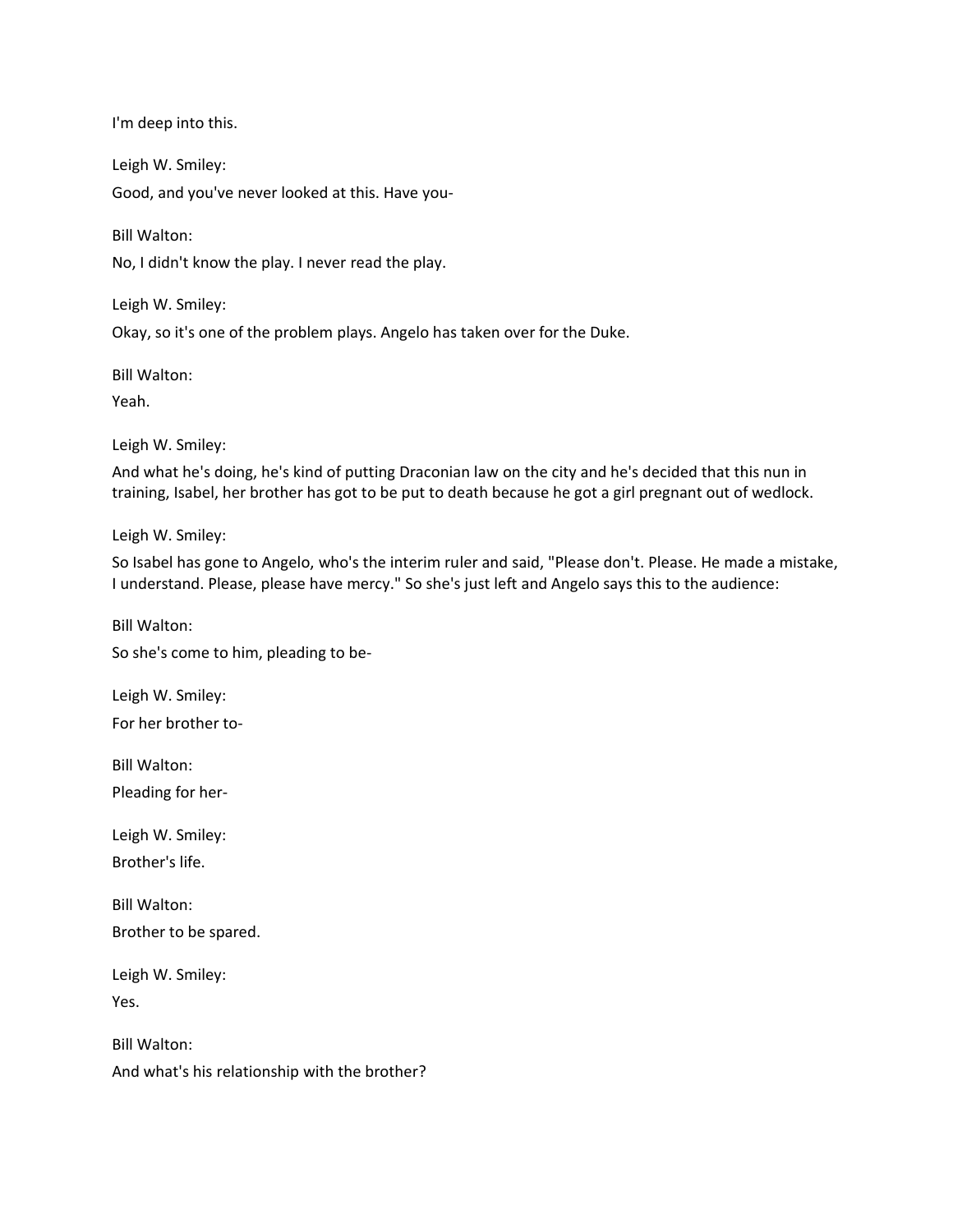Leigh W. Smiley: He's just the interim Duke, so he's just enforcing the law because the law has not been enforced.

Bill Walton:

So what's Angelo's stake in this? Is he wants to just-

Leigh W. Smiley: He wants to be right.

Bill Walton:

Okay.

Leigh W. Smiley: If the law says A, you do A. If the law says B, you do B.

Bill Walton:

Okay.

Leigh W. Smiley:

So she's just left after pleading for her brother's life and he has said, "Probably not, but come back tomorrow."

Bill Walton: What's this? what's this? is this her fault or mine?

Bill Walton: The tempter, or the tempted, who sins most?

Bill Walton:

Ha! Not she, nor doth she tempt; but it is I

Bill Walton:

That, lying by the violet in the sun,

Bill Walton: Do as the carrion does, not as the flower,

Bill Walton: Corrupt with virtuous season. Can it be

Bill Walton: That modesty may more betray our sense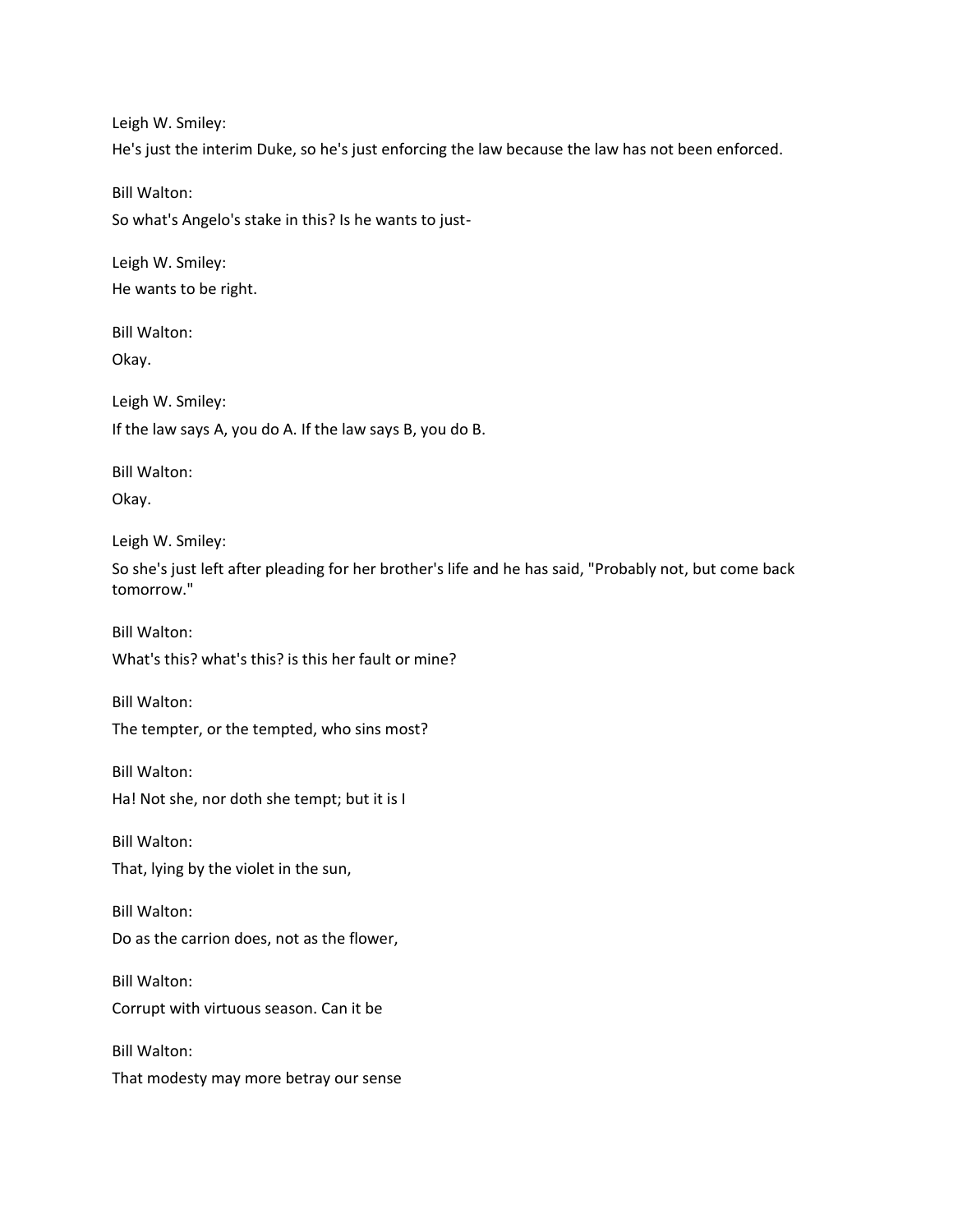Bill Walton: Than woman's lightness? Having wasteground enough, Bill Walton: Shall we desire to raze the sanctuary Bill Walton: And pitch our evils there? O fie, fie, fie! Bill Walton: What dost thou? or what are thou, Angelo? Bill Walton: Dost thou desire her foully for those things Bill Walton: That make her good? O, let her brother live: Bill Walton: Thieves for their robbery have authority Bill Walton: When judges steal themselves. What, do I love her, Bill Walton: That I desire to hear her speak again, Bill Walton: And feast upon her eyes? what is't I dream on? Bill Walton: O cunning enemy that, to catch a saint, Bill Walton: With saints dost bait thy hook: most dangerous Bill Walton: Is that temptation that doth goad us on Bill Walton: To sin in loving virtue. Never could the strumpet Bill Walton: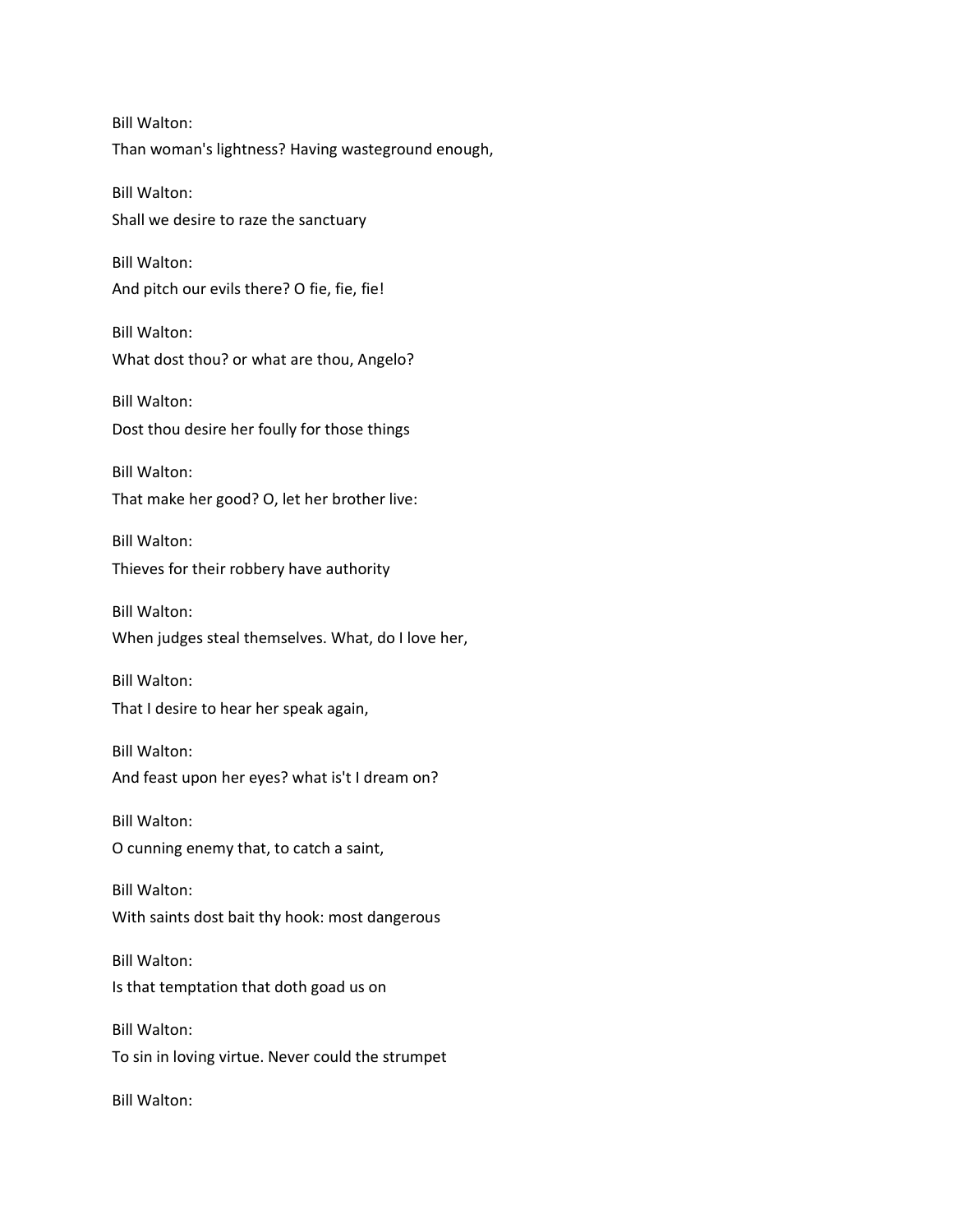With all her double vigor, art and nature,

Bill Walton:

Once stir my temper; but this virtuous maid

Bill Walton:

Subdues me quite. Ever till now,

Bill Walton: When men were fond, I smiled and wondered how.

Leigh W. Smiley:

Good, good. So do you see what I ... I didn't really explain it all to you, so do you see what has happened to him?

Bill Walton: He's fallen in love.

Leigh W. Smiley: Yeah.

Bill Walton:

Yeah.

Leigh W. Smiley: And he's not a man who falls in love. He is chased.

Bill Walton:

He has gotten pulled into something. He doesn't want to ...

Leigh W. Smiley: Yeah, yeah.

Bill Walton: So, as an actor, stepping back-

Leigh W. Smiley: Mm-hmm (affirmative).

Bill Walton:

Let's say somebody comes and says, "All right, Bill, you'll be Angelo in "Measure for Measure.""

Leigh W. Smiley: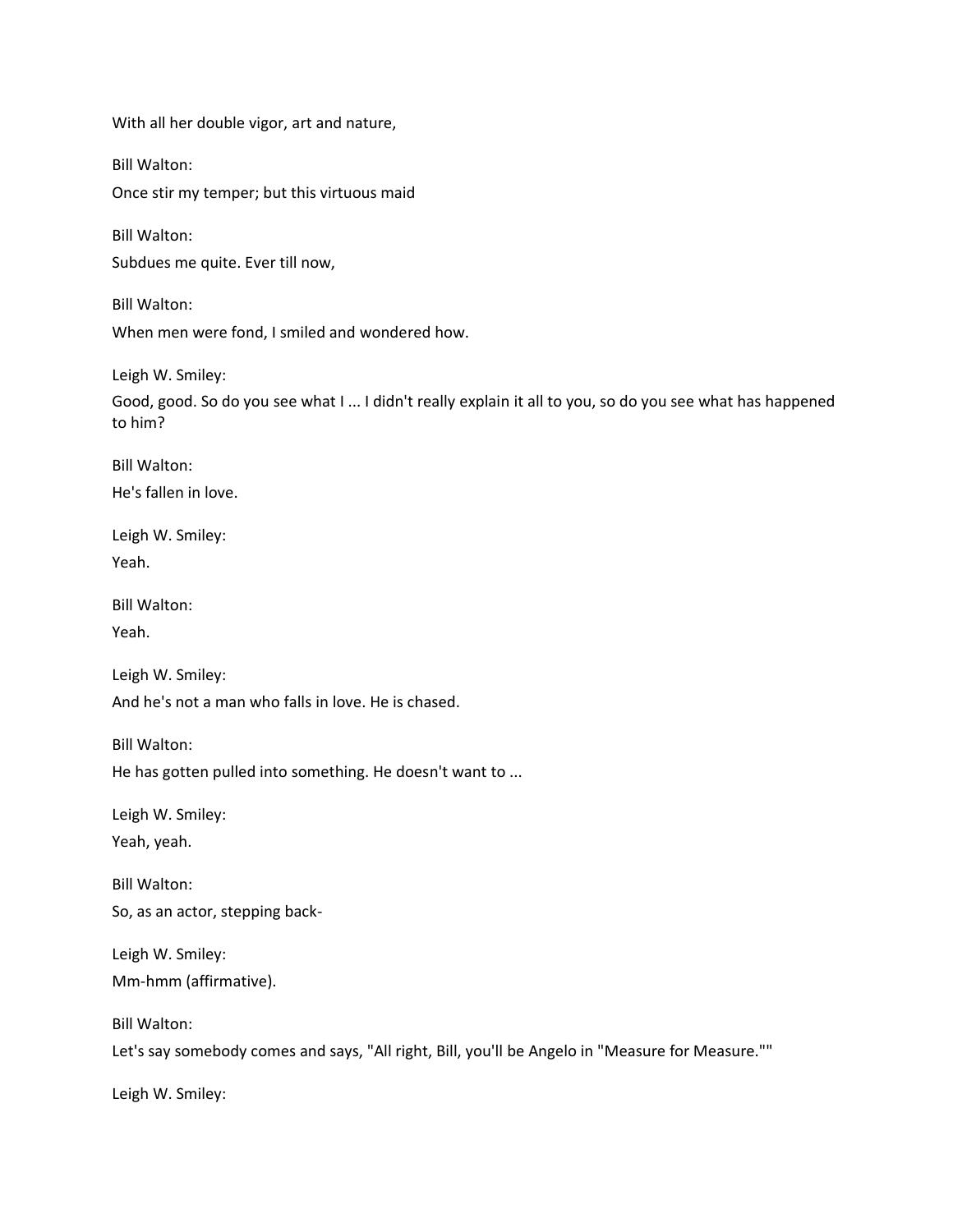Which would be a great role for you. Bill Walton: Okay, Sarah is here. Sarah, may I play Angelo. Sarah: Yes, please do. Bill Walton: Is that-Leigh W. Smiley: You are redeemed at the end. Bill Walton: I am? Leigh W. Smiley: Yeah, which is part of the reason it's a problem play. Right. Bill Walton: Okay. Leigh W. Smiley: Okay? Bill Walton: All right. Leigh W. Smiley: All right. Bill Walton: So I play this ... Wondering back to where we started, how does an actor attack this kind of role? Do you-Leigh W. Smiley: What does he want? Bill Walton: Okay. Leigh W. Smiley: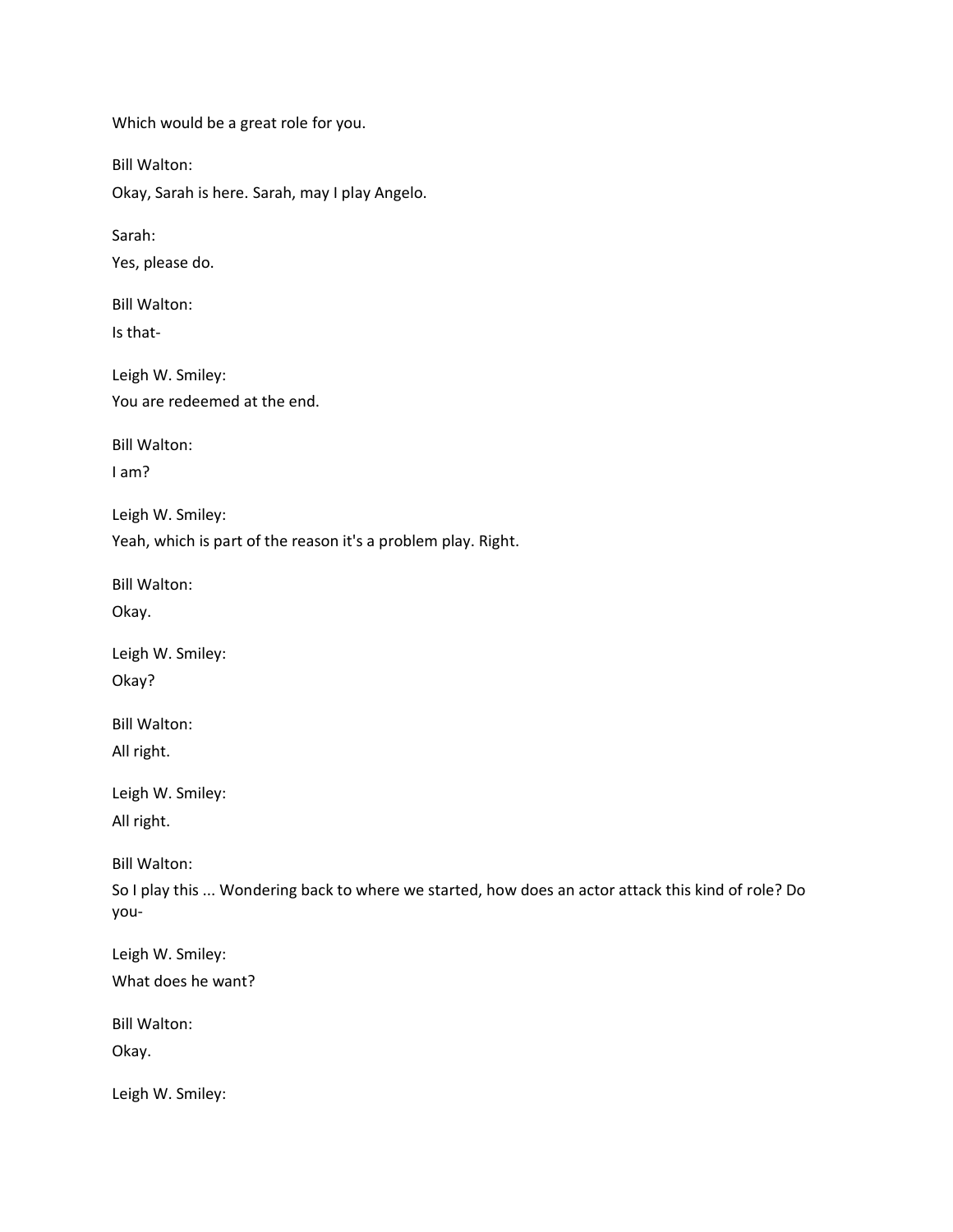What does he want more than anything in the world?

Bill Walton:

Yeah.

Leigh W. Smiley: Can you guess?

Bill Walton: I think Angelo wants love.

Leigh W. Smiley:

Okay, I think that that is something he discovers in this monologue, but I think even more than that he wants to be clean.

Bill Walton:

Yeah.

Leigh W. Smiley:

No dirt, no sin, no passion, no lust, which during Elizabethan times was thought of as very lowly.

Bill Walton:

Mm-hmm (affirmative).

Leigh W. Smiley:

Reason was high. So if he wants more than anything not to feel what he's feeling in his loins and in his heart right now.

Bill Walton: In this scene? This is Act II, Scene II.

Leigh W. Smiley: In this Scene. Yes.

Bill Walton:

All right.

Leigh W. Smiley:

So then Act II, Scene IV, she comes back upon his command hoping that he's gonna change her mind. She's gonna be able to change his mind and her brother will live. His name is Claudio.

Bill Walton:

Well, he doesn't seem to made a decision in this early passage.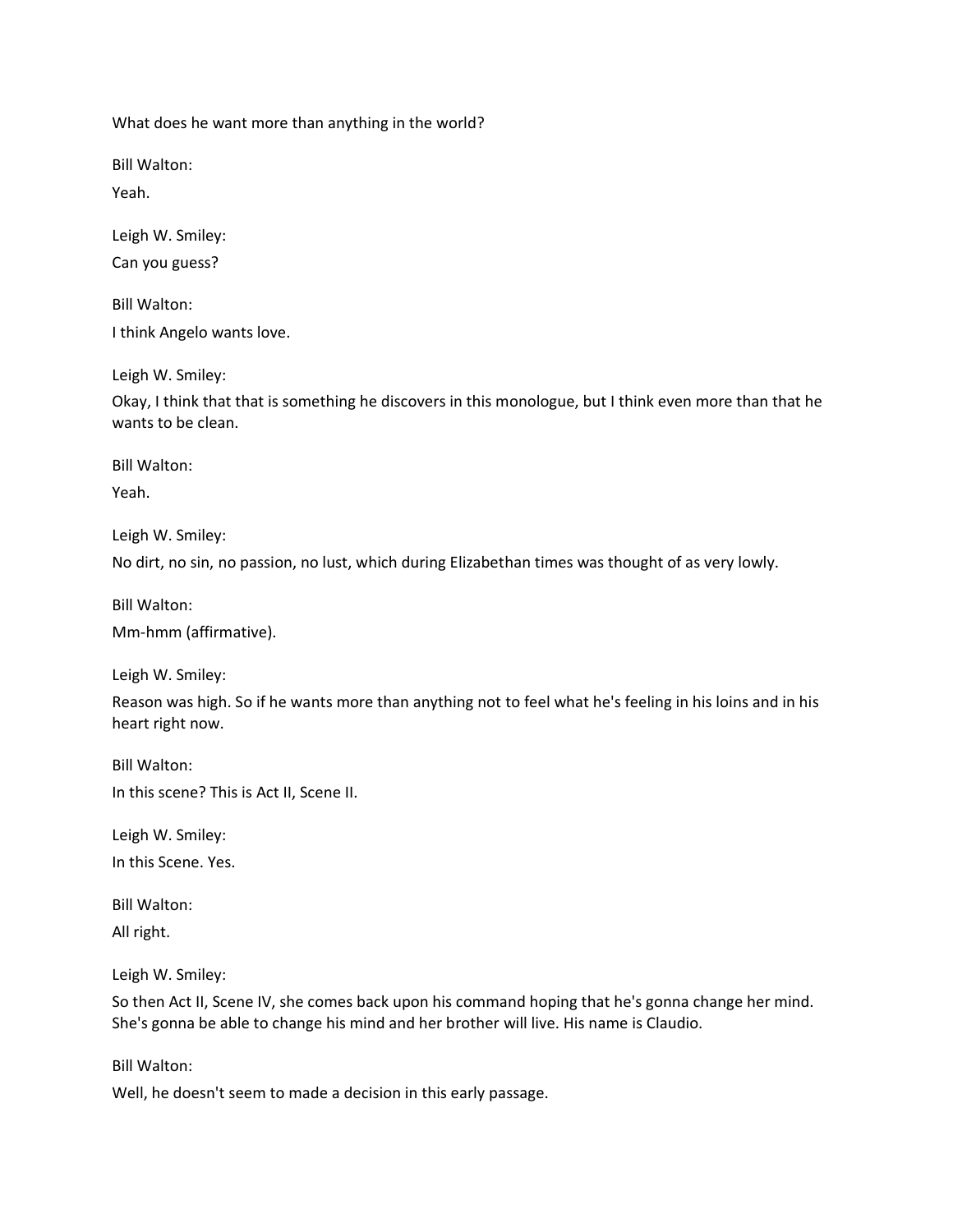Leigh W. Smiley: He comes to a realization.

Bill Walton:

Yeah.

Leigh W. Smiley:

So ... where am I on this? Certainly when he says, "Never could the strumpet," meaning any whore, "With all her double vigor, art and nature, Once stir my temper; but ..." But is like if.

Bill Walton:

Yeah.

Leigh W. Smiley:

When this virtue is made, she's a nun, she's not come and tempted him with her body.

Bill Walton:

Okay.

Leigh W. Smiley: She just came and begged for her brother's life.

Bill Walton:

Okay, all right.

Leigh W. Smiley:

So before you take that again, which we may or may not have time for it, I want you to look at the last monologue that I've given you, which is Act II, Scene IV.

Bill Walton:

Okay, Act II, Scene IV, bear with me everyone.

Leigh W. Smiley: Okay.

Bill Walton:

Okay.

Leigh W. Smiley: Start with, "Believe me ..."

Bill Walton: Believe me, on mine honour,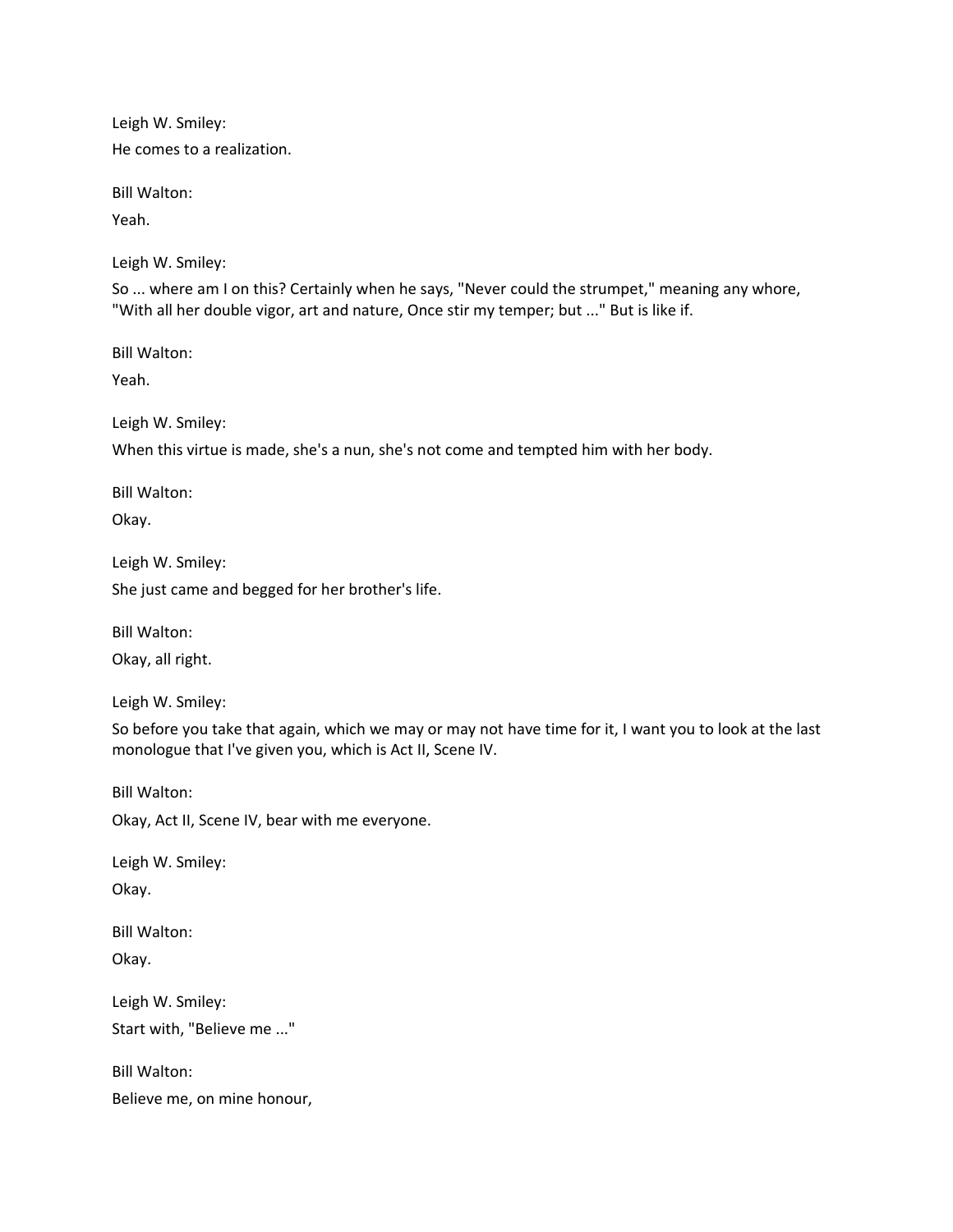Bill Walton: My words express my purpose.

Leigh W. Smiley: Ha! little honour to be much believed,

Leigh W. Smiley: And most pernicious purpose! Seeming, seeming!

Leigh W. Smiley: I will proclaim thee, Angelo; look for't:

Leigh W. Smiley: Sign me a present pardon for my brother,

Leigh W. Smiley: Or with an outstretch'd throat I'll tell the world aloud

Leigh W. Smiley: What man thou art.

Bill Walton: Who will believe thee, Isabel?

Bill Walton: My unsoil'd name, the austereness of my life,

Bill Walton: My vouch against you, and my place i' the state,

Bill Walton: Will so your accusation overweigh,

Bill Walton: That you shall stifle in your own report

Bill Walton: And smell of calumny. I have begun,

Bill Walton: And now I give my sensual race the rein: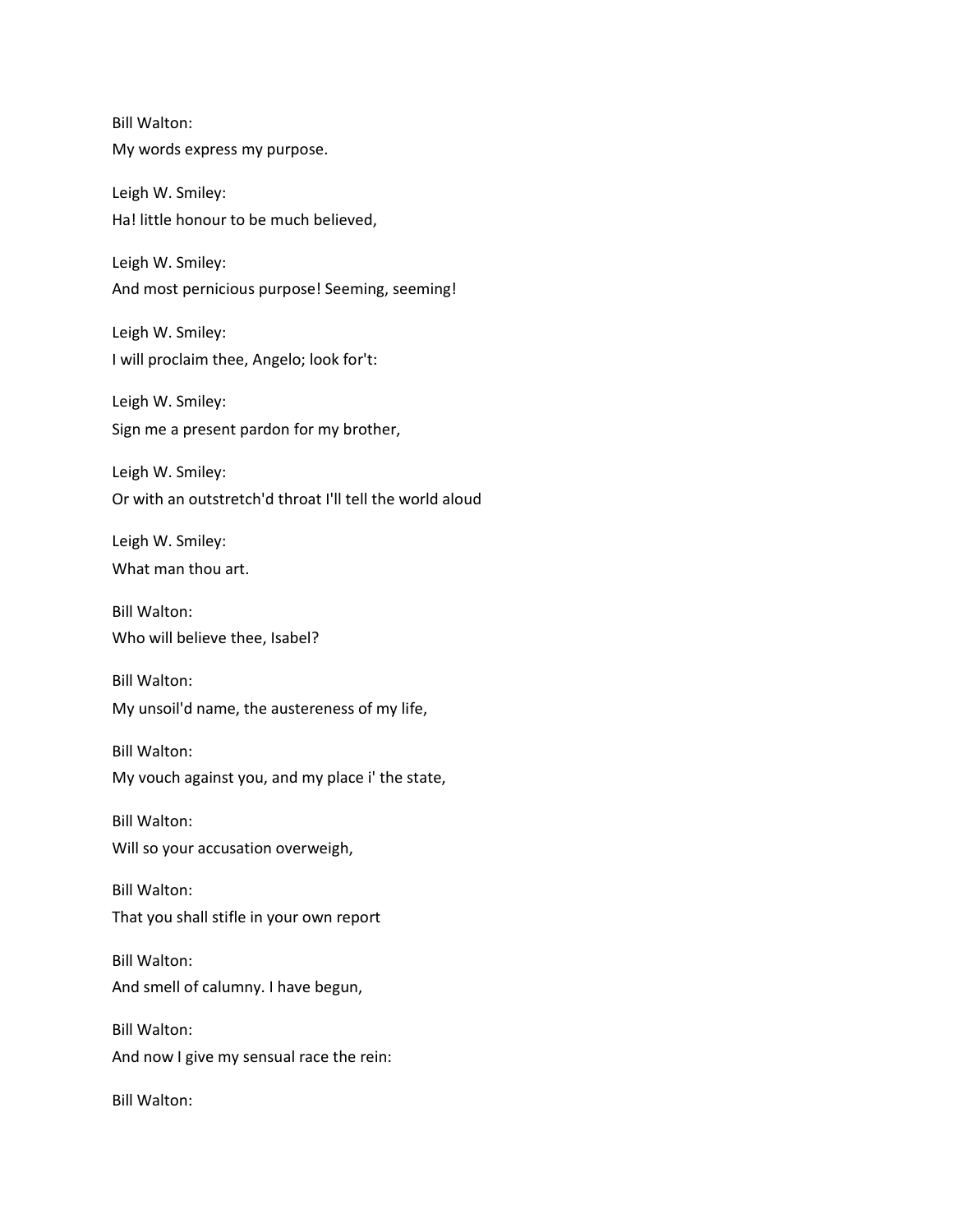Fit thy consent to my sharp appetite; Bill Walton: Lay by all nicety and prolixious blushes, Bill Walton: That banish what they sue for; redeem thy brother Bill Walton: By yielding up thy body to my will; Bill Walton: Or else he must not only die the death, Bill Walton: But thy unkindness shall his death draw out Bill Walton: To lingering sufferance. Answer me to-morrow, Bill Walton: Or, by the affection that now guides me most, Bill Walton: I'll prove a tyrant to him. Leigh W. Smiley: Tyrant, yes. Bill Walton: As for you, Bill Walton: Say what you can, my false o'erweighs your true. Bill Walton: Okay, well, that was Bill's acting class, thank you. Leigh W. Smiley: That's a tough monologue. Bill Walton: Yeah, I can see that.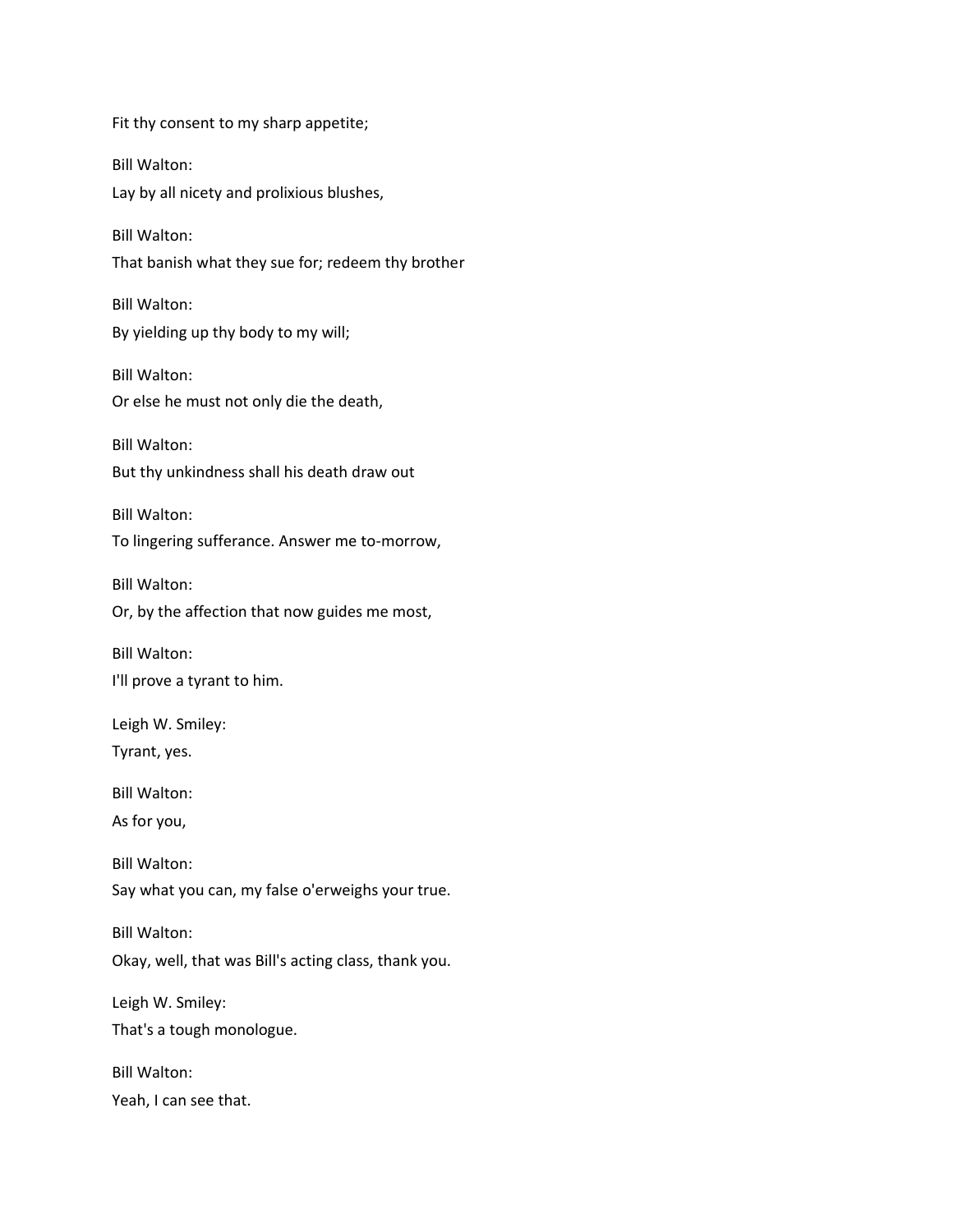I gave you something extremely hard, Bill, but you got it. So when you get a role like this, this is totally opposite from your personality,

Bill Walton:

Yeah.

Leigh W. Smiley:

How do you play it? How do you play it? That's the hard thing for any actor.

Bill Walton:

There was a film, I think about 20 years ago that Al Pacino did about find Richard III. Didn't he go through all sorts of tortuous things to get to be the villain?

Leigh W. Smiley:

I don't know what his preparation. I did see that movie. The thing about acting is you can't judge the character.

Bill Walton:

Yeah.

Leigh W. Smiley:

So certainly we want to know human psychology really well as actors but you can't judge it.

Bill Walton: Mm-hmm (affirmative).

Leigh W. Smiley:

So the most compelling Richard III I've seen was at the Royal Shakespeare Company in 1980 and it was with a quite ugly man playing ... I won't say who because he's beautiful, but he's not movie star handsome, playing Richard and he helped the audience understand how women fell in love with him 'cause all these women in Richard III fall in love with him, and you don't understand it.

Leigh W. Smiley:

First of all, he's physically deformed, but this actor really helped us understand that he could be so alluring to women. So the same with ... so whenever we play a character who in any drama they're gonna be flawed, right? We play human flaws, that's what we do as actors. How do we fall in love with a character, how do we not judge that character?

Bill Walton:

Mm-hmm (affirmative). Well, I think on that note, we'll wind up Act I, Scene I of our Shakespearian drama here. It's been really wonderful having you on. Let's have you back and talk some more about all of this. Parting words?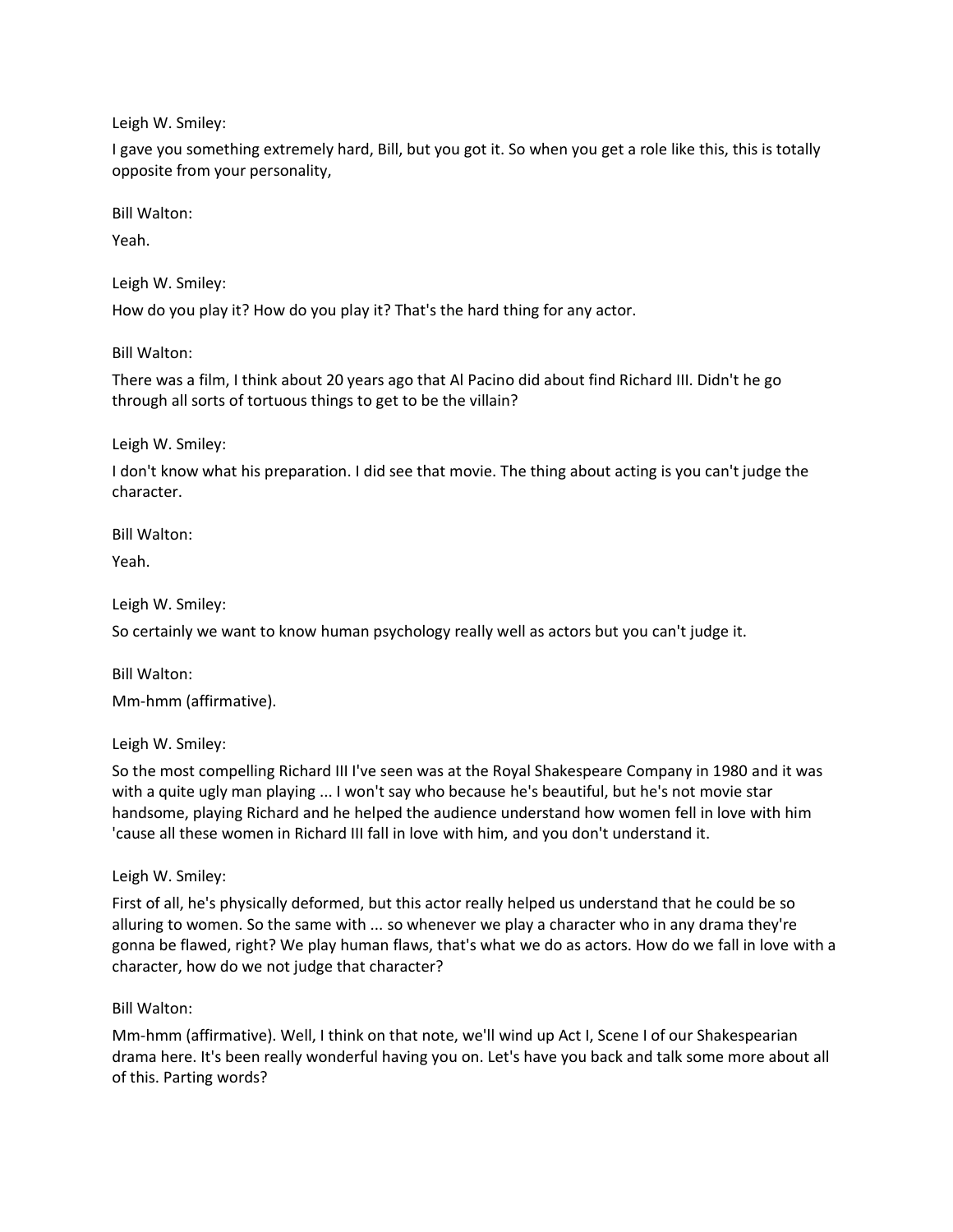No. Thank you Bill. It's lovely. You are a true champion of the human instrument as an actor so I really appreciate being on here with you. Thank you.

Bill Walton:

Well, thank you. Thanks to everybody for joining us. This was quite an episode. Thank you, thank you. Thank you, Leigh, this was great.

Leigh W. Smiley: Your welcome. Bill Walton: Thanks. Crew: Good, excellent. Kenny Reff: Good, very good, Leigh W. Smiley: I shouldn't have given you that really hard one. Bill Walton: That was really hard. Sarah: That was good.

Leigh W. Smiley: Wasn't it. It's scary.

Sarah:

Yeah.

Leigh W. Smiley: I mean right now-

Bill Walton: Did it remain interesting. It dragged a little bit, right?

Crew: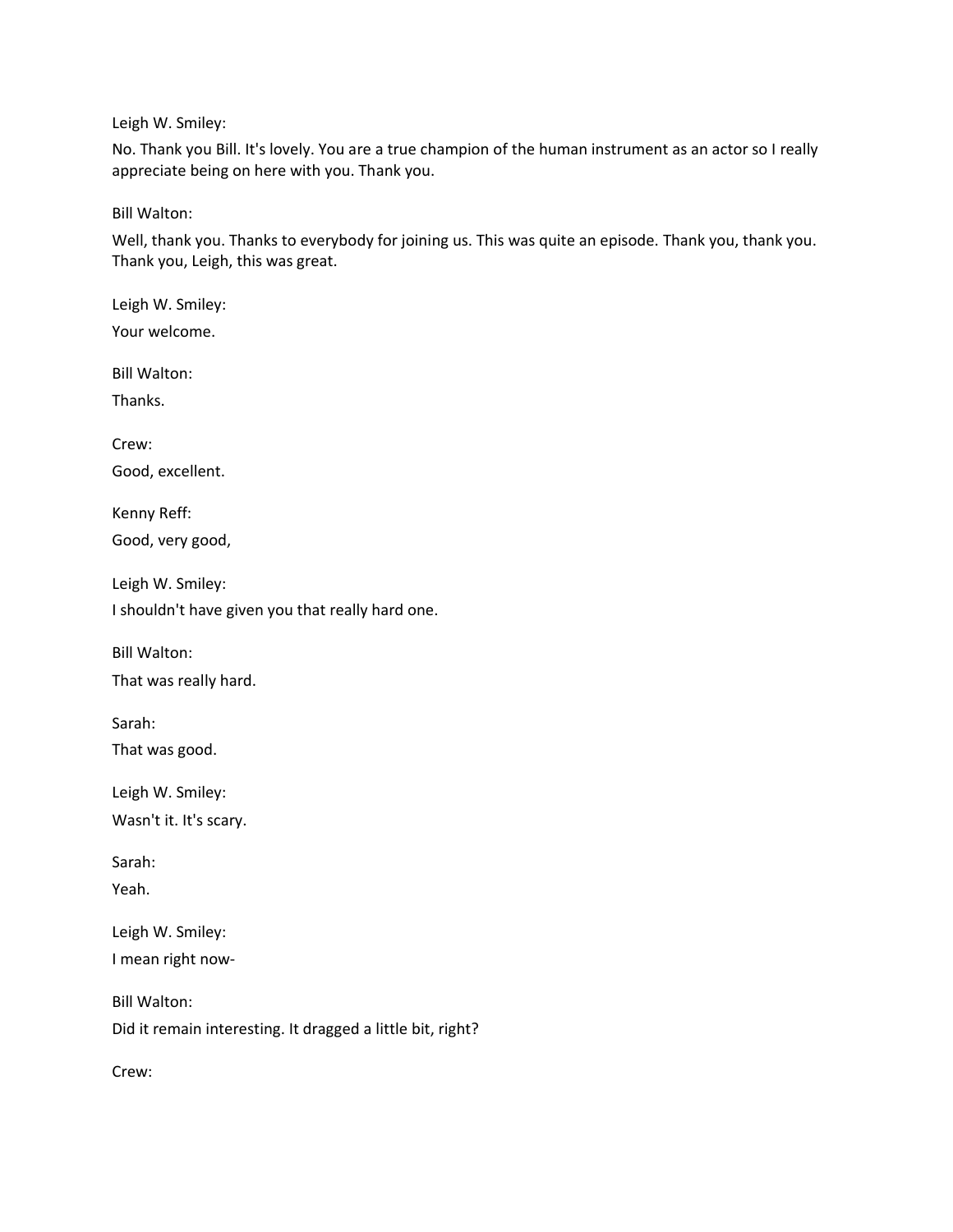That's why [inaudible 00:38:03] can you edit it. Maybe we can. I don't know. [inaudible 00:38:09] it down. Bill Walton: We'll see if we can. But it was, overall it was ... Crew: Oh yeah. Yeah. I just thought it was time to move onto another. [crosstalk 00:38:17] Leigh W. Smiley: He wasn't happy with it but he did a great job with it. Sarah: He did a great job. Leigh W. Smiley: I mean that would be a challenging role for him 'cause he doesn't like to play the bad man. Bill Walton: [crosstalk 00:38:23] desire to keep it open ended. Leigh W. Smiley: But it's a really interesting role to play and right now would be a great one to play. Sarah: [crosstalk 00:38:31] Crew: No, it was good. It was good. I just chimed in there about it's time to move on [crosstalk 00:38:37] Leigh W. Smiley: [crosstalk 00:38:40] and she says, "To whom should I complain? If I tell this, who would believe me?" Crew: So I'm thinking if you want to talk. Bill Walton: What's that?

Crew:

If you want to talk a little bit more. Is there more that you want to talk about?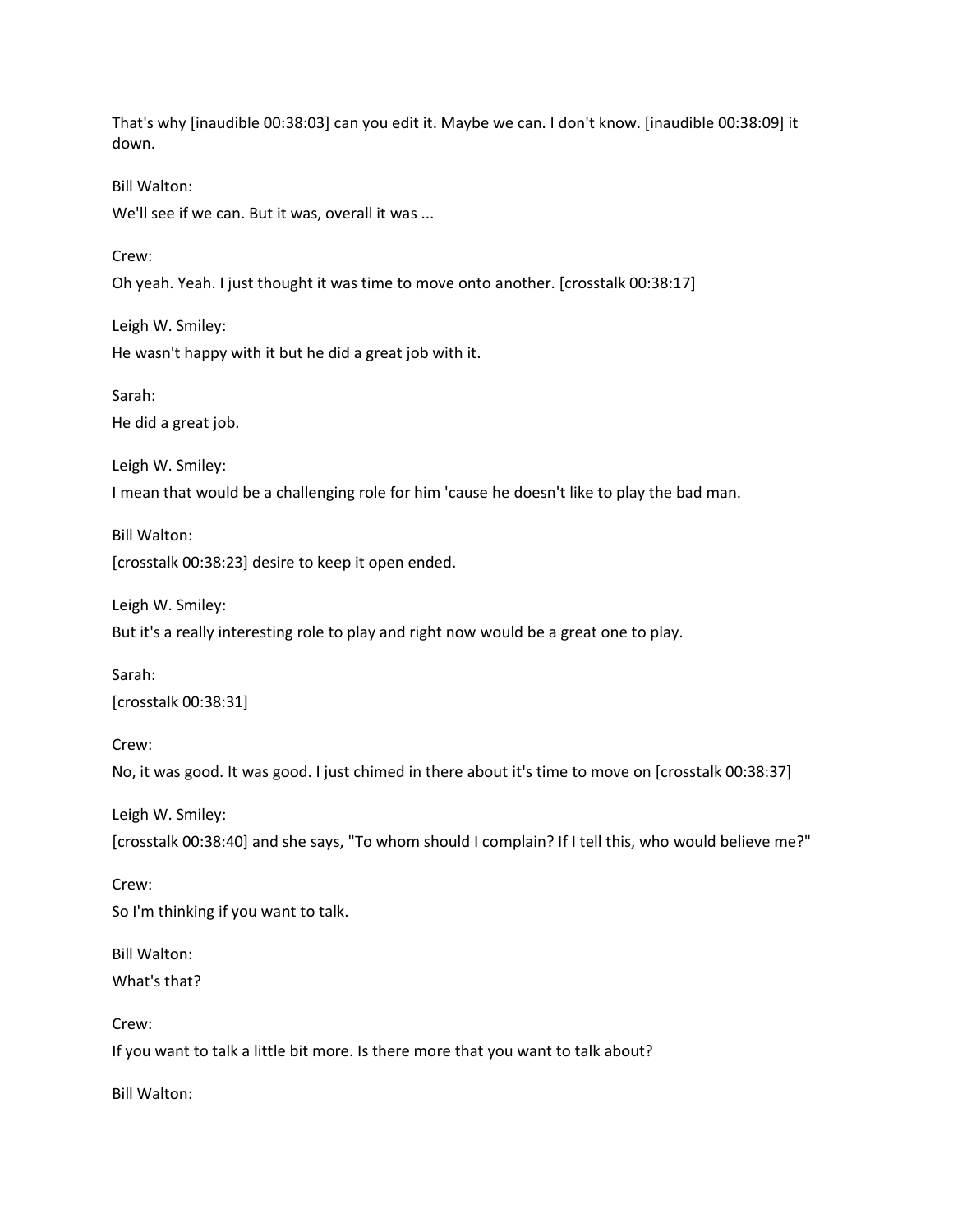Leigh, what should we have talked about that we didn't get a chance to talk about 'cause we can do another [coda 00:38:56] here.

Bill Walton:

'Cause you know that outline you gave me?

Leigh W. Smiley: Yeah.

Bill Walton: I left it upstairs.

Leigh W. Smiley: Oh that's fine.

Bill Walton: I lost track of where we were going.

Sarah:

Yeah, the dog ate it.

Crew: Yeah, in the moment.

Bill Walton:

What's that?

Sarah:

The dog ate it.

Bill Walton:

The dog ate it.

Leigh W. Smiley: Yeah, right.

Crew: We could do another 10 minutes if there's something.

Leigh W. Smiley:

Let me just think for a second of how to round it out so ... I guess what I would want to ask you, Bill, is what it's like for you to speak these words and why Shakespeare is so popular today because I think they're connected. There's such a pleasure in this language.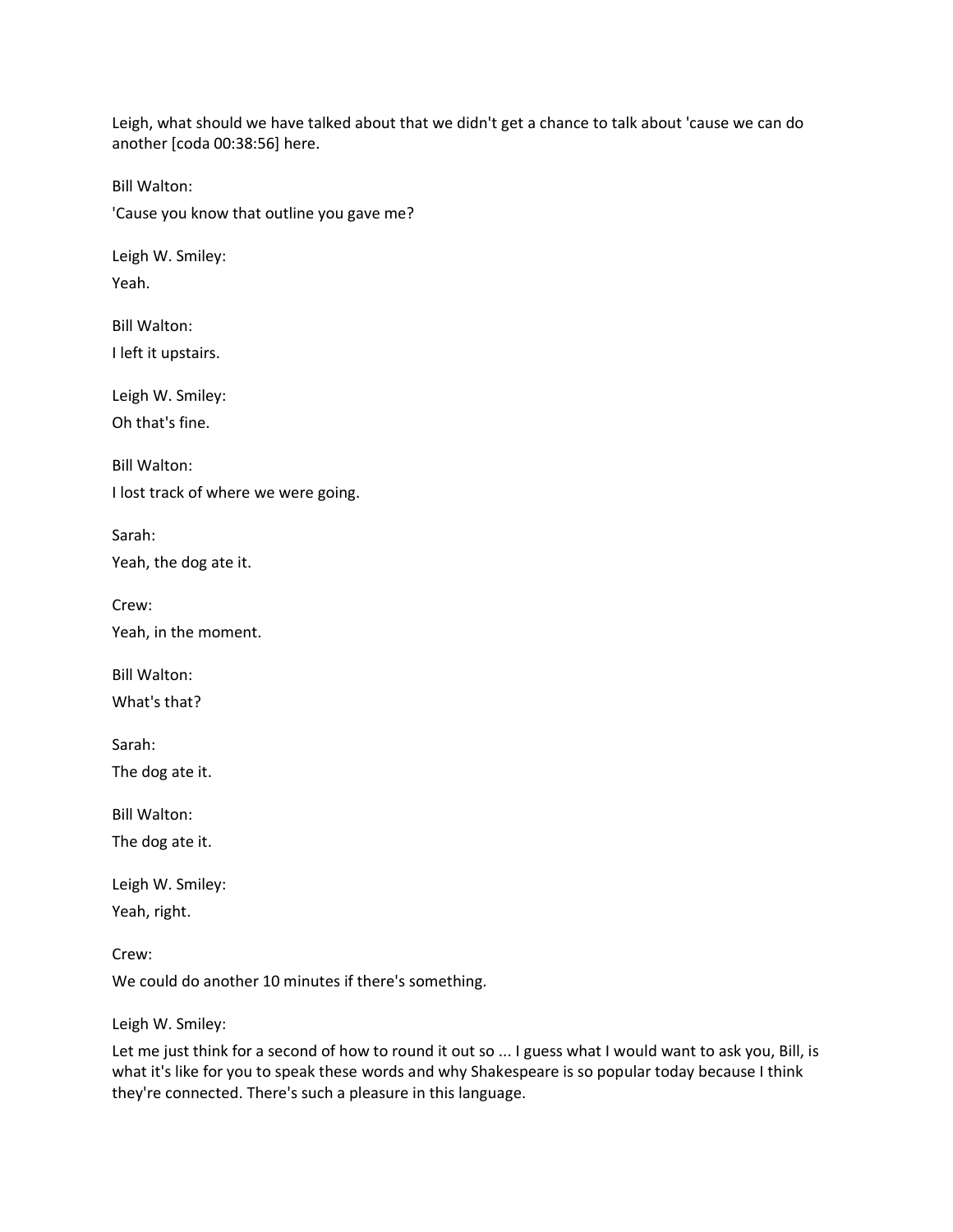Bill Walton: Sure, let's do that.

Crew: Okay, mm-hmm (affirmative), yeah, okay.

Crew: Good. All right.

Crew: [inaudible 00:40:03] we'll just roll the camera. We'll just roll everything.

Bill Walton: So we're just rolling it from here. Are we gone? Are we good now?

Crew:

No, no, no, not yet. [inaudible 00:40:12] let's see ... so the last thing before you closed, you complimented him.

Bill Walton:

Why don't I just come back on and say, "We thought a bit and we realized there's more we wanted to ...

Crew:

No, you know what? Right before that, you asked her for closing words.

Bill Walton: Yeah.

Leigh W. Smiley: Mm-hmm (affirmative).

Crew: Let's pick it up there.

Bill Walton: And then you'll edit it.

Crew: And then you go into this thing and-

Leigh W. Smiley: Okay.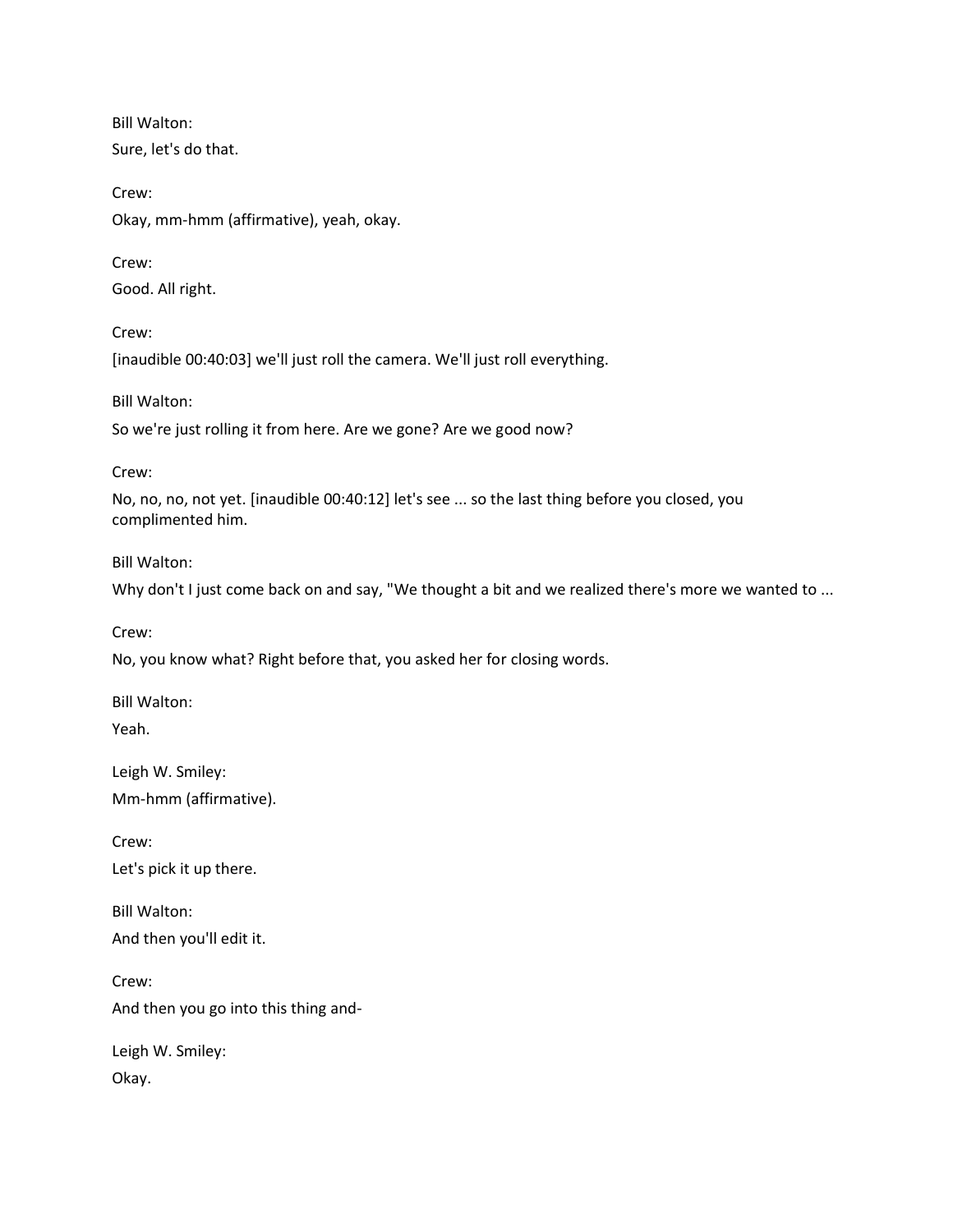Crew:

And then if you want to close again about complimenting him, you can do that 'cause we probably will have cut that out.

Leigh W. Smiley: Yeah, great, okay.

Crew:

So the closing words won't they'll be closing words. It'll just give you an opportunity to ...

Leigh W. Smiley: Okay.

Crew:

Yeah.

Bill Walton: So should I T it up?

Crew: Yeah, you'll T it up.

Bill Walton:

What do you want me to say?

Crew: And you're looking at her.

Bill Walton:

Okay.

Crew:

You know what? Start with when you say, "Well, that's enough of my acting class."

Bill Walton:

Yeah.

Crew: You remember that?

Bill Walton: Sure.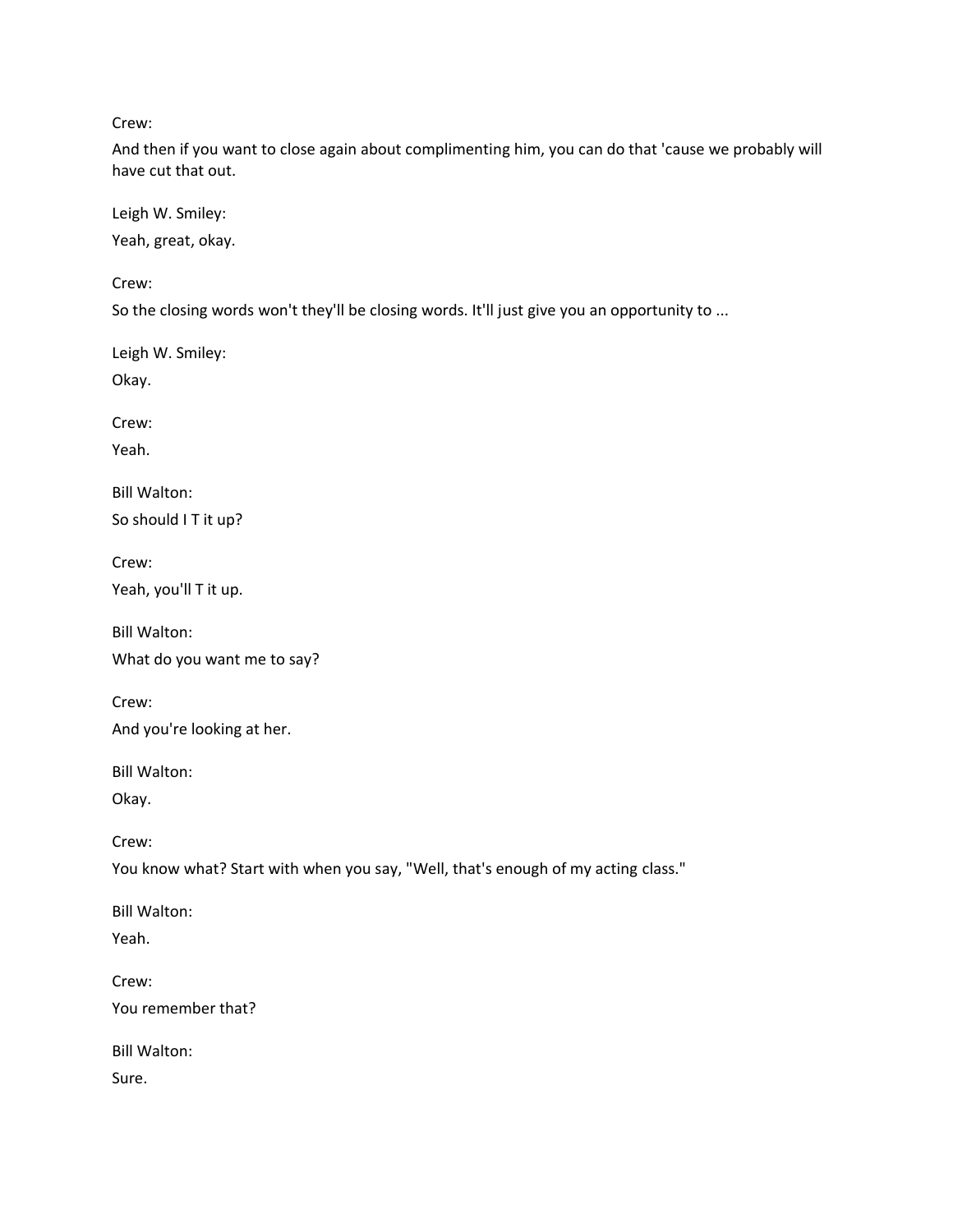Crew:

That was your transition.

Bill Walton:

Yeah.

Leigh W. Smiley: Mm-hmm (affirmative).

Crew:

Yeah, do it that way. So you're looking at her ... hang on ... okay, that looks good. Okay, good, yeah, so just start with that and when you're ready. No, look at her. No, look at her now. Look at her when you say this.

Bill Walton:

Well, I think we'll bring my acting class for today to a close. This has been extraordinary.

Leigh W. Smiley:

Well, you did an extraordinary job with that, for having never read the play, never read that monologue before, so thank you. I have a question for you though, Bill. What is it you feel when you read these words, not just "Measure for Measure," Angelo, or MacBeth. What is it that draws you to speaking this out loud, to learning to embody this characters and these words?

Bill Walton:

Well, in the first place you can feel the thought and getting drawn along and the vowels and the consonants, they're just so perfectly place. I think you call it plosives or things like that.

Leigh W. Smiley:

Plosives, yes.

Bill Walton:

When there's something coming that's really needs to emphasized, "Pah, pah, pah, pah, pah, pum, pah, pum," and you get drawn into it. So the language draws you into it and then it brings out an emotion.

Leigh W. Smiley: Mm-hmm (affirmative).

Bill Walton:

Then the other thing we talked earlier about, the character doesn't know what he or she is gonna say next.

Leigh W. Smiley:

No, no.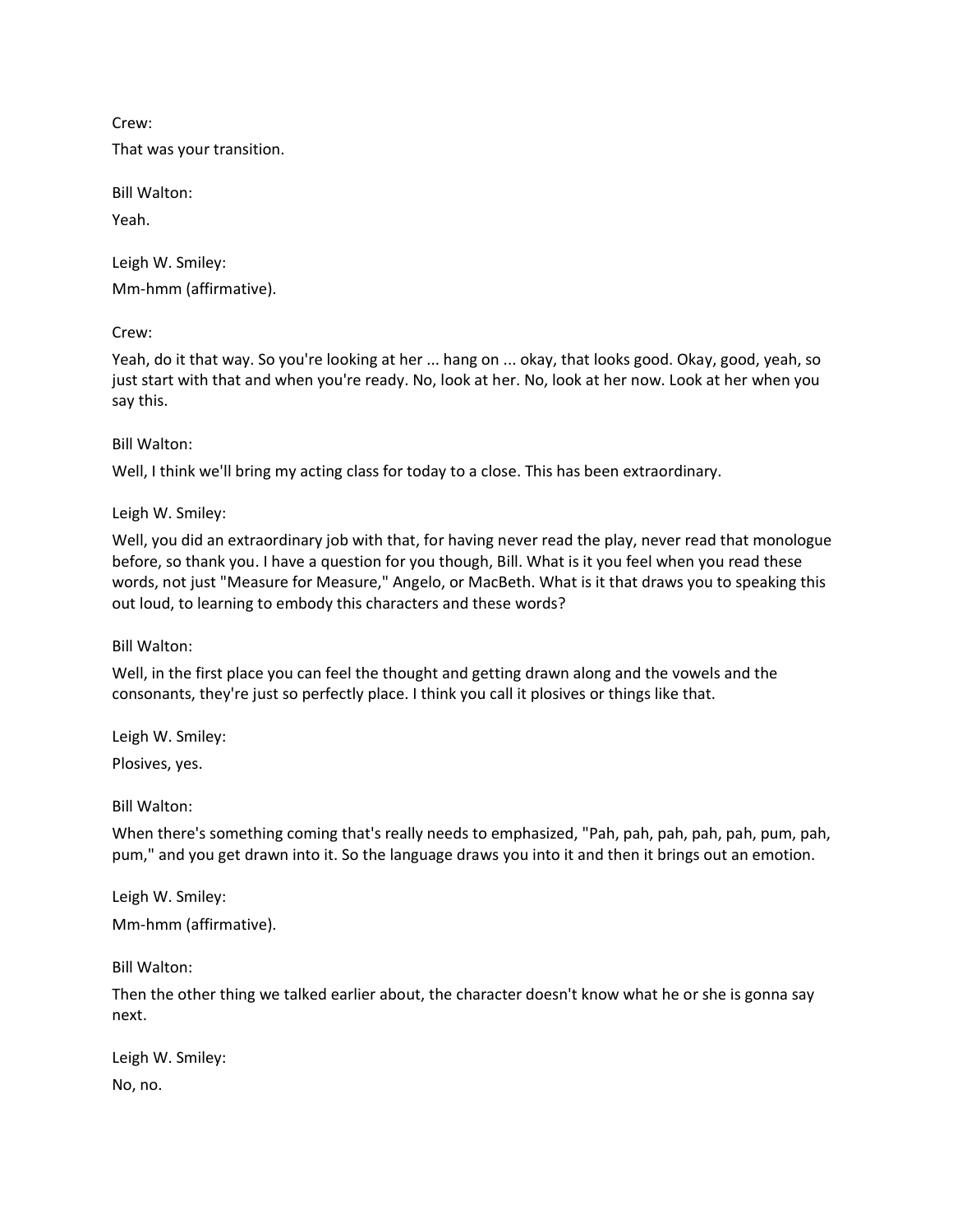Bill Walton:

So you find yourself getting really surprised by what this next sentence is.

Leigh W. Smiley:

Yeah, yeah.

Bill Walton:

You and I have had this conversation, when I spend some time with Shakespeare I begin think, "Well, maybe I shouldn't do anything else except read Shakespeare."

Leigh W. Smiley: Yeah, it's a great book on a desert island.

Bill Walton:

Then a line, "Shall blow the horrid deed in every eye that tears shall drown the wind."

Leigh W. Smiley: Yeah.

Bill Walton: You all of sudden just are right there, it's so vivid.

Leigh W. Smiley:

Mm-hmm (affirmative).

Bill Walton:

We're brought up in movies, TV largely, not so much stage, and what he does here, for me anyway, is the images that come up make you feel like you're in a movie.

Leigh W. Smiley:

Yes.

Bill Walton: Where you're in this space.

Leigh W. Smiley: Right, mm-hmm (affirmative).

Bill Walton: That's conjured up completely by the words.

Leigh W. Smiley:

Yes, yes. Yeah, so this human imagination, it's like an appetite.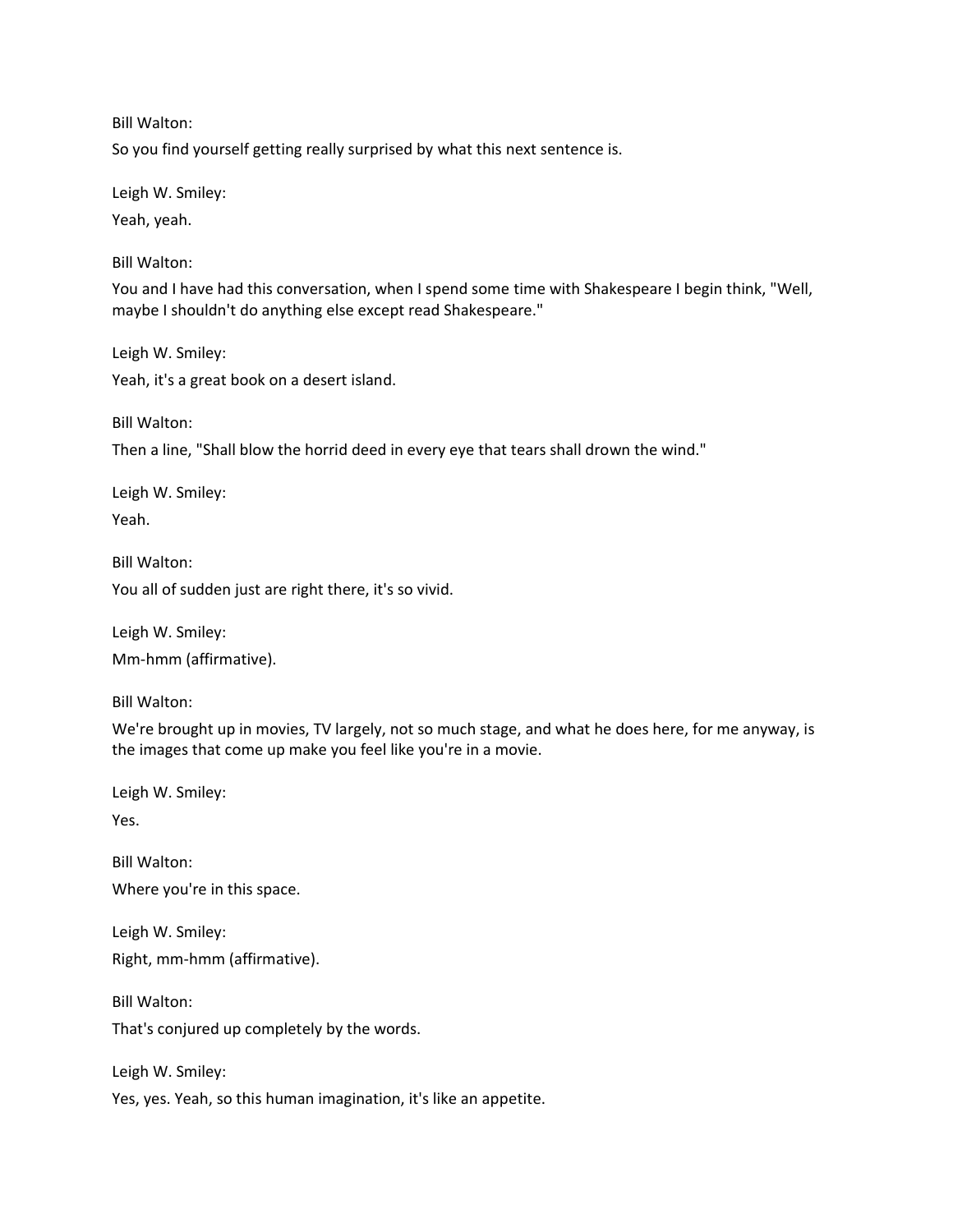Bill Walton: Mm-hmm (affirmative).

Leigh W. Smiley:

That it can be satisfied by great art and speaking these words actually releases energy, I think, and helps human beings become more human.

Bill Walton:

We've had this conversation before because as an actor learns about the character, the character is also learning about himself.

Leigh W. Smiley:

Yes, yes.

Bill Walton:

And you're finding emotions. In order to find ... in this case, it's something where the emotions come from the Shakespeare and then you begin finding him in yourself.

Leigh W. Smiley:

Yes. Yeah, they tap into you.

Bill Walton:

You could also almost use Shakespeare as therapy.

Leigh W. Smiley:

Yep, and I think that they do. It's brought into prisons, it's brought into many, many places.

Bill Walton:

So go find MacBeth and find out what you learn about yourself.

Leigh W. Smiley:

Right, right, exactly, and again, I think that as actors get, or people who approach acting because we can anyone an actor, we're all performers.

Bill Walton: Mm-hmm (affirmative).

Leigh W. Smiley:

We're all performing a role. All the world's a stage and all men and women players. I know I just butchered that but-

Bill Walton:

Pretty good.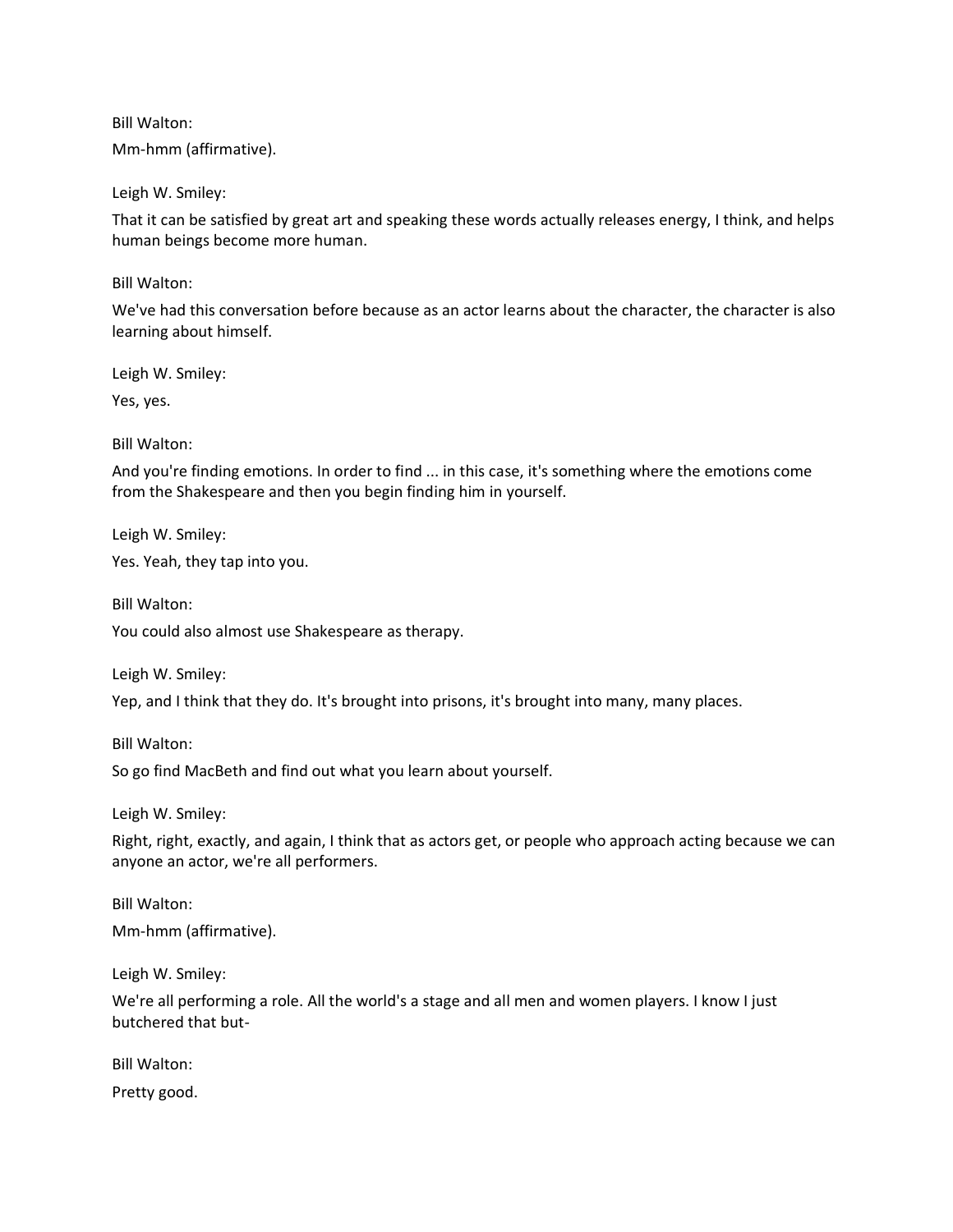Leigh W. Smiley: That's Jaques in "As You Like It."

Bill Walton:

Okay.

Leigh W. Smiley:

I think that we're all performing and the better we know ourselves, the better we know the depth of our feeling, more comfortable we are with all of that, then the more we're gonna receive from other people. So it has to do with listening, breathing, being aware of where you are in space, being aware of your voice and how it affects others. All of that helps your presence and helps you to inspire other people's presence.

Bill Walton: Hmm. Thank you. Leigh W. Smiley: Your welcome. Bill Walton: This was great. So more to come? Leigh W. Smiley: More to come. Bill Walton: Next show? Leigh W. Smiley: Absolutely. Bill Walton: Okay, I'll see you soon. Leigh W. Smiley: Okay, thanks, Bill. Bill Walton: Okay, bye. Leigh W. Smiley: Bye.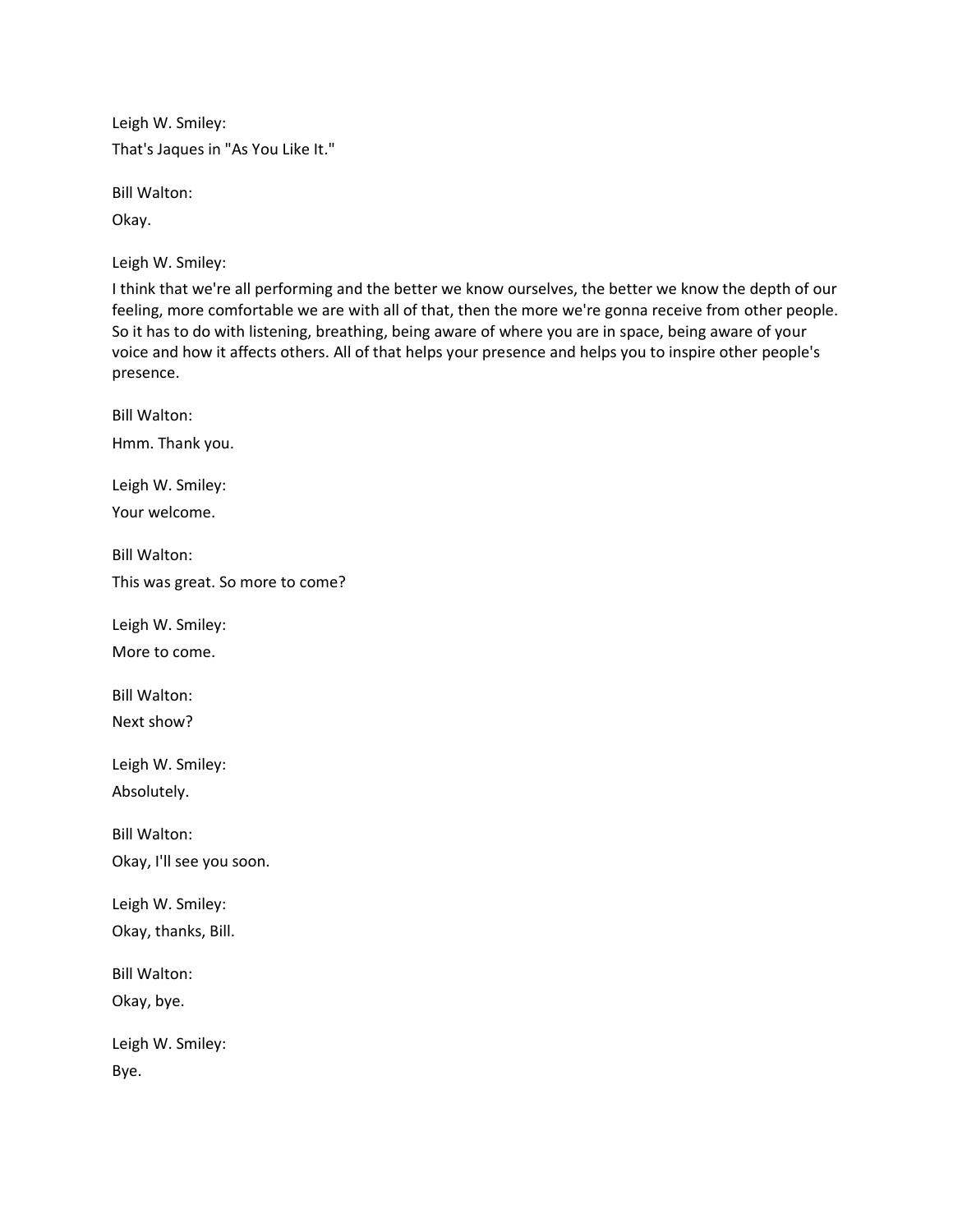Crew:

Very nice. That was good. That really rounds it out

Bill Walton:

Okay.

Leigh W. Smiley:

Good. Lovely. Two more characters for you to look at MacBeth is a good one for you too.

Bill Walton:

Well, I wasn't exaggerating. I've said this several times. When you leave I think I'm not gonna do anything else the rest of the week except read Shakespeare.

Leigh W. Smiley:

Yeah.

Bill Walton: So Sarah, what'd you think?

Sarah:

I thought you were amazing for having just read it first time.

Leigh W. Smiley:

I know.

Crew: [crosstalk 00:46:10]

Sarah:

And you're amazing.

Leigh W. Smiley:

But that's my instrument, so I don't have to do that, that happens.

Sarah:

But it was very different when you were doing Shakespeare [crosstalk 00:46:26]

Leigh W. Smiley:

Yeah, yeah.

Sarah: You were a different person.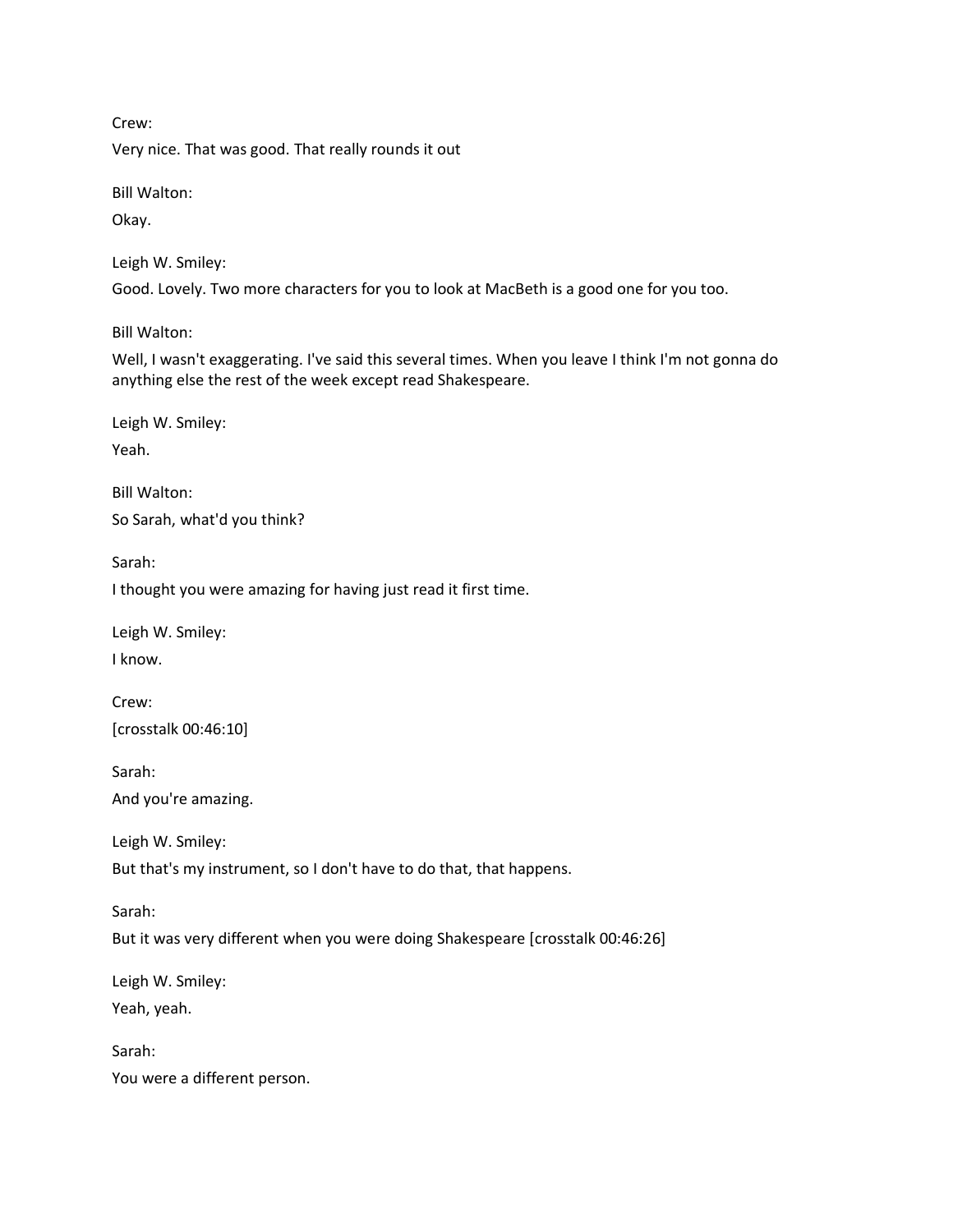Leigh W. Smiley: Yeah.

Bill Walton:

I'd like to do something where we could do this fairly regularly, once every four, five, six weeks and dig into more, maybe a little more structure.

Leigh W. Smiley:

Yeah, sure.

Bill Walton: And maybe another actor or something like that?

Leigh W. Smiley:

That would be great. We can get Bill Jarrell here ... or not Bill Jarrell.

Bill Walton: Ed Jarrell.

Leigh W. Smiley:

Ed Jarrell, yeah. I'm trying to think if there's another ...

Bill Walton:

You mentioned somebody else too that you liked.

Leigh W. Smiley: Erin Posner maybe?

Bill Walton:

Yes.

Leigh W. Smiley: Okay.

Bill Walton: Yeah, you mentioned Erin Posner.

Leigh W. Smiley:

Yep. He would be really interesting because he takes plays, like Chekhov's plays and he adapts them to contemporary language and contemporary situations, and he also directs Shakespeare all the time.

Bill Walton: Mm-hmm (affirmative).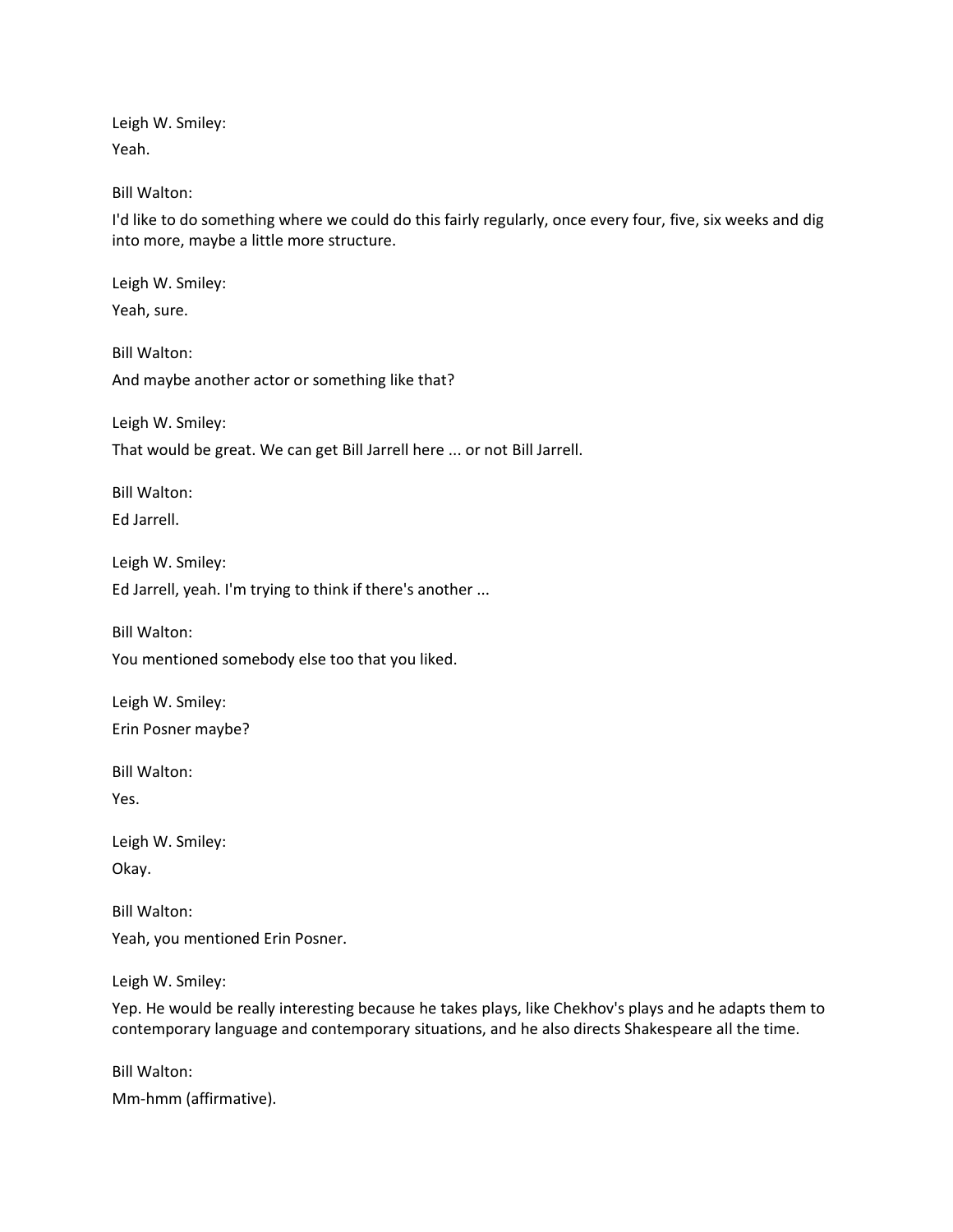He and I met 25, 30 years ago in Philadelphia and we've been working with each other ever since, so I could run it by him sometime and see if he does want to 'cause he's softened but you might not like him. So we'll see.

Bill Walton: Why would I not like him?

Leigh W. Smiley: I find him cocky.

Bill Walton:

Okay.

Leigh W. Smiley:

And so for about 15 years we weren't friends and then we started working together and-

Bill Walton: Okay, I think I'd rather have Ed on.

Leigh W. Smiley:

Yeah, I mean, if you know Ed then I think that's good.

Bill Walton: Ed and I hit it off.

Leigh W. Smiley: Yeah, he's great.

Bill Walton: He's available, he's a golfer, we play golf together.

Leigh W. Smiley: He's a great guy.

Bill Walton: Yeah.

Leigh W. Smiley:

He's a great guy.